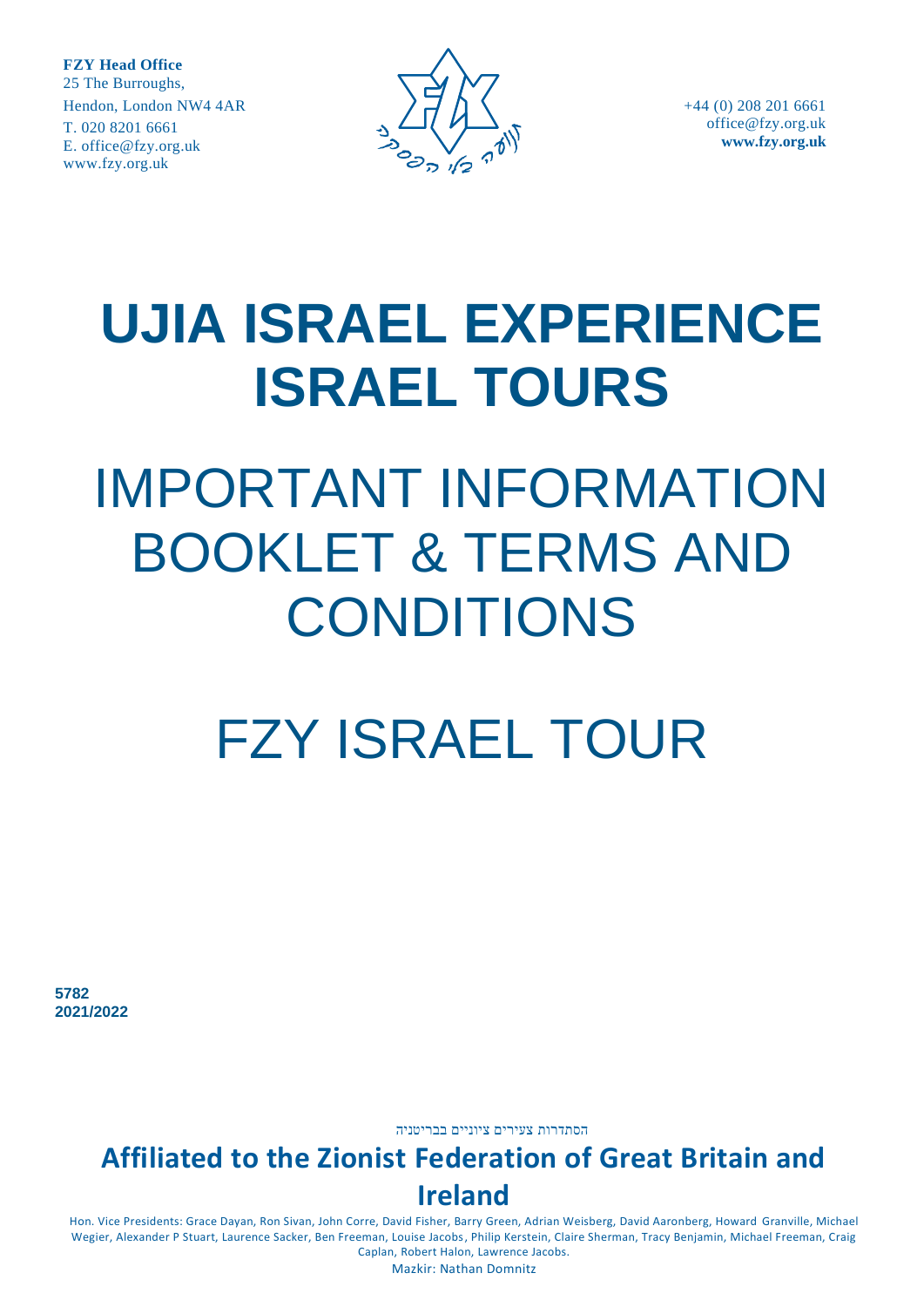

+44 (0) 208 201 6661 [office@fzy.org.uk](mailto:office@fzy.org.uk) **[www.fzy.org.uk](http://www.fzy.org.uk/)**

# **Table of Contents**

| <b>Welcome and Booking Confirmation Policy</b> | 3              |
|------------------------------------------------|----------------|
| <b>The Application Process</b>                 | $\overline{4}$ |
| The Medical Sign Off Form                      | $\overline{7}$ |
| Immunisations and Allergies                    | 8              |
| Safeguarding                                   | 10             |
| <b>Financial Assistance</b>                    | 10             |
| <b>Israel Tour Code of Conduct</b>             | 12             |
| <b>Medical and Travel Insurance</b>            | 21             |
| <b>Safety and Security</b>                     | 26             |
| <b>Terms and Conditions</b>                    | 28             |

הסתדרות צעירים ציוניים בבריטניה

# **Affiliated to the Zionist Federation of Great Britain and Ireland**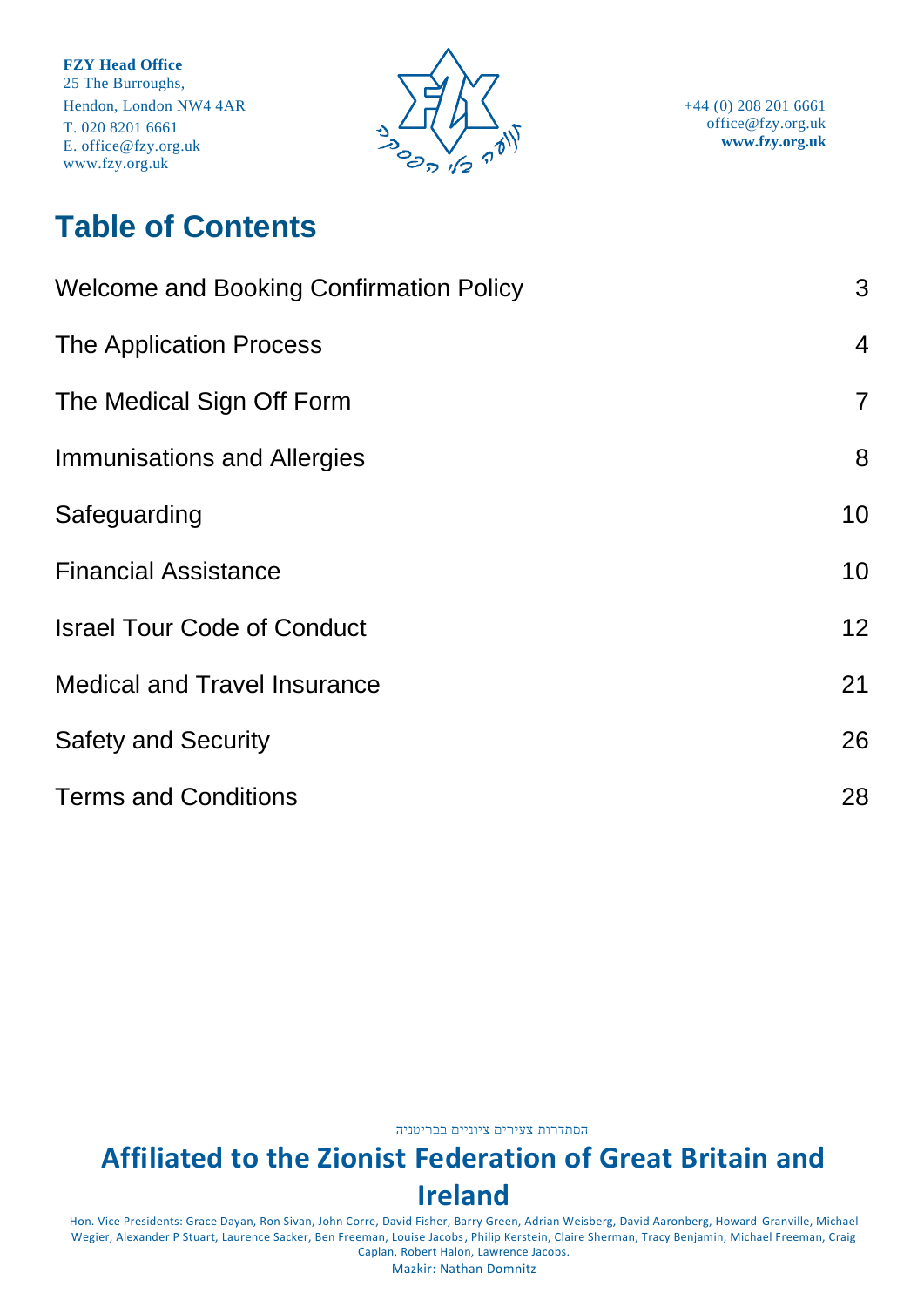

+44 (0) 208 201 6661 [office@fzy.org.uk](mailto:office@fzy.org.uk) **[www.fzy.org.uk](http://www.fzy.org.uk/)**

# <span id="page-2-0"></span>**Welcome and Booking Confirmation Policy**

Dear Applicants and Parents/Guardians,

I would like to thank you for applying for this FZY Israel Programme which is organised by FZY and supported by UJIA Israel Experience. For more than 30 years, thousands and thousands of young Jewish people have had a fantastic summer with a UJIA Israel Experience supported Programme through one of the Youth Movement/Organisations. This year, FZY are working with Tlalim as their tour provider to continue this incredible tradition.

Israel Tour will give Participants an opportunity to explore Israel and its meaning in our lives. Evaluation of the Programme over many years has shown that it forms a crucial part of the Participant's Jewish identity and creates a lasting bond with Israel and the Jewish people.

Israel Tour is a 2-4 week educationally driven Programme with an emphasis on "experience" and Jewish journey. The Programmes are very varied and may include, as examples, guided visits to Israel's many beautiful and meaningful sites, seminars, hikes, swimming, water sports, abseiling or climbing. Specially trained Madrichim (Leaders) will ensure that the Participants are well looked after and have a memorable time. They will organise educational activities and share their enthusiasm and love for Israel. For a full description of the Tour please see the Youth Movement/Organisation's brochure.

Youth Movements and Youth Organisations from across the communal spectrum work with UJIA Israel Experience because we provide quality control and support services (including administration) which ensure that the Programmes will be safe, educational and fun. Every year we evaluate each trip and work with the Tour Providers in Israel to improve the quality of the Programmes. We have developed quality benchmarks and work closely with each Tour Provider in Israel to ensure that they run all their trips professionally and efficiently.

By e-signing and agreeing to the Terms and Conditions on the Online Application Form, the Applicant or his/her Parent/Guardian (if Applicant is under 18) will be deemed to have entered a contract (including the financial obligations) with FZY as the Tour Operator. Whilst the Applicant will have entered into a binding contract, the Applicant's place can only be confirmed once FZY has received your fully completed Online Application Form and they have been approved by UJIA Israel Experience, FZY and Tlalim (The Organisers). You will then receive formal notification of the confirmation of your place on the Programme from FZY. Our aim is to take all Applicants and each individual's suitability is assessed in the context of medical conditions and the Israel Tour Code of Conduct. However, FZY has the right to terminate the contract if the Applicant has to be excluded on medical/welfare or social behaviour grounds, whereupon the Applicant will have no further claim against The Organisers, except for any refund due in accordance with the Cancellation Policy. Receipt of correspondence relating to kit lists, Interviews or Orientation Weekends etc. does not constitute confirmation of acceptance on to the Programme. (See definitions below).

This booklet includes important information about the application process, highlighting the importance of the Medical Form. There is an outline of the Safety and Security Procedures as well as details about the Medical Insurance. The final section contains the Terms and Conditions of application and participation. Please read through the booklet carefully, especially the Terms and Conditions section.

With the exception of the UJIA bursary process, all matters are the responsibility of Tlalim and FZY. If you have any questions about the application process, please call FZY directly. We look forward to receiving your application and welcoming you on a UJIA Israel Experience supported Programme.

Yours sincerely,

**Josh Dubell Head of Israel Journeys, UJIA Israel Experience**

הסתדרות צעירים ציוניים בבריטניה

# **Affiliated to the Zionist Federation of Great Britain and**

#### **Ireland**

Hon. Vice Presidents: Grace Dayan, Ron Sivan, John Corre, David Fisher, Barry Green, Adrian Weisberg, David Aaronberg, Howard Granville, Michael Wegier, Alexander P Stuart, Laurence Sacker, Ben Freeman, Louise Jacobs, Philip Kerstein, Claire Sherman, Tracy Benjamin, Michael Freeman, Craig Caplan, Robert Halon, Lawrence Jacobs.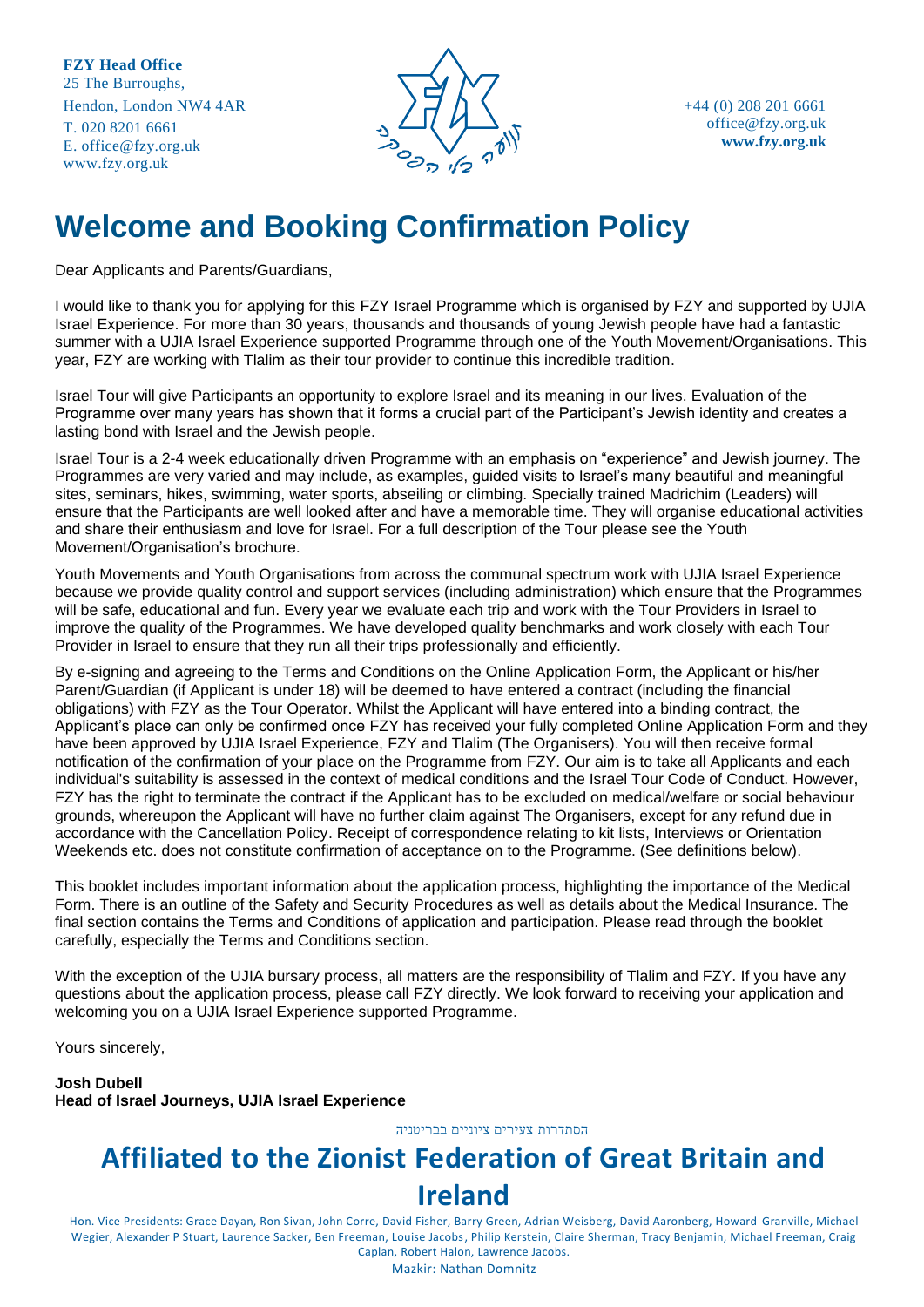

+44 (0) 208 201 6661 [office@fzy.org.uk](mailto:office@fzy.org.uk) **[www.fzy.org.uk](http://www.fzy.org.uk/)**

# <span id="page-3-0"></span>**The Application Process**

By now, you would have paid your deposit to FZY and completed your Initial Application Form online. You would have received emails confirming receipt of the deposit and another with a unique link to your full Online Application Form, this booklet and the Medical Sign Off Form. **Please do not forward this link to anyone else, as it is uniquely linked to your application**.

You will first be asked to agree to the Terms and Conditions of application and participation in the FZY & UJIA Israel Experience Programme, as well as the Israel Tour Code of Conduct. Both documents can be found within this booklet. After reading these, to proceed to the Application and Medical Forms you will need to click on the "I Agree to these Terms and Conditions" button at the bottom of the page, **whereby you agree to be bound by the Terms and Conditions.**

While the Applicant will have entered into a binding contract, the Applicant's place can only be confirmed once FZY has received the Applicant's fully completed Application Form and they have been approved by **UJIA Israel Experience, FZY and Tlalim ("The Organisers").**

Following this you will then be able to complete the rest of Application Form & Medical Forms. Please note that these forms will not be accepted until all mandatory forms are completed.

When you have completed the forms, you will be ready to download and print the Medical Sign Off Form. This should then be taken to your GP or JDoc, together with the accompanying letter. They will complete and sign their portion of the Medical Sign Off Form. **Please upload the Medical Sign Off Form once it has been completed and signed then log back into your Application and upload the Form on to the health statement page.**

### **(a) The Application Form**

**Applicant Photograph:** A close-up picture or scanned image of the **picture page of the Applicant's passport** needs to be inserted into the Online Application Form using a .jpeg, .jpg or .png format.

**Passport**: It is Parent/Guardian's responsibility to obtain a valid passport prior to departure. **The Applicant's passport must be valid for 6 months after the date of their return to the UK from Israel.** If you need to get a new passport, please do this IMMEDIATELY as this can take considerable time, particularly in the run up to the summer. If you need to apply for a new passport, please leave this question blank, submit your Online Application Form as normal and contact FZY as soon as the passport is received.

**Dual Citizens: Participants with dual Israeli/British citizenship must travel with both passports.** If the Applicant has an Israeli Passport it is your responsibility to address all relevant entry and exit requirements with the Israeli Embassy directly. Neither FZY nor UJIA Israel Experience are able to advise you in these matters. If any delays or complications arise it will be wholly your responsibility.

**Application Acceptance:** The Application Form must be signed by the Applicant and a Parent/Guardian (if the Applicant is under 18 years of age). By completing the Application Form you agree to be bound by the Terms and Conditions as set out in this booklet.

#### הסתדרות צעירים ציוניים בבריטניה

# **Affiliated to the Zionist Federation of Great Britain and**

#### **Ireland**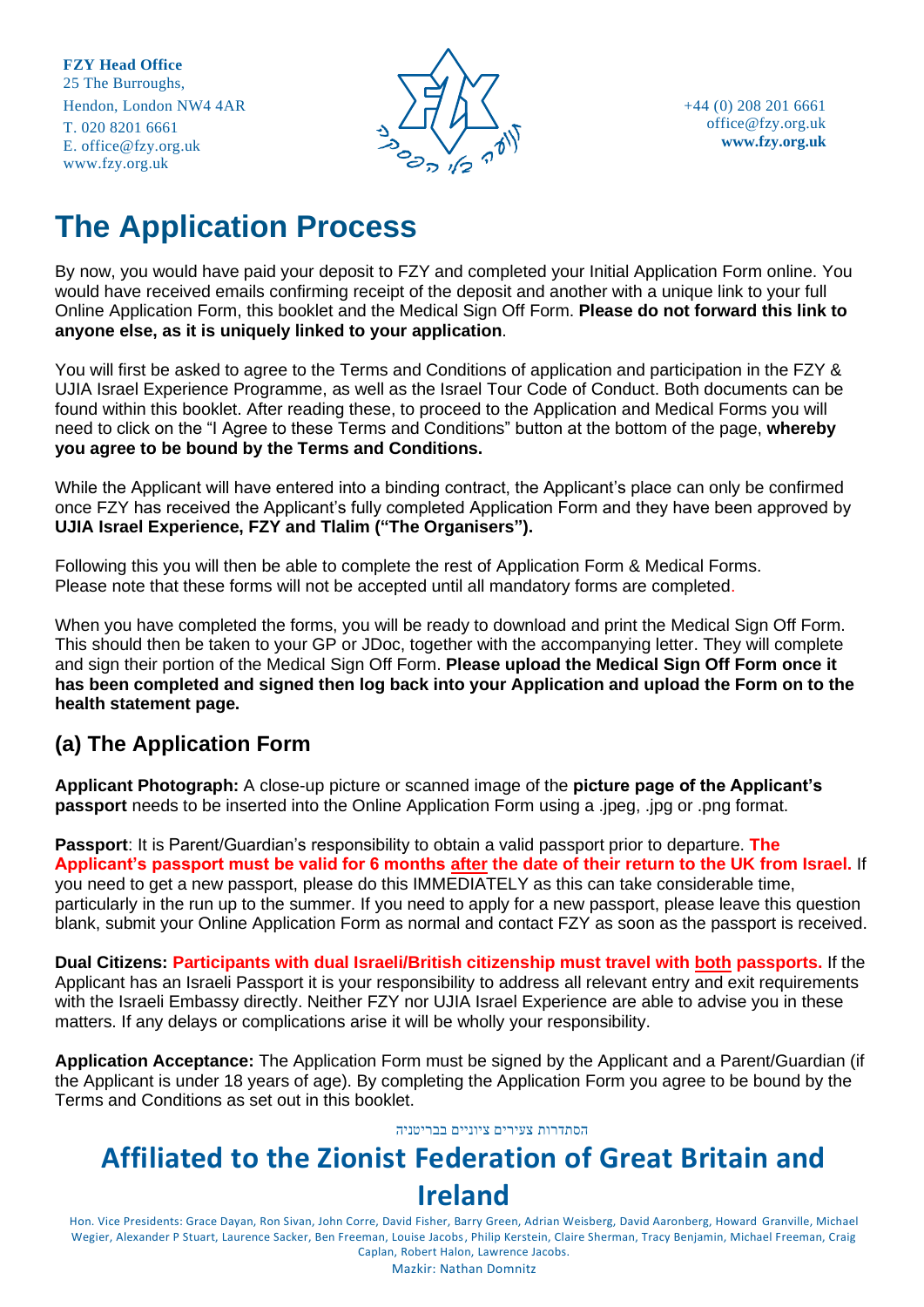

Completion of the Online Application Form does not necessarily mean acceptance onto the Programme. FZY have their own acceptance processes which may include an interview and/or an Orientation Weekend. When the entire acceptance process has been successfully completed, you will receive formal notification of confirmation of your place on the programme from FZY.

**Please note that The Organisers have the right to reject, decline or cancel any application or booking at any stage of the process for any of the reasons contained in the Important Information Booklet.**

**Please ensure that the Online Application Form (together with the Medical Sign Off Form) is submitted by the deadline date. FZY may not** be **able to process Forms submitted after the deadline date.** All correspondence regarding application, deposits, deadlines and cancellation fees should be directed back to FZY (either uploaded directly to the Application or submitted via email or post).

### **PLEASE DO NOT POST OR EMAIL YOUR MEDICAL SIGN OFF FORM TO UJIA**

### **(b) Medical Information**

A completed Medical Form must accompany each application. No Applicant will be considered for acceptance on to a Programme without completed Medical Information provided on the Online Application Form and a completed, signed and stamped Medical Sign Off Form returned directly to FZY.

We recommend that all questions on the Application Form relating to medical information are completed by both the Applicant and a Parent/Guardian together. Make sure that you complete each question carefully and honestly and include any pre-existing conditions.

#### **The Importance of Full Disclosure**

Programmes in Israel are physically and mentally demanding. Participants will be touring Israel in a subtropical climate throughout the summer months, with temperatures easily reaching and sometimes exceeding 100 degrees Fahrenheit/40 degrees Celsius. They will also be sleeping in dormitories or, sometimes, camping outdoors.

There will be tours of the country, which may involve hiking long distances daily, rock climbing and abseiling at beginner level, cycling, swimming, water sports, kayaking and other strenuous activities.

Our aim is to take all Applicants and each individual's suitability is assessed in the context of medical and welfare conditions and the Israel Tour Code of Conduct. We want everyone to participate and so we need to know how medically and physically fit Applicants are and whether they have any condition/s which may prevent or limit their participation in any activities. Therefore, it is imperative that Medical Information is provided by the Applicant, Parent/Guardian (if Applicant is under 18) and the Applicant's General Practitioner (GP). The questions are designed for you to give us the fullest information about the Applicant's health, and we must insist that all pre-existing conditions are disclosed. This covers all medical matters of any nature relating to medical, physical, mental and emotional health.

#### הסתדרות צעירים ציוניים בבריטניה

# **Affiliated to the Zionist Federation of Great Britain and Ireland**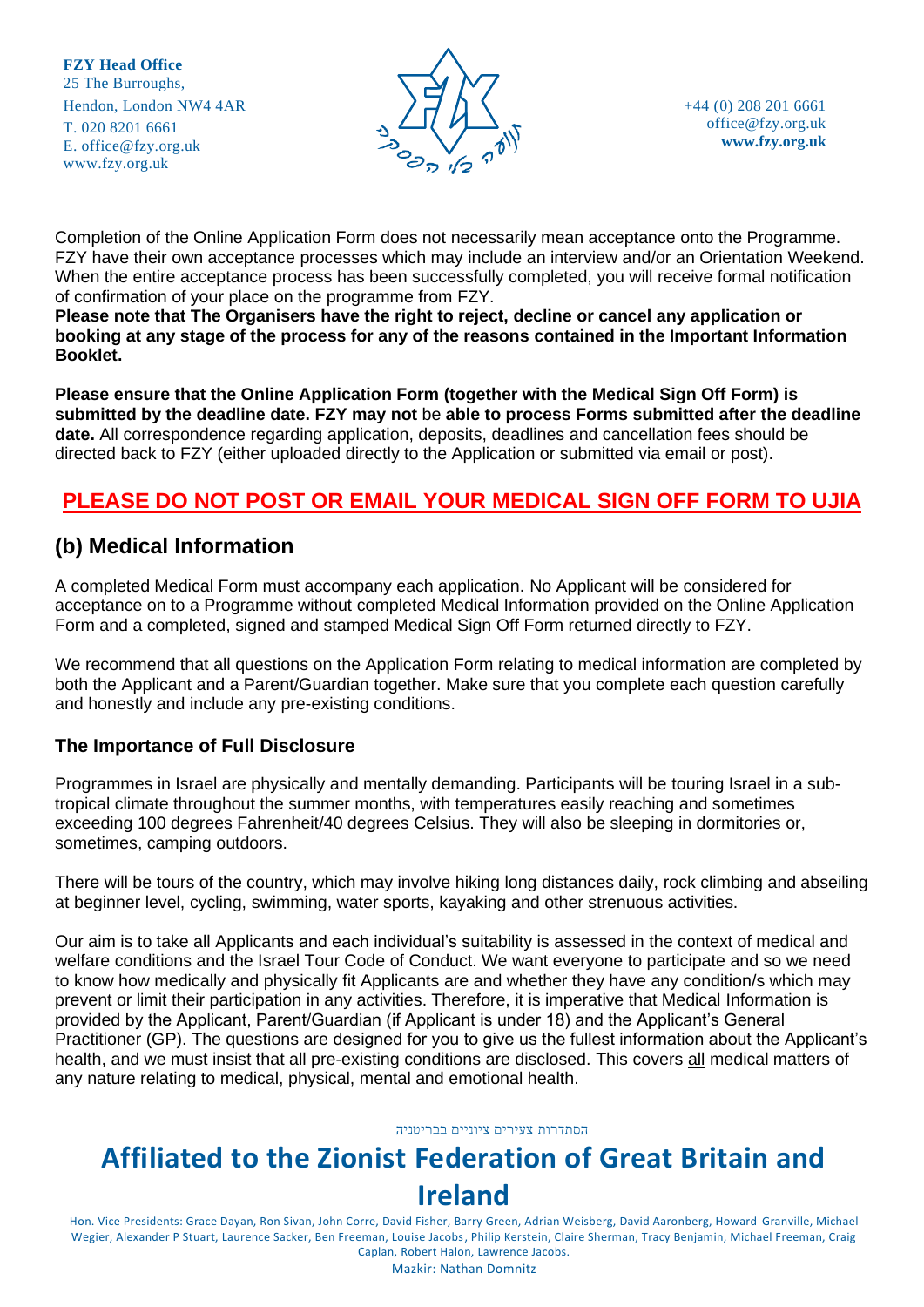

+44 (0) 208 201 6661 [office@fzy.org.uk](mailto:office@fzy.org.uk) **[www.fzy.org.uk](http://www.fzy.org.uk/)**

We will make every effort to make reasonable adjustments to accommodate all Participants through the experience and skills of our professional staff. However, in certain circumstances, it may be impossible for us to guarantee the safety of Applicants and/or others taking part in the Tour and in those circumstances, we reserve the right to refuse the application.

In previous years we have found that some Participants/Parents/Guardians had not disclosed all medical information. This has implications for the **Medical Insurance** and the **Group**:

i. **Medical Insurance:** – All Participants in FZY Programmes have basic medical insurance provided by the Tour Provider in Israel and summary details can be found later in this booklet. All pre-existing conditions must be declared as the insurer must approve each Applicant in the context of the Medical Information provided. Some pre-existing conditions may be excluded, and Applicants should contact FZY if in doubt. It is of course possible for the Applicant to take out their own additional medical insurance and we require everyone with pre-existing conditions not covered by the basic Medical Insurance to do so.

It is the responsibility of the Applicant or Parent/Guardian (if Applicant is under 18) to take out supplementary insurance to cover any additional medical conditions (including pre-existing medical conditions) or other matters which are not covered by the Medical Insurance. **Should a preexisting condition not be declared, or the severity not be disclosed, and the Participant has a recurrence of the condition during the Programme, the Participant and their Parents/Guardians will have to pay for the full cost of treatment and any additional costs incurred, e.g. hospitalisation, return flights etc.**

ii. **The Group:** Failure to disclose pre-existing conditions may result in discomfort for the Participant, the Madrichim (Leaders) and the Group. The Madrichim (Leaders) may also be unqualified or unsuited to deal with the medical condition and this may have serious consequences. Therefore, for us to be able to fulfil our duty-of-care obligation, you must disclose any conditions or illnesses.

Our aim is to include all Applicants where reasonably possible and disclosing information does not necessarily mean rejection of an Application. It simply gives The Organisers all the important information required to assess whether the Applicant can be taken good care of on the Programme.

#### **Additional Information**

If you feel that FZY needs to know more about the Applicant's condition or situation and you would like to talk about it, please do not hesitate to contact FZY directly.

If you feel that you need to request any reasonable adjustments to be made to allow the Applicant to participate in the Tour, then please call FZY to discuss whether these would be possible.

If the Applicant has been under the care of a specialist in the last two years (eg: cardiologist, psychiatrist, social worker etc.) you must submit a written detailed report from the specialist giving complete diagnosis, prognosis and their opinion of the Applicant's capability to participate in a FZY Programme with any limitations that The Organisers should be aware of. This information should accompany and be attached to

#### הסתדרות צעירים ציוניים בבריטניה

# **Affiliated to the Zionist Federation of Great Britain and Ireland**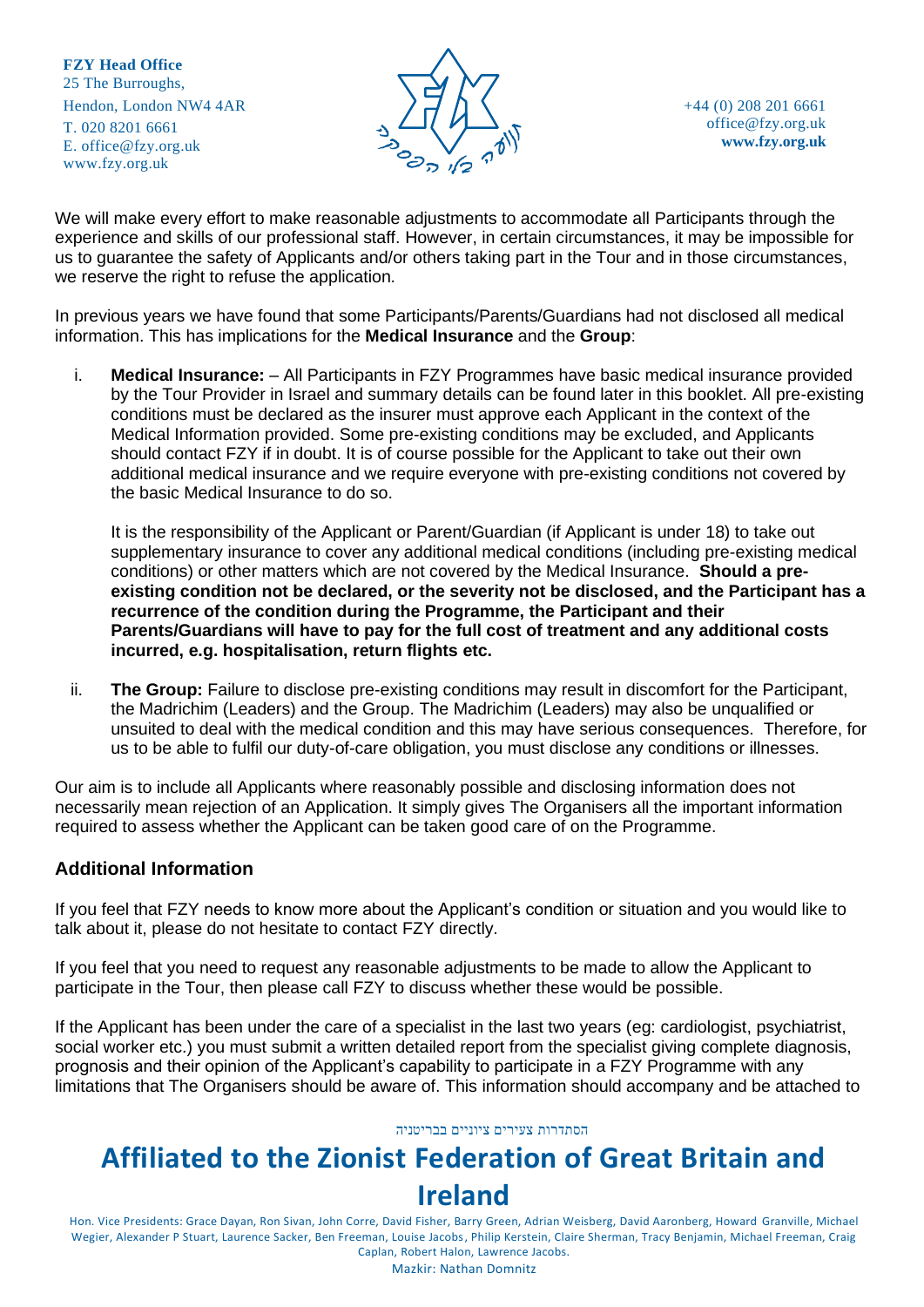

+44 (0) 208 201 6661 [office@fzy.org.uk](mailto:office@fzy.org.uk) **[www.fzy.org.uk](http://www.fzy.org.uk/)**

your uploaded Medical Information provided on the Online Application Form. Insufficient information might preclude acceptance on the Programme.

#### **Medicine**

If an Applicant is required to continue receiving medication during the Programme, full details should be specified on the Online Application together with a letter giving full details. This information should accompany and be attached to your uploaded Medical Sign Off Form. It is often the case that medicine is not available under the same trade name as in the UK. Therefore, the full pharmacological name of all medicines and drugs used should be given. All medication to be used during the Programme should be brought from the UK and held by the Madrichim (Leaders) at all times, unless otherwise authorised by FZY.

#### **Applicant's State of Health**

If any changes take place relating to the Applicant's medical, emotional, mental or physical condition before departure, you must **immediately** submit an explanatory medical letter, detailing diagnosis, prognosis and treatment. Failure to submit such a letter would invalidate the Medical Insurance and may result in the Applicant's removal from the Programme without any refund. The Parent/Guardian will be held liable for all associated costs including, but not limited to, medical expenses, return flights to the UK and travel in Israel.

# <span id="page-6-0"></span>**The Medical Sign Off Form**

**NB: The Medical Sign Off Form requires a signature from the Parent/Guardian at the bottom of the second page which gives UJIA Israel Experience and/or FZY permission to directly contact the GP/JDoc regarding information disclosed on the Medical Sign Off Form and/or the Online Application Form.** 

Please print a copy of the Medical Sign Off Form and the accompanying letter and take it to your GP or JDoc along with your complete medical history, as soon as possible to be **read, completed, signed and stamped.** 

**It is essential that the GP or JDoc reads the accompanying letter** as it provides them with context about the Programme and its physical and emotional demands. The Medical Sign Off Form cannot be signed during a routine national health visit and a special appointment must be made for this purpose. Please advise the GP/JDoc that the Applicant does not need a full medical examination. Therefore, you should not have to pay for a full examination, but a charge will be incurred for the completion of the Form. Please make sure that the GP has completed all the relevant questions, signs and stamps the Form and returns it to the Parent/Guardian.

**Please upload the Medical Sign Off Form once it has been completed and signed then log back into your application and upload the Form on to the health statement page.** If the online upload is not clear enough for us to read, we will be in touch to ask for another copy or the original via post so please retain the original for your records. If you do not retain the original and we require an additional copy, then a new Form will need to be completed again by the GP or JDoc at the further expense of the Parent/Guardian.

#### הסתדרות צעירים ציוניים בבריטניה

# **Affiliated to the Zionist Federation of Great Britain and**

#### **Ireland**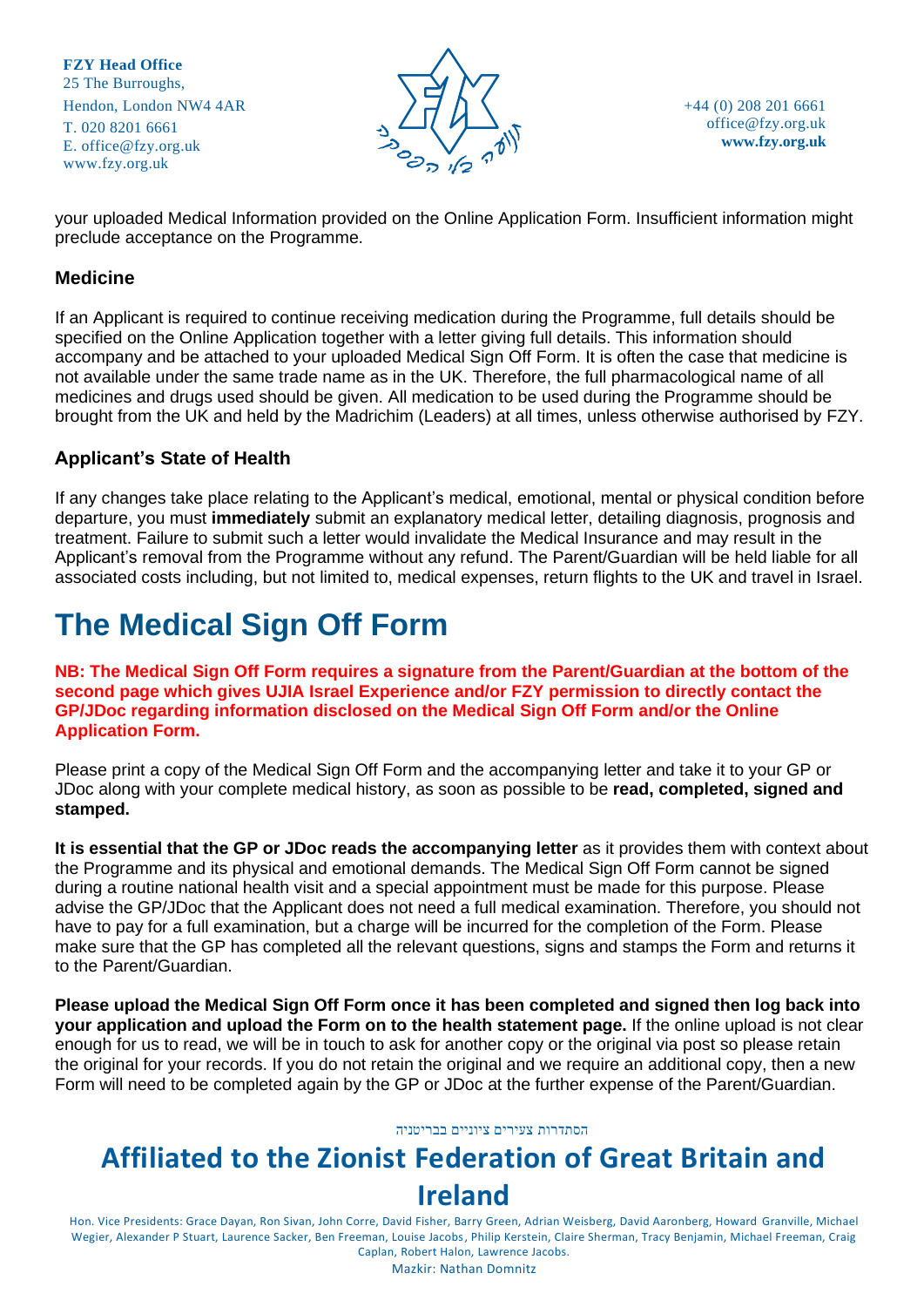

+44 (0) 208 201 6661 [office@fzy.org.uk](mailto:office@fzy.org.uk) **[www.fzy.org.uk](http://www.fzy.org.uk/)**

Additionally, if the form is not correctly completed, it will be returned to you and the acceptance process will be delayed.

If you **cannot upload your Medical Sign Off Form** online, please email it **directly to FZY** using the email address [admin@fzy.org.uk,](mailto:admin@fzy.org.uk) with the name of the Applicant clearly marked for reference.

Please note that if you want to submit your Medical Sign Off Form via the Online Application Form then you must do this **prior to submitting it.** After submission, no further changes can be made, and this includes the upload of medical forms and other documentation.

Your Child/Ward must be registered with the relevant GP surgery and their records should be held there. The GP must not be related to your Child/Ward. All questions must be answered in full and the Form must be signed and stamped at the end. Please also ensure that you have enclosed all relevant reports from specialists before submitting your Online Application Form to FZY.

#### **FZY will not process your application until they have received your Medical Sign Off Form.**

### **PLEASE DO NOT POST OR EMAIL YOUR MEDICAL SIGN OFF FORM TO UJIA**

# <span id="page-7-0"></span>**Immunisations and Allergies**

#### **Immunisations**

Every Applicant or Parent/Guardian (if Applicant is under 18) is responsible for and required to ensure that the Applicant obtains any required and recommended immunisations at the appropriate time prior to departure.

#### **Covid 19**

Due to the Covid-19 pandemic, those available to enter Israel is changing on a regular basis. Please visit the UJIA Israel Experience "Frequently asked questions" page:<https://ujia.org/israeltour22-faqs/> Or alternatively, visit<https://corona.health.gov.il/en/abroad/arriving-foreign-nationals/#conditions> to get the most up-to-date entry requirements.

Every applicant must be eligible under these guidelines on the day of entry to Israel. If on the day of booking an applicant is eligible under the guidelines and in the build up to the programme becomes ineligible please see our terms and conditions for your next steps.

#### **Tetanus and Polio**

We strongly recommend that you speak to your GP if your Child/Ward has not received their Polio or Tetanus vaccinations. Participants who, regardless of the recommendation, choose not to be vaccinated against Tetanus and Polio and choose to go on Israel Tour, will do so at their own risk.

הסתדרות צעירים ציוניים בבריטניה In relation to Tetanus, should the Participant not have had a booster within the last 10 years prior to the commencement of Israel Tour and they contract an illness or infection as a result, medical costs, including but not limited to the administration of a Tetanus injection should it be required, internal travel in Israel,

# **Affiliated to the Zionist Federation of Great Britain and**

#### **Ireland**

Hon. Vice Presidents: Grace Dayan, Ron Sivan, John Corre, David Fisher, Barry Green, Adrian Weisberg, David Aaronberg, Howard Granville, Michael Wegier, Alexander P Stuart, Laurence Sacker, Ben Freeman, Louise Jacobs, Philip Kerstein, Claire Sherman, Tracy Benjamin, Michael Freeman, Craig Caplan, Robert Halon, Lawrence Jacobs.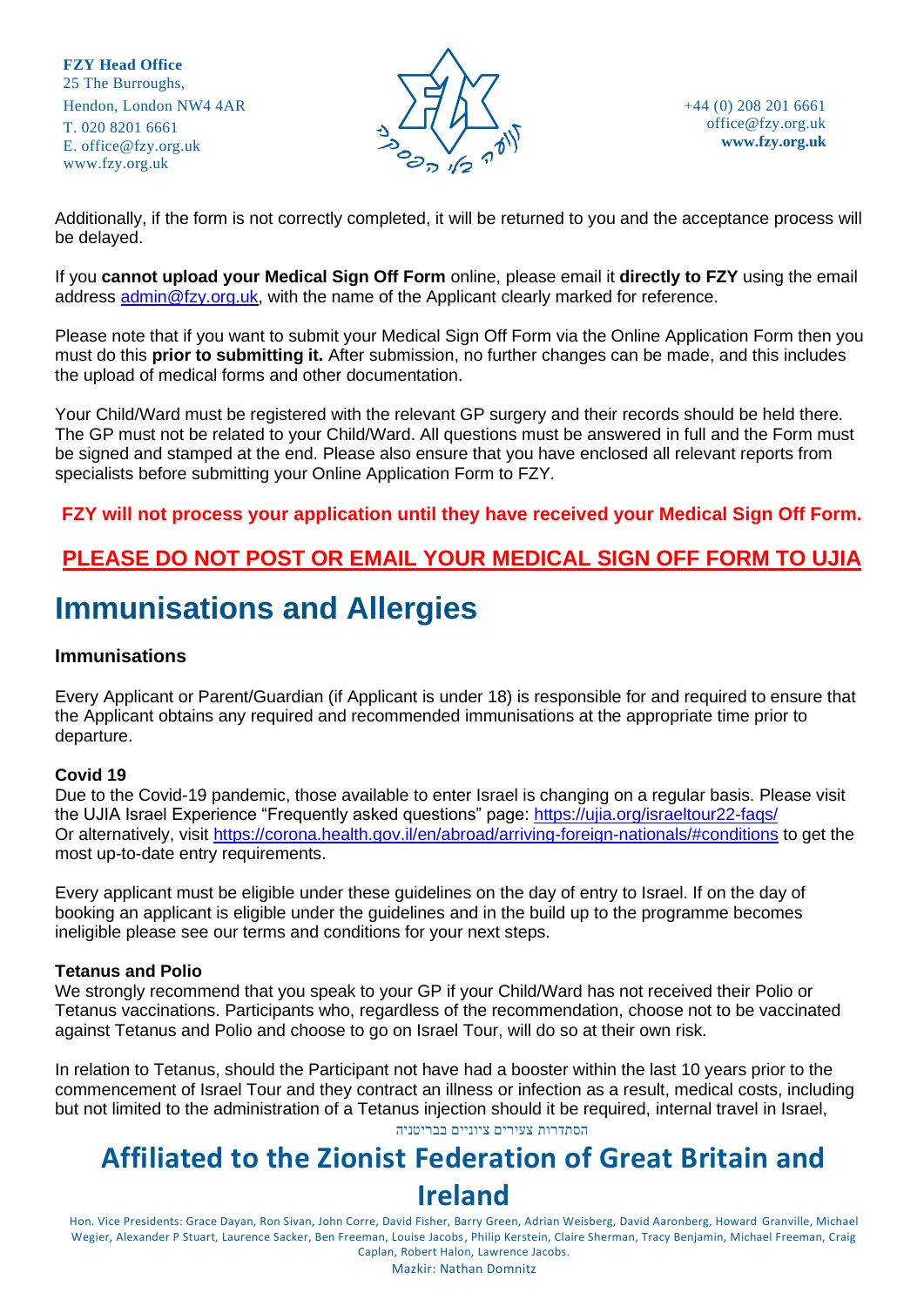

+44 (0) 208 201 6661 [office@fzy.org.uk](mailto:office@fzy.org.uk) **[www.fzy.org.uk](http://www.fzy.org.uk/)**

hospitalisation, treatment and a return flight will not be covered by the Insurance Policy. **The Parent/Guardian will be responsible for all costs incurred for any treatment received as a result of this.** We will rely on information supplied on the Medical Form relating to these matters. For the avoidance of doubt, should circumstances arise, the Israeli Medical Authorities will administer a Tetanus injection as they deem to be appropriate and will do so following Israeli medical protocol. If you have any questions regarding the above, please contact FZY.

You can find out more information on the required and recommended Health Formalities in Israel by speaking to your GP or by searching travel health websites (the Israeli Health Ministry website may also be useful: [http://www.health.gov.il/English/Pages/HomePage.aspx\)](http://www.health.gov.il/English/Pages/HomePage.aspx).

#### **Allergies**

All Applicants with an allergy must agree to the terms of the Allergy Waiver found within the Online Application Form so that The Organisers can fully understand their specific needs. In most cases, the Tour Provider in Israel can cater for these needs. In Israel, food allergies are far less common than in the UK; especially with regards to nut, sesame and chickpea allergies. Consequently, we are unable to provide food suppliers, restaurants or accommodation sites in Israel that can guarantee that food has been made in a nut free environment or guarantee that specific foods have not been present in the preparation of a dish. Additionally, many snacks (including chocolate and crisps) contain nuts, sesame and/or chickpeas which means their presence are likely to be found throughout Israel, including in kitchens.

El Al **cannot** guarantee the absence of nuts/sesame/chickpeas in their inflight meals and most El Al meals contain at least one of these food products. Therefore, they cannot make an announcement to passengers to refrain from eating these products. Full details can be found here: <https://www.elal.com/en/PassengersInfo/OnBoard/Pages/Food-Beverages.aspx>

It is essential for you to provide us with very specific information relating to any food allergy (including whether reaction occurs with airborne food particles) to make us aware of the possible risks in addition to agreeing to the terms of the waiver. As a reminder, any Participant that has an EpiPen should bring a minimum of **three doses** (as per your requirements) on Israel Tour. One of the doses will be on the Participant at all times and the other two will be handed into their Madrichim (leaders). If an EpiPen is lost or used, it must be replaced in Israel at the family's expense as replacements will not be covered by the medical insurance.

Please note that The Organisers reserve the right to:

- Forward any forms to an independent medical practitioner, legal advisor or Insurer for their professional opinion;
- Proactively and directly contact a GP, counsellor, school, specialist doctor or other relevant medical professionals regarding information on the Medical Form to request additional information or further clarification;
- Request that doctors in Israel contact your doctors directly if points of clarification are required;

#### הסתדרות צעירים ציוניים בבריטניה

# **Affiliated to the Zionist Federation of Great Britain and Ireland**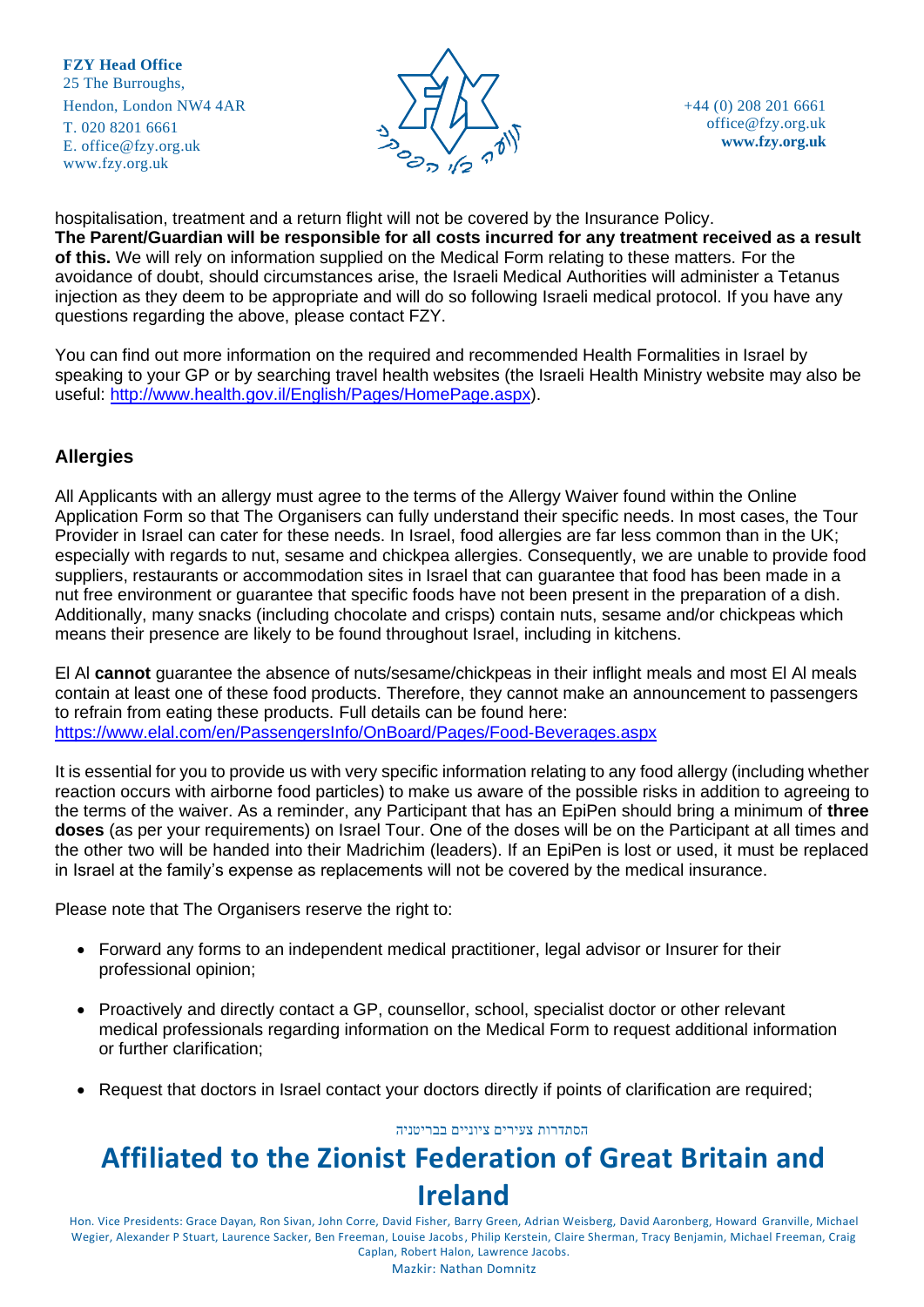

- Request that the Applicant undergoes an examination by an independent medical practitioner retained by The Organisers, but at the Applicant's expense;
- Request that you obtain your own medical insurance and sign disclaimers if the Israeli medical insurance company refuses to cover certain pre-existing conditions;
- Reject an Applicant on medical grounds based on the recommendations of your doctor/specialist;
- Reject an Applicant on medical grounds based on the recommendations of our independent doctors and/or Insurers;
- Remove a Participant from the Programme should any undisclosed or not fully disclosed medical issue or condition become apparent;
- <span id="page-9-0"></span>• Request that an Applicant and Parent/Guardian signs a medical and/or welfare agreement, should a care plan be needed for additional care of pre-existing medical conditions. Refusal to sign such an agreement may lead to rejection or removal from the Programme

# **Safeguarding**

UJIA Israel Experience, FZY and Tlalim in Israel recognise that the welfare of the young people in our care is paramount, and that all children, regardless of age, disability, gender or gender reassignment, race, religion or belief, sex, or sexual orientation (Protected Characteristics in Equality Act 2010) have a right to equal protection from all types of harm or abuse. We also recognise that some children are additionally vulnerable because of the impact of previous experiences, their level of dependency, communication needs or other issues.

We will therefore provide a positive, caring, safe and stimulating environment that promotes the social, physical and emotional wellbeing of each individual. All professionals and volunteers involved with Israel Tour have a full and active part to play in protecting children from harm. We take our safeguarding duties extremely seriously and have therefore put in place a range of policies, training and procedures.

*Policy:* all the organisations involved with Israel Tour have their own policies with regards to safeguarding of young people on the programme, and their specific policies are available on request. In situations where there is any conflict or ambiguity, the policy of FZY shall take precedence. We are also committed to safer recruitment practices for Israel Tour, meaning that all British madrichim will have an enhanced DBS check, applicants' approach and training needs with regards to safeguarding are assessed for both British and Israeli madrichim, and for Israeli madrichim so-called "Warner questions" are part of their recruitment process.

*Training*: UJIA Israel Experience and FZY provide extensive, up-to-date and programme-specific training to all madrichim (British and Israeli) in safeguarding and child protection. No madrich/a is allowed to begin their role without this training. We bring in external expertise to advise on and in some cases deliver safeguarding training to ensure it is of the highest standard.

*Procedures:* it will be clearly communicated to young people at the start of the programme what they should do if they wish to disclose a safeguarding concern on the programme, and any such disclosure will be received with the utmost concern and sensitivity. Young people will be informed that confidentiality cannot be guaranteed with anything they do disclose, but information will only ever be shared on a "need to know" basis, initially with the Designated Safeguarding

#### הסתדרות צעירים ציוניים בבריטניה

# **Affiliated to the Zionist Federation of Great Britain and Ireland**

Hon. Vice Presidents: Grace Dayan, Ron Sivan, John Corre, David Fisher, Barry Green, Adrian Weisberg, David Aaronberg, Howard Granville, Michael Wegier, Alexander P Stuart, Laurence Sacker, Ben Freeman, Louise Jacobs, Philip Kerstein, Claire Sherman, Tracy Benjamin, Michael Freeman, Craig Caplan, Robert Halon, Lawrence Jacobs.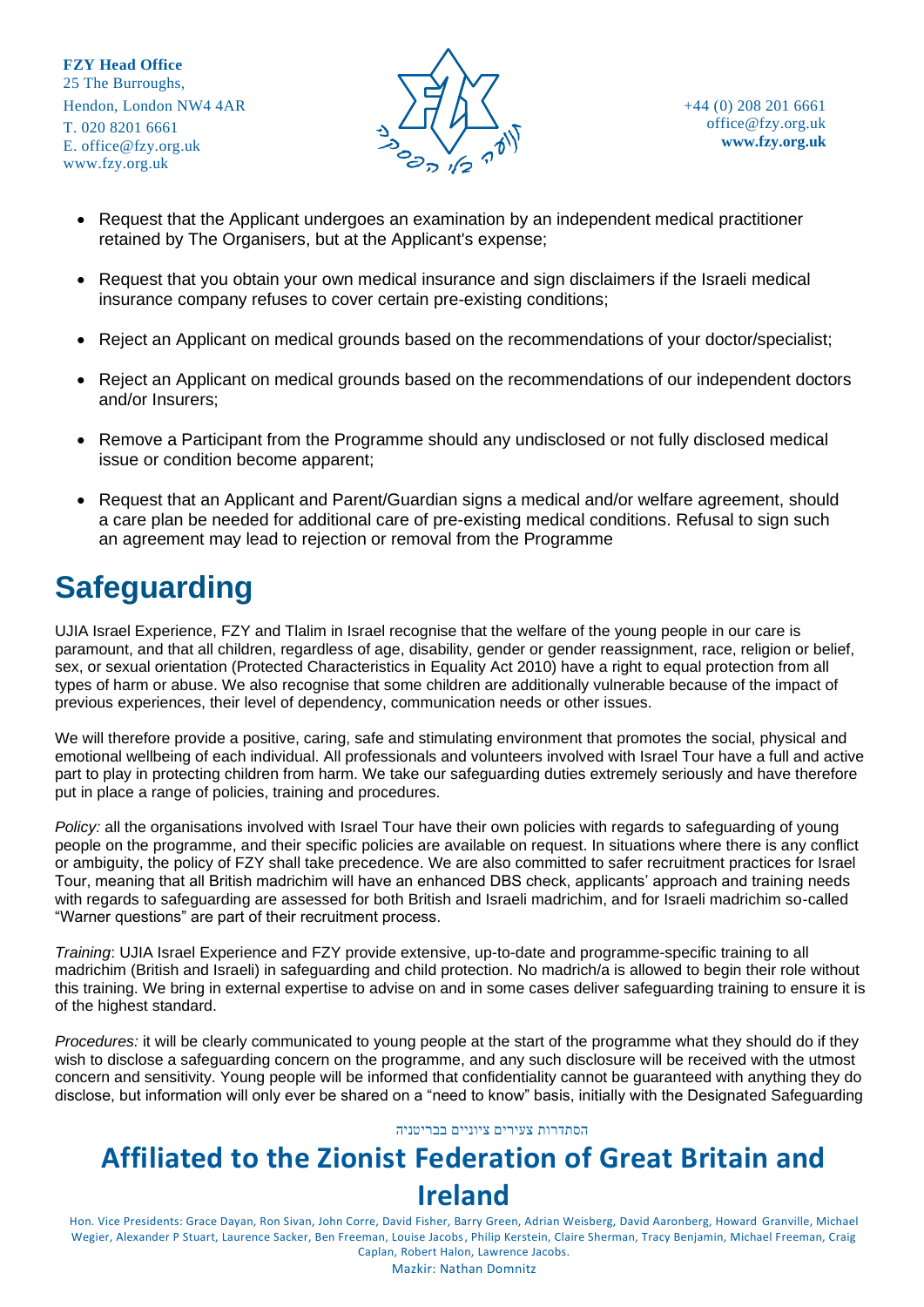

+44 (0) 208 201 6661 [office@fzy.org.uk](mailto:office@fzy.org.uk) **[www.fzy.org.uk](http://www.fzy.org.uk/)**

Officer. Any madrich/a who receives a disclosure will immediately, and at this stage only, contact the Designated Safeguarding Officer of FZY They will then make a determination of what, if anything, to do, including if relevant involving statutory agencies. In most cases, parents/guardians will be informed of a disclosure, unless it is deemed that this would put the child at further risk.

In some cases, relevant personal information will be shared between the Organisers of Israel Tour, in which case it will be shared, stored and kept or deleted in line with GDPR.

The above is just a summary of our commitment to safeguarding and the steps that we take to fulfil our duties in this respect; if you have any further questions, please contact us

# **Financial Assistance**

**UJIA, in partnership with FZY, is committed to financial inclusion. If you cannot afford the full cost of the Programme**, bursaries or interest free loans are available to all families of Applicants applying to go on a UJIA Israel Experience Israel Tour Programme who are genuinely unable to afford the full cost of the Programme.

Applications are means-tested. Each year, more than £210,000 is awarded by the UJIA Bursary Fund Committee to families unable to pay the full amount for their Programmes.

#### **Applications**

If you think you will need assistance in paying for the Programme for any reason, please ask FZY for a link to the Financial Assistance Application Form. **This process is strictly confidential and is administered by a small group of people. The forms have been designed in such a way as to guarantee anonymity throughout the process.** 

The Financial Assistance Application Form will ask you to submit proof of earnings and give information about monthly payments, dependants, payment of school fees etc. as well as the reason that you are applying. Without this information, no application can be considered. You will also be encouraged to apply to as many different sources as possible for funding, for example your local synagogue or your local authority.

This Form must be submitted completed and returned to FZY and UJIA by the deadline date. Members of the Committee will consider each application in complete anonymity – i.e. without your name, address and contact details.

FZY will inform you of the amount of the grant or interest free loan awarded by the UJIA and FZY as soon as the decisions have been made.

#### **In the event that**:

- You cancel your Child/Ward's place on the Trip before it departs
- Your Child/Ward does not complete the Programme

הסתדרות צעירים ציוניים בבריטניה

# **Affiliated to the Zionist Federation of Great Britain and Ireland**

Hon. Vice Presidents: Grace Dayan, Ron Sivan, John Corre, David Fisher, Barry Green, Adrian Weisberg, David Aaronberg, Howard Granville, Michael Wegier, Alexander P Stuart, Laurence Sacker, Ben Freeman, Louise Jacobs, Philip Kerstein, Claire Sherman, Tracy Benjamin, Michael Freeman, Craig Caplan, Robert Halon, Lawrence Jacobs.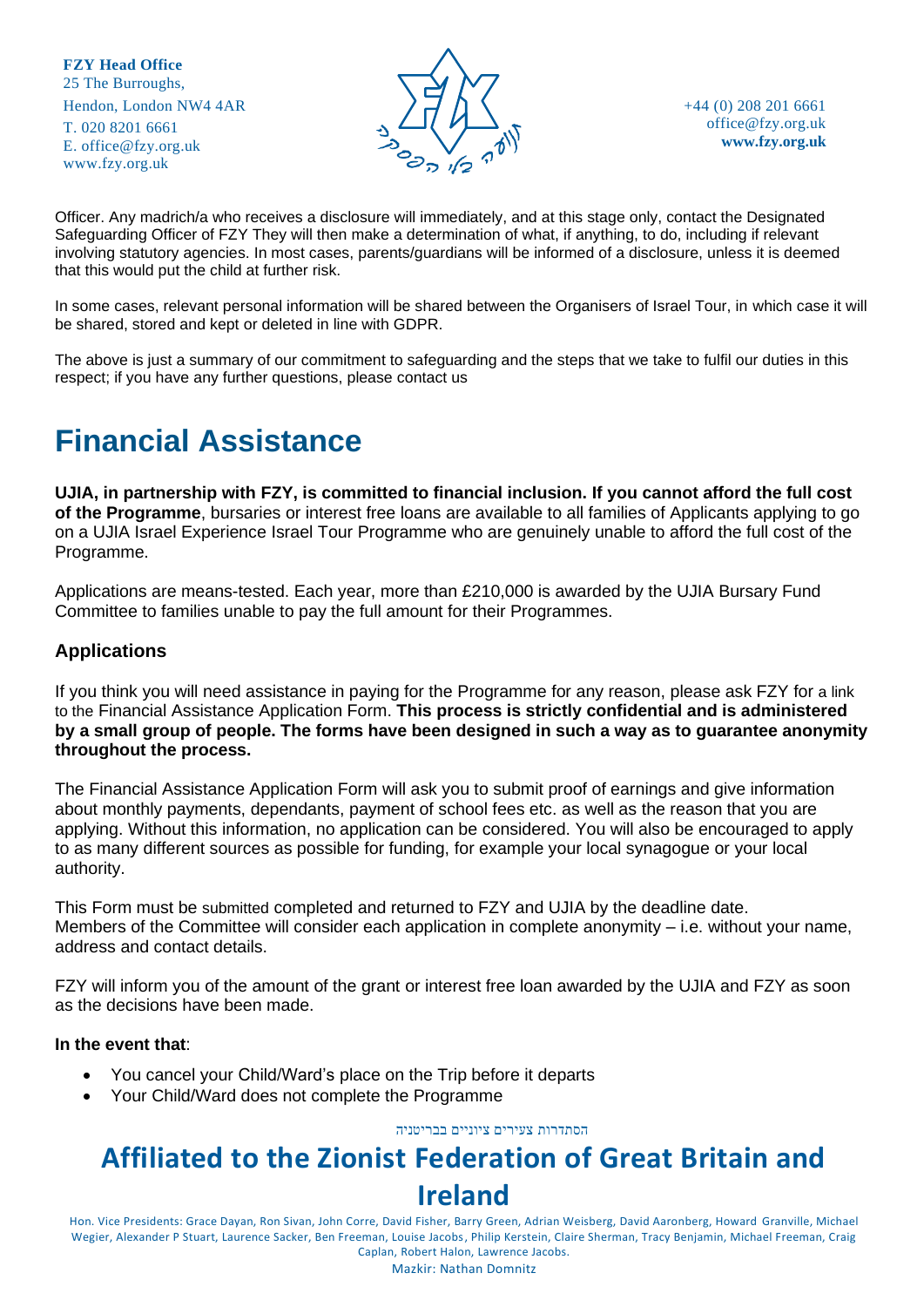

- Your Child/Ward is dismissed from the Programme for which the application is made
- If the trip cancelled due to a border closure

**The Parent/Guardian, upon request of the Awards Committee of the Fund, must reimburse the UJIA and FZY Bursary Funds without undue delay the full amount of the financial assistance originally awarded.**

# <span id="page-11-0"></span>**Israel Tour Code of Conduct**

#### **Introduction**

Participants on FZY Israel Tour are required to take full responsibility for themselves and their actions. This document is the Israel Tour Code of Conduct and sets out the expectations and minimum standards of behaviour. It emphasises respect for, and tolerance of, others, as its main concern, though it is also for the Participants' own protection. Please remember that all Participants are always expected to behave appropriately and are also expected to be self-disciplined; if members of staff need to enforce disciplinary measures, it is essential that the staff are treated with respect. In return, Participants have a right to expect that the above will be reciprocated in so far as the Participant will be treated with respect and fairness.

You should also be aware of authorities that supersede this statement - most particularly the laws of the State of Israel and its law enforcement agencies, and the rules of institutions whose services we use.

Upon applying to Israel Tour, the Applicant and the Parent/Guardian (if the Applicant is under 18) will be required to sign this Code of Conduct.

Violations of the Israel Tour Code of Conduct may result in dismissal from the Programme, which is at the sole discretion of The Organisers. In these circumstances, the Participant and/or Parent/Guardian (if the Participant is under 18) will be liable for all costs relating to the expulsion and no refund related to the price of Israel Tour will be given. If additional costs are incurred, the Parent/Guardian will be required to pay these within one month from dismissal from the Programme.

Please note that The Organisers reserve the right to reject any Applicant from Israel Tour if any of the behaviour below is displayed prior to Israel Tour.

For the purposes of this document "The Organisers" refers to any representative of UJIA Israel Experience, UJIA, The Jewish Agency for Israel, FZY (including the British Madrichim) and Tlalim (including the Israeli Madrichim and Group Coordinators).

#### **Mutual Respect and Group Responsibilities**

Participants are part of a group. During some parts of the Programme Participants may be based at an educational campus, a youth hostel, a hotel or home hospitality. There will always be other people around, who may be families with children of all ages trying to live their daily lives or Participants on other

#### הסתדרות צעירים ציוניים בבריטניה

# **Affiliated to the Zionist Federation of Great Britain and Ireland**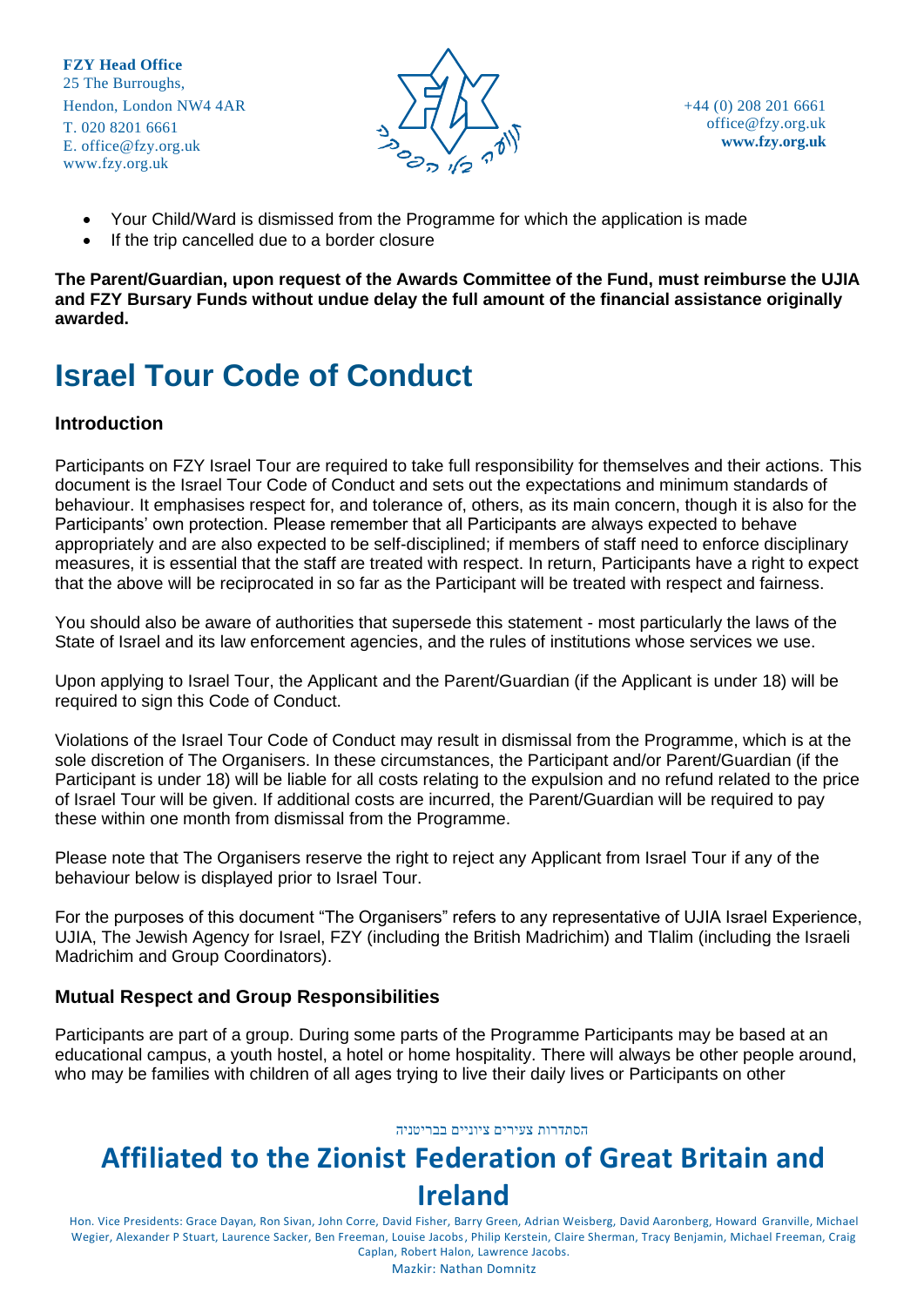

+44 (0) 208 201 6661 [office@fzy.org.uk](mailto:office@fzy.org.uk) **[www.fzy.org.uk](http://www.fzy.org.uk/)**

Programmes. We expect that Participants will always conduct themselves in a manner that is respectful of others.

By signing up for the Programme the Applicant is committing to attend, be involved and participate fully and positively in all aspects of the Programme and group activities. Another expectation of all Participants is cooperation with The Organisers and particularly with, though not limited to, their British and Israeli Madrichim (Leaders). This can include helping to load buses, appearing at the appointed places on time, accepting responsibilities when so assigned, etc. Failure to cooperate with any and all staff members is likely to result in the Participant's removal from the Programme.

#### **Looking After Your Environment**

Participants are responsible for maintaining their accommodation which must be left in exactly the same condition as it is found. Any damage resulting in costs caused by Participants, including graffiti or other supposed artwork (even if added to graffiti that is already there) and/or incidents requiring additional cleaning will result in a charge to the Participant and will be treated as a disciplinary issue. In addition, Participants have an individual and collective responsibility to maintain all areas of the accommodation in which they are staying and the private transport they use.

Should the Participant cause wanton damage, the Participant and/or Parent/Guardian will be liable to cover all direct and/or indirect costs incurred, and to reimburse FZY immediately as required. **In cases of reasonable doubt and where the responsible Participant(s) decline to come forward and admit their actions, the costs of any damage may be distributed amongst the relevant/all group Participants.**

#### **Anti-Social Behaviour**

The Organisers have a zero-tolerance policy towards anti-social, sexist, racist, homophobic or otherwise negative behaviour. We classify the following as examples of serious anti-social behaviour (this is not an exhaustive list): Bullying, Violence, Racism, Abusive Language, Sexism, Homophobia, Physical, Emotional, Sexual Abuse or Harassment directed towards Participants, Madrichim (Leaders) or anyone with whom they come into contact

Every Participant on the Programme has an equal right to experience the Programme fully, free from any bullying, ridicule, harassment or abuse of any kind. Any Participant who mistreats another member of the group will be disciplined in an appropriate manner according to the Discipline Procedure outlined in this document. In serious cases of anti-social behaviour, a Participant will be sent home from the Programme at the sole discretion of The Organisers. In these circumstances, the Participant and/or Parent/Guardian (if the Participant is under 18) will be liable for all costs relating to the expulsion and no refund related to the price of Israel Tour will be given.

The social environment created on Israel Tour is designed to be a safe space for both Participants and Madrichim (Leaders), as well as anyone with whom the group comes into contact with. Below you will find further explanations regarding Sexual Harassment and Bullying, though anti-social behaviour is not limited to these exclusively.

#### הסתדרות צעירים ציוניים בבריטניה

# **Affiliated to the Zionist Federation of Great Britain and Ireland**

Hon. Vice Presidents: Grace Dayan, Ron Sivan, John Corre, David Fisher, Barry Green, Adrian Weisberg, David Aaronberg, Howard Granville, Michael Wegier, Alexander P Stuart, Laurence Sacker, Ben Freeman, Louise Jacobs, Philip Kerstein, Claire Sherman, Tracy Benjamin, Michael Freeman, Craig Caplan, Robert Halon, Lawrence Jacobs.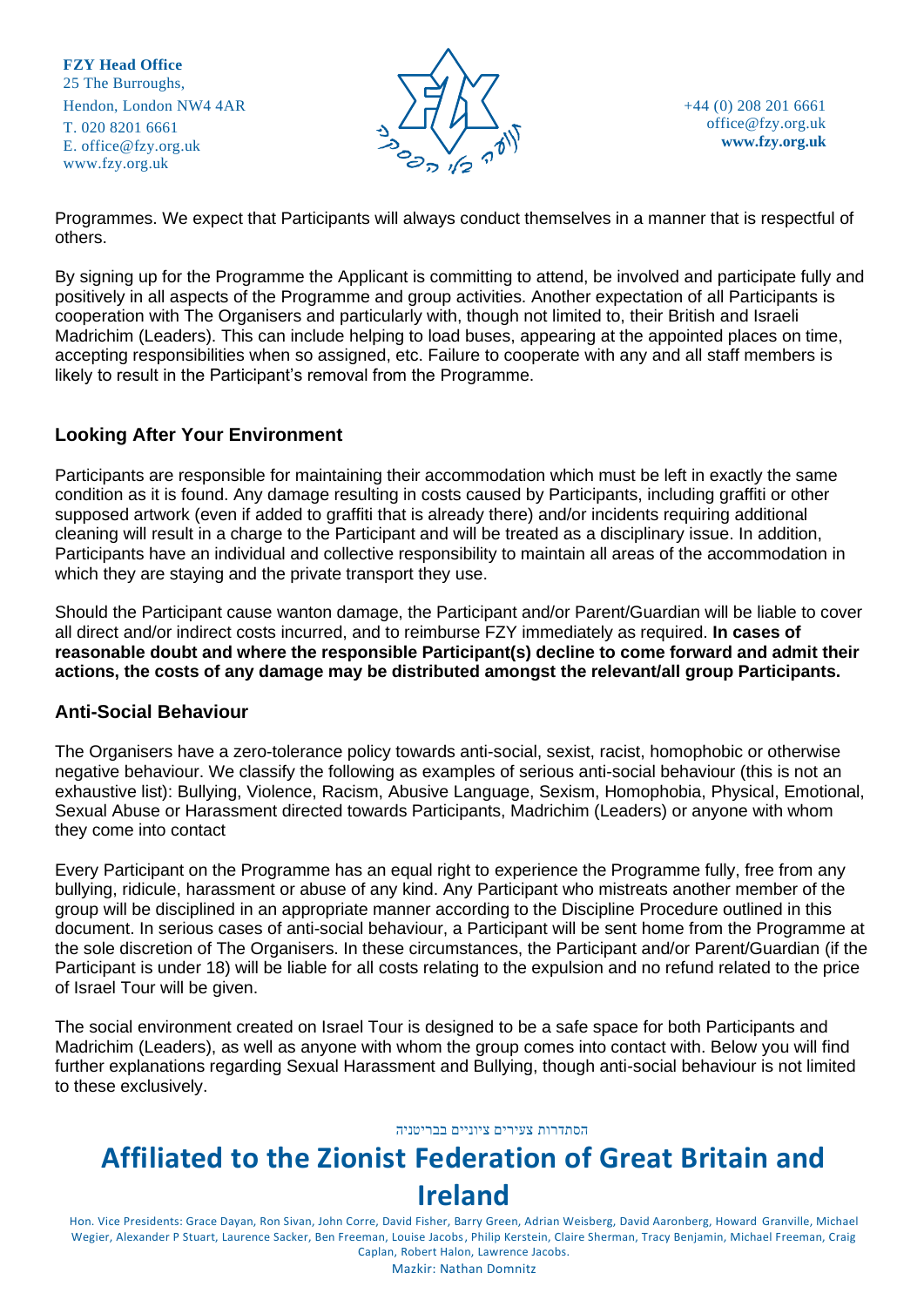

#### **Sexual Harassment**

Sexual Harassment is defined as any unwanted behaviour of a sexual nature that causes offense, distress, intimation or humiliation. These behaviours do not have to have been objected to during the Israel Tour process/during Israel Tour itself for it to be unwanted and for it to constitute harassment. Sexual Harassment can take many forms and can include, but is not limited to:

- Making sexually degrading comments or gestures
- Staring or leering at other people's bodies
- Making sexual jokes or propositions
- Sending or posting emails, text messages or social media posts with sexual content
- Sharing images or videos of other people, online, via text or otherwise, with sexual content
- Physical behaviour, including unwelcome or non-consensual sexual advances and touching
- Sexual activity, including displaying sexually explicit images in someone else's space or a shared space
- Continuing to touch or hug others if they have said that they do not wish to be touched
- Sharing sexual fantasies or thoughts of a sexual nature, either verbally, in writing or through images
- Taking and/or sharing photographs, images or videos of a sexual nature of Participants, Madrichim or other members of staff

#### **Bullying**

There is no legal definition for bullying. However, it is usually defined as behaviour by an individual or a group that is repeated and is intended to hurt an individual or a group of people either physically or emotionally. Bullying is often aimed at certain groups, for example because of their race, religion, gender, sexual orientation or any other aspect of a person including their background, personality, appearance or disability.

Bullying can take many forms and can include, but is not limited to:

- Social exclusion (excluding, ostracising or ignoring other members of the group)
- Cyberbullying (bullying via mobile phones or online, eg: social media, instant messenger etc.)
- Teasing
- Name-calling
- Physical assault
- **Making threats**

#### **Covid Guidelines**

During the time of the programme there may be covid guidelines relating to social distancing, testing or use of masks. The organisers reserve the right to enforce these guidelines upon the group in necessary situations. These must be adhered to by all participants when enforced. During the Covid pandemic, health protocols have consistently changed. Please see the UJIA Israel Experience FAQ page for the most up-todate guidelines relating to Israel Tour.

#### הסתדרות צעירים ציוניים בבריטניה

# **Affiliated to the Zionist Federation of Great Britain and Ireland**

Hon. Vice Presidents: Grace Dayan, Ron Sivan, John Corre, David Fisher, Barry Green, Adrian Weisberg, David Aaronberg, Howard Granville, Michael Wegier, Alexander P Stuart, Laurence Sacker, Ben Freeman, Louise Jacobs, Philip Kerstein, Claire Sherman, Tracy Benjamin, Michael Freeman, Craig Caplan, Robert Halon, Lawrence Jacobs.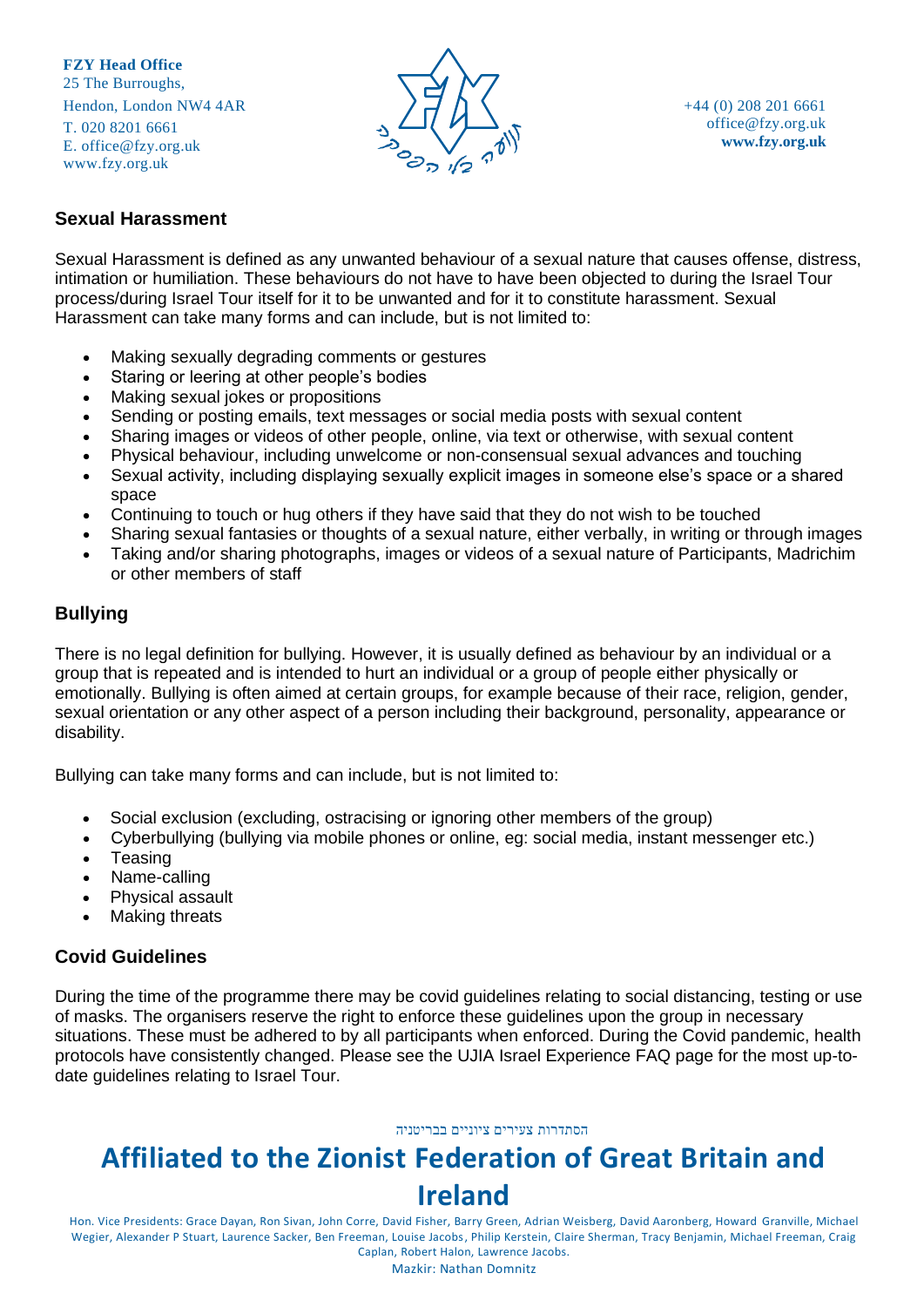

+44 (0) 208 201 6661 [office@fzy.org.uk](mailto:office@fzy.org.uk) **[www.fzy.org.uk](http://www.fzy.org.uk/)**

#### **Drugs**

Laws in Israel relating to illegal drugs are strict and possession and/or use of them is grounds for arrest.

Anyone who is determined to have purchased, sold, possessed or used any illegal drugs or narcotics and/or abused legal drugs (or to have been in the presence of others while they did any of the aforementioned acts) will be immediately dismissed from the Programme. They will be returned to their country of origin at their own expense, or that of their Parent/Guardian (if the Participant is under 18), without any refund. The Parents/Guardians will be informed of the reasons why the Participant has been sent home. The Organisers reserve the right to carry out random drug testing at any point during the Programme, including urine or blood tests to test for and/or confirm usage. In certain circumstances, we may require such tests prior to departure and this could affect participation on Israel Tour. Failure to take a drugs test when requested by The Organisers will result in the Participant being immediately dismissed from the Programme with the same conditions as noted above. The Organisers may involve the local Police in cases of drug usage or suspicion of drug usage.

Any medical attention required as a direct or indirect result of the use of illegal drugs will not be covered by the medical insurance policy and the Parent/Guardian will be responsible for all associated costs.

**The Israeli Police usually deal with drug abuse in a very severe manner** including an extended ban from re-entering Israel and a copy of your criminal record being forwarded to the police in your home country. They may also decide to take further action.

Please note that the use of controlled drugs (such as morphine) is forbidden unless prescribed by a Doctor and agreed to in advance of Israel Tour by The Organisers. The use of new psychoactive substances, also known as "legal highs" is completely forbidden. The use of either of these types of substances (or to have been in the presence of others while they did any of the aforementioned acts) will result in the Participant being immediately dismissed from the Programme. They will be returned to their country of origin at their own expense, or that of their Parent/Guardian (if the Participant is under 18), without any refund. The Parents/Guardians will be informed of the reasons why the Participant has been sent home

#### **Alcohol**

The purchase, possession or consumption of any alcoholic beverages is illegal and completely forbidden on any FZY Israel Tour. If Participants are found in possession of alcohol it will be immediately confiscated. Those caught in possession and/or those found to have purchased or consumed alcohol at any point during the Programme, including during free weekends and family visits, should expect to be removed from the Programme. In these cases, the Participant's dismissal from the Programme and subsequent return to their country of origin at their own expense and without refund should be expected, and this decision will be at the sole discretion of The Organisers. In these circumstances, the Participant and/or Parent/Guardian (if the Participant is under 18) will be liable for all costs relating to the expulsion and no refund relating to the price of Israel Tour will be given.

**Any medical attention required as a direct or indirect result of the consumption of alcohol on FZY Israel Tour will not be covered by the medical insurance policy**. Therefore, and for the avoidance of doubt, any medical attention that is required to be given to a Participant whilst they are under the influence

#### הסתדרות צעירים ציוניים בבריטניה

# **Affiliated to the Zionist Federation of Great Britain and**

### **Ireland**

Hon. Vice Presidents: Grace Dayan, Ron Sivan, John Corre, David Fisher, Barry Green, Adrian Weisberg, David Aaronberg, Howard Granville, Michael Wegier, Alexander P Stuart, Laurence Sacker, Ben Freeman, Louise Jacobs, Philip Kerstein, Claire Sherman, Tracy Benjamin, Michael Freeman, Craig Caplan, Robert Halon, Lawrence Jacobs.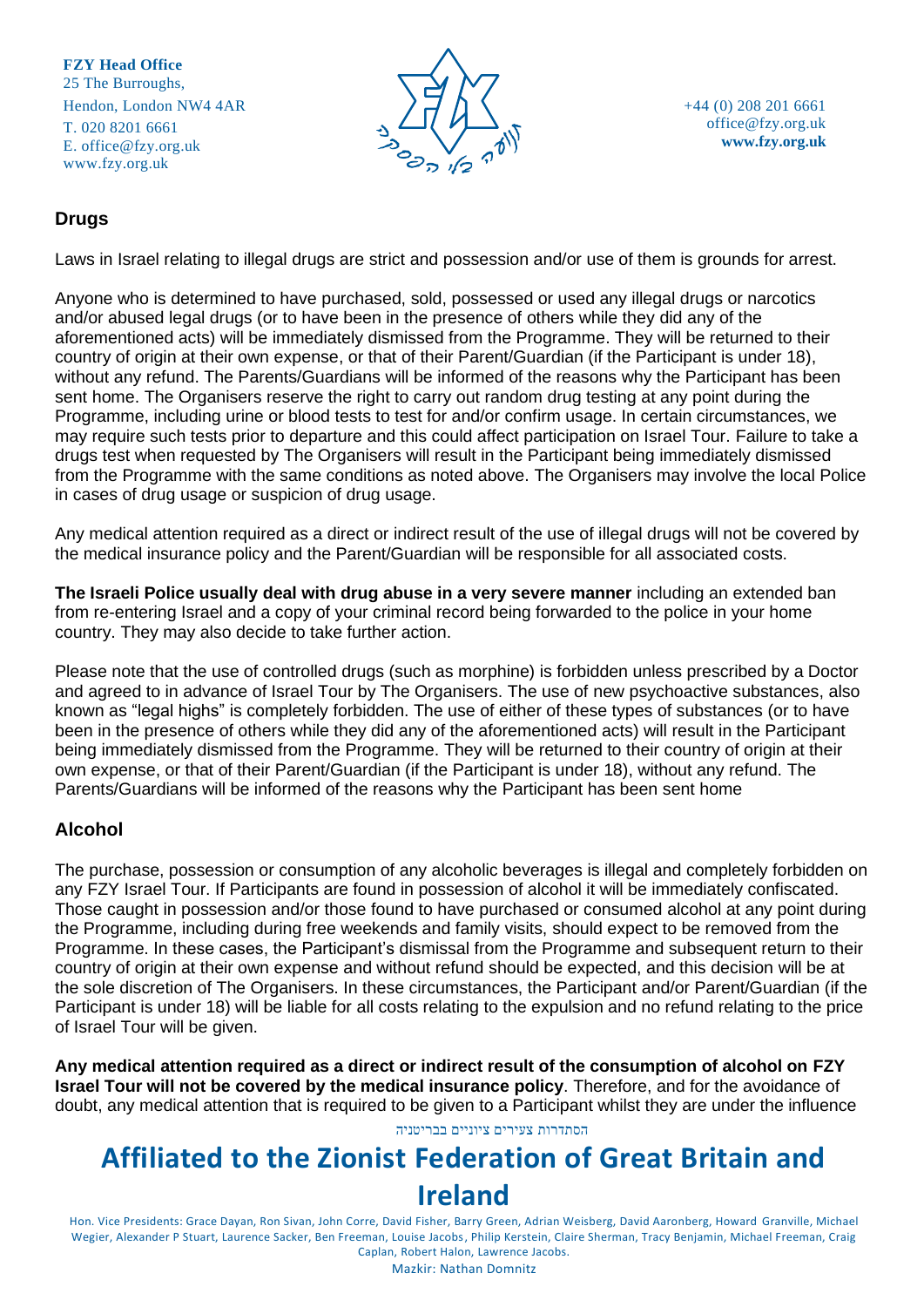

of alcohol, even if it is not directly related to the consumption of alcohol, will not be covered under the medical insurance policy. **The Parent/Guardian will be responsible for all the associated costs of treatment to the Participant.** 

#### **Smoking and Tobacco Products**

The smoking, purchase and possession of all tobacco products are prohibited on Israel Tour, including cigarettes, cigars, e-cigarettes, vapes, electronic negillah and negillah/hookah etc.

If Participants are found in possession of any tobacco related products (including vapes) at any time, it will be treated as a serious breach of discipline and the products will be confiscated and disposed of. For the avoidance of doubt, if the Participant is found in possession of any tobacco products, vapes or e-cigarettes their dismissal from the Programme and subsequent return to their country of origin at their own expense will be at the sole discretion of The Organisers. The Participant and/or Parent/Guardian will be liable for all costs relating to the expulsion and no refund related to the price of Israel Tour will be given.

#### **Prescribed and Non-Prescribed Medication**

The possession of any prescribed or non-prescribed medication is absolutely forbidden on any UJIA Israel Experience Programme.

As detailed on the Online Application Form, all UJIA Israel Experience Participants are obliged to hand in all prescribed and non-prescribed medication to their British Israel Tour Madrichim (Leaders) at the beginning of Israel Tour. The medication will be held and dispensed by the British Israel Tour Madrichim (Leaders) for the entirety of Israel Tour.

**It is the responsibility of the Participant to remind and request the Madrichim (Leaders) to administer their prescribed medication** in the correct dosage and at the designated time, as detailed on the Online Application Form. This also applies to any medication prescribed by medical practitioners in Israel. At the time of prescription, the Participant must ensure they fully understand the time and dosage required. Any medication, whether prescribed or non-prescribed, held by Participants will be confiscated and the Discipline Procedure will be enforced.

As a reminder, the only exceptions relate to **EpiPens, Insulin and Inhalers.** All Participants requiring an EpiPen, Insulin or an Inhaler must ensure they **bring three doses** with them on Israel Tour. The Participant must carry one dose on them at all times and two additional doses should be handed into the British Madrichim (Leaders).

All information regarding prescribed and non-prescribed medication, including EpiPens, Insulin and Inhalers, must be fully disclosed and written clearly on the Applicant's Online Application Form.

**The Right to Search**

הסתדרות צעירים ציוניים בבריטניה

# **Affiliated to the Zionist Federation of Great Britain and Ireland**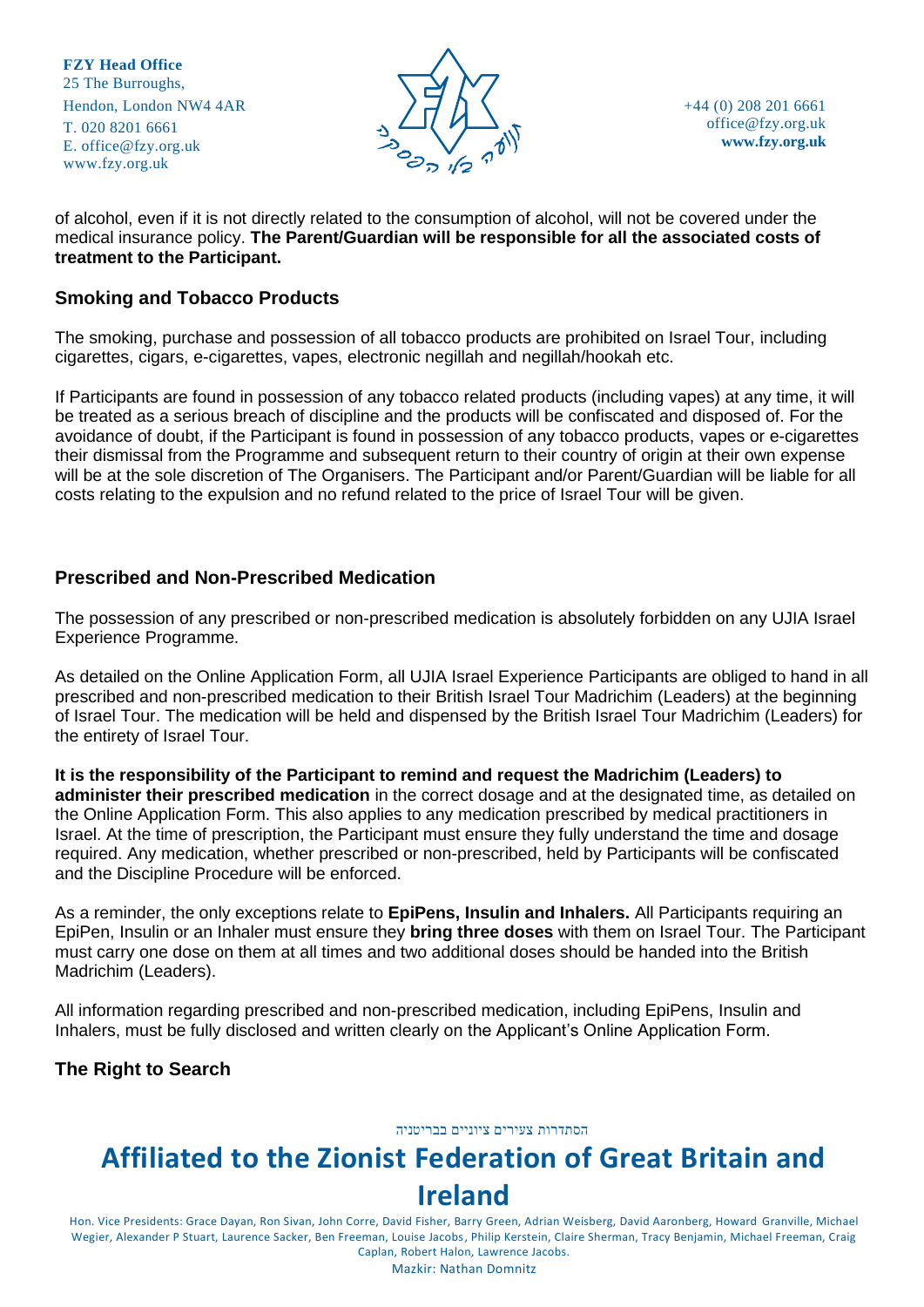

+44 (0) 208 201 6661 [office@fzy.org.uk](mailto:office@fzy.org.uk) **[www.fzy.org.uk](http://www.fzy.org.uk/)**

The Organisers hope that the need never arises, but there may be occasions where The Organisers reserve the right to search a Participant's personal possessions during the Programme. This may happen if they have a reasonable suspicion that a Participant possesses prescribed/non-prescribed medication, illegal drugs, alcohol, tobacco products, pornographic images or videos, fireworks, suspected stolen items and/or weapons etc. The Organisers also reserve the right to search the Participant for any item where there are reasonable grounds to suspect that they have or are likely to be used for committing an offence and/or causing damage to property and/or personal injury to any person and/or for any suspected violation of the Israel Tour Code of Conduct.

The Organisers may search any Participant's belongings with their verbal consent. The Organisers also reserve the right to search any Participant's belongings without their consent if they have reasonable grounds to suspect that a Participant has any of the prohibited items listed above in their possession.

The Organisers may also search a Participant's mobile phone or other electronic device if they reasonably suspect that the device has been, or is likely to be, used to commit an offence, cause personal injury and/or damage to property. Devices may also be searched if representatives of The Organisers reasonably suspect that the device has been used for the purposes of violating the Israel Tour Code of Conduct, including the sharing of pornographic content or for suspected anti-social behaviour. This may include, but is not limited to, bullying, intimidation, sexual harassment or activity towards any person.

If The Organisers are prevented from completing a search of the Participants' personal possessions, The Organisers are entitled to interpret this as an indication that such prohibited items may be in the possession, or under the control, of the Participant. If The Organisers are prevented from completing a search of the Participant's electronic devices, then they are entitled to interpret this as an indication that inappropriate or prohibited behaviour/activity listed above may have been conducted through the device.

In these instances, the Participant may be excluded from the Programme. The Participant and/or Parent/Guardian (if the Participant is under 18) will be liable for all costs relating to the expulsion and no refund related to the price of Israel Tour will be given.

#### **Mobile Phones**

Mobile Phones are allowed on Israel Tour, but please be aware that The Organisers will not take any responsibility for the Participant's phone at any point.

In order to make a claim for a stolen phone under your insurance policy, the claim will need to be registered stolen at a Police Station within 24 hours, **which we cannot guarantee will be possible**. Therefore, we strongly discourage Participants from bringing expensive smartphones or tablets on Israel Tour and we recommend making use of Israeli SIM cards or hiring a phone in Israel. You will receive a Mobile Phone policy separately from FZY about the use of phones on Israel Tour. The Participant must comply with this policy as the terms form part of the Israel Tour Code of Conduct.

It is the responsibility of the Participant to ensure they have read and understood this document before they participate in Israel Tour. Misuse of Mobile Phones on Israel Tour will lead to confiscation of the phone in line with the Mobile Phone policy and Israel Tour Code of Conduct and can also lead to a strike.

#### הסתדרות צעירים ציוניים בבריטניה

# **Affiliated to the Zionist Federation of Great Britain and**

**Ireland**

Hon. Vice Presidents: Grace Dayan, Ron Sivan, John Corre, David Fisher, Barry Green, Adrian Weisberg, David Aaronberg, Howard Granville, Michael Wegier, Alexander P Stuart, Laurence Sacker, Ben Freeman, Louise Jacobs, Philip Kerstein, Claire Sherman, Tracy Benjamin, Michael Freeman, Craig Caplan, Robert Halon, Lawrence Jacobs.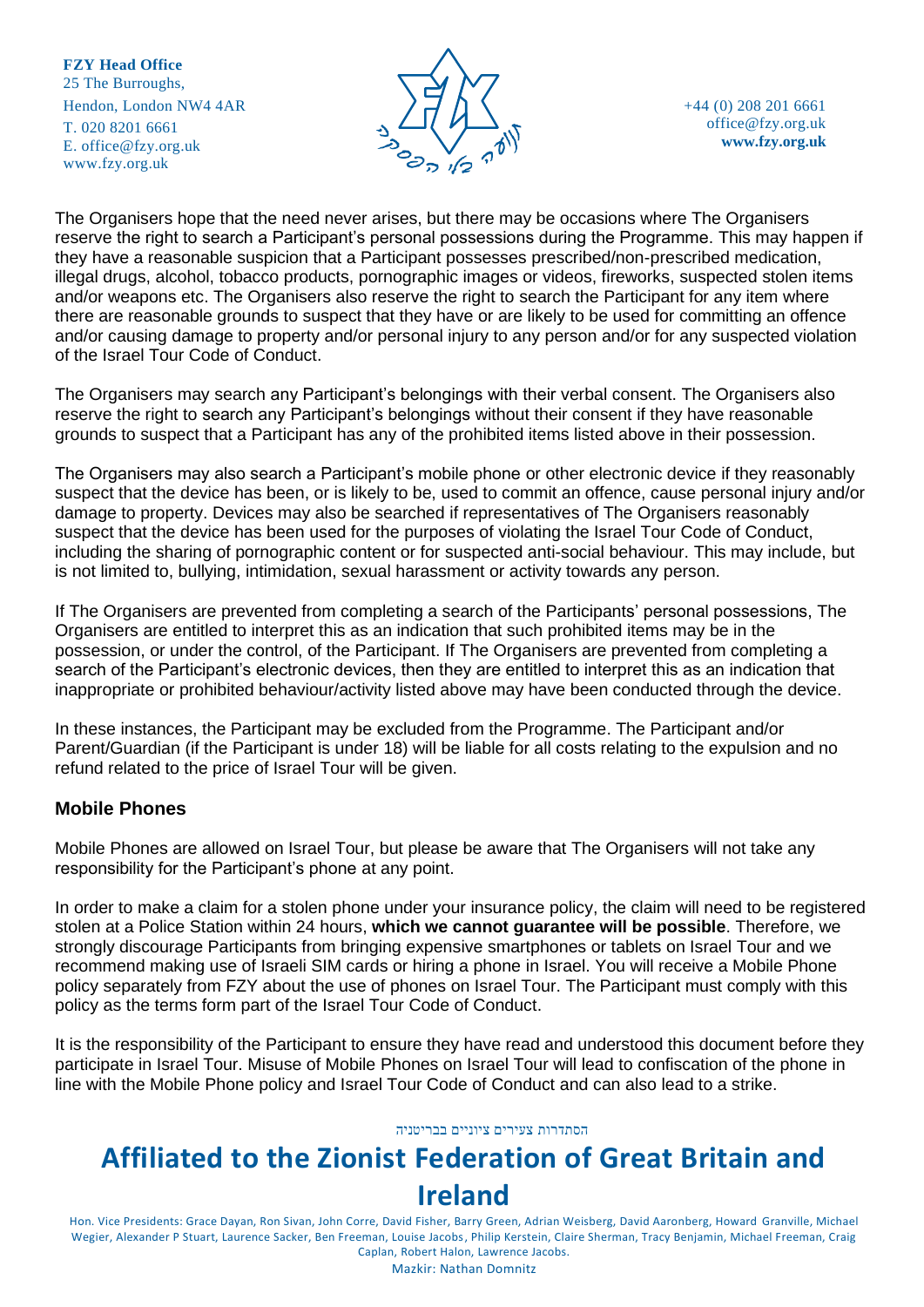

The Organisers will not take any responsibility for any phones that are lost or damaged while they are confiscated.

#### **Additional Rules**

In addition to all of the above, any one of the following actions (though not limited to this list) will constitute grounds for dismissal from the Programme at the sole discretion of The Organisers. In these circumstances, the Participant and/or Parent/Guardian (if the Participant is under 18) will be liable for all costs relating to the expulsion and no refund related to the price of Israel Tour will be given. If additional costs are incurred, the Parent/Guardian will be required to pay these within one month from the dismissal.

Please note if any of the behaviour below is displayed prior to Israel Tour, The Organisers reserve the right to reject an Applicant from Israel Tour.

- Unauthorised absence from the group
- Leaving the hostel/hotel/accommodation without permission
- Hitch-Hiking (known as "Tremping" in Hebrew)
- Engaging in criminal activity
- Tattooing any part of the body
- Sharing or being in possession of pornographic images or video content of any kind
- Urinating or defecating on other people, their property or in inappropriate areas
- Failing to follow or cooperate with the instructions of all Israel Tour Madrichim (Leaders), Tlalim Israel staff and any other agents involved in the operation of the Tour regarding safety and security including leaving the group without permission during Israel Tour.
- Gambling
- Piercing any part of the body
- Use of permanent hair-dye.
- Using your power, strength or authority to intimidate others around you (this includes all forms of bullying and sexual harassment)
- Abusive language
- Racist, homophobic and/or sexist language
- Fighting and violent behaviour
- Disrespectful behaviour towards anyone, including but not limited to; Madrichim (Leaders), Rakazim (Group Organisers), other Participants, other Israel Tours, members of the public and/or other officials or staff
- Deliberate damage to property
- Deliberate harm to any part of one's body
- Disobeying instructions from Madrichim (Leaders) in relation to sleeping arrangements
- Use or possession of weapons
- Being complicit, concealing information or being directly involved in discrimination of any kind including, but not limited to, bullying, sexual harassment, racist behaviour and homophobia
- Entering any accommodation other than your own
- Theft from, including but not limited to; other Participants, shops, accommodations (including towels, pillows, sheets etc.)

#### הסתדרות צעירים ציוניים בבריטניה

# **Affiliated to the Zionist Federation of Great Britain and Ireland**

Hon. Vice Presidents: Grace Dayan, Ron Sivan, John Corre, David Fisher, Barry Green, Adrian Weisberg, David Aaronberg, Howard Granville, Michael Wegier, Alexander P Stuart, Laurence Sacker, Ben Freeman, Louise Jacobs, Philip Kerstein, Claire Sherman, Tracy Benjamin, Michael Freeman, Craig Caplan, Robert Halon, Lawrence Jacobs.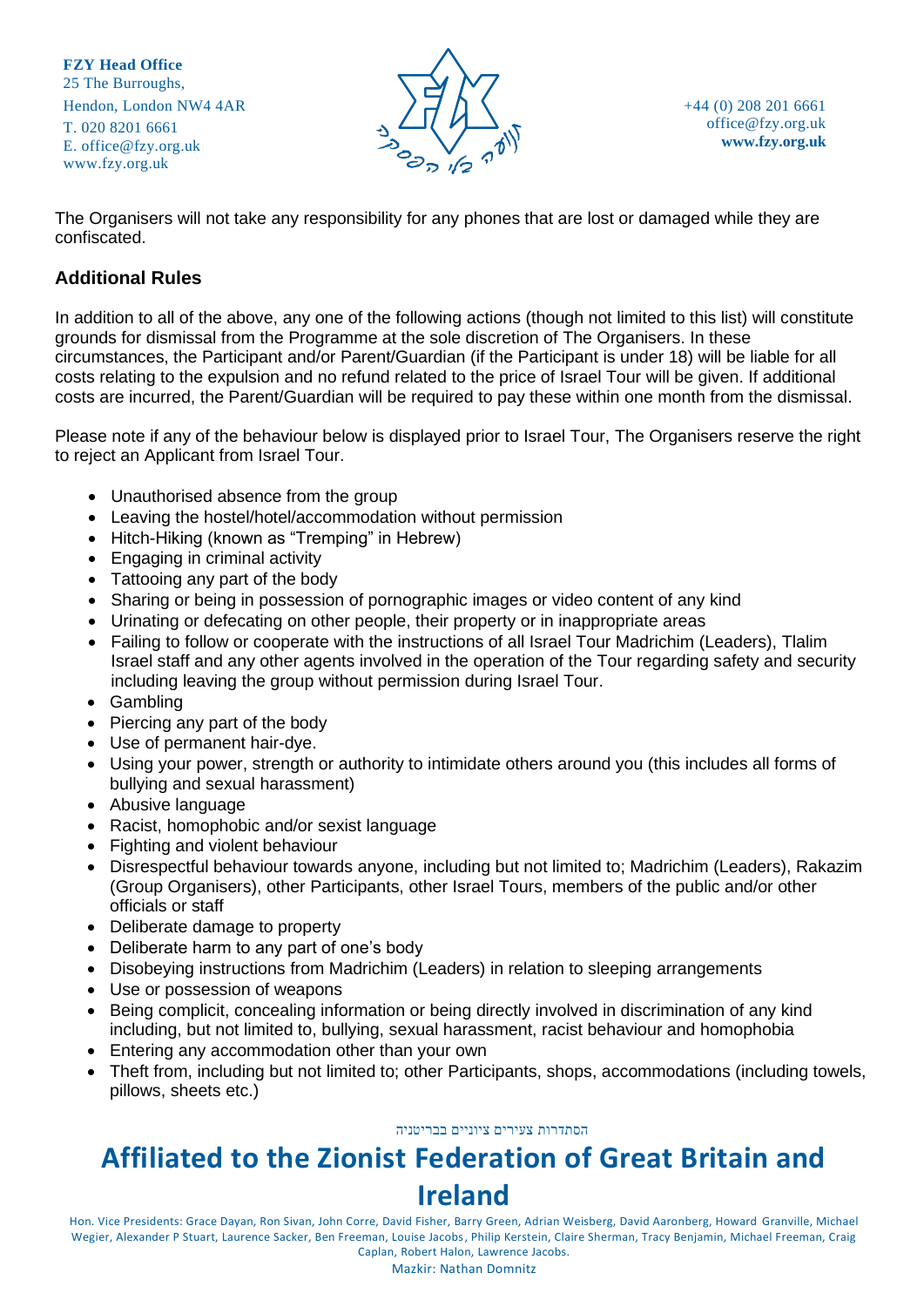

- Displaying behaviour other than that of a high standard
- Behaviour that is of a danger to the Participant(s) involved or to others on Israel Tour
- Behaviour that may also influence other Participants who attend Israel Tour in a negative way
- Persistent misbehaviour
- Carrying any form of medication, self-medicating or distributing medication, prescribed or nonprescribed, to other Participants
- Not following any additional rules and regulations given by any member of staff

Any of the behaviour(s) above which takes place via phone, social media or instant messaging etc will be considered as unacceptable as it would be if it had happened face to face.

We only use an exclusion of a Participant from FZY Israel Tour as a last resort. All available ways to deal with issues and concerns are evaluated before we seek to exclude anyone, unless the circumstances merit immediate dismissal. We pride ourselves on being inclusive and attempt to give all those participating on Israel Tour equal opportunities.

However, the above behaviours may well mean immediate exclusion for the Participant(s) involved and this decision will be made at the sole discretion of The Organisers.

In addition to the above, FZY may have other rules and expectations of conduct which form part of this Contract by way of variation. Such rules and expectations will be made known to the Applicant and Parent/Guardian in advance of Israel Tour and during the trip.

#### **The Discipline Procedure**

There is a **three-strike system** in place for dealing with unacceptable behaviour on Israel Tour:

1. **The First Strike, A Tsevet (Group Leaders) Strike:** This is a verbal warning where the Participant would have the chance to speak to a Madrich/a (Leader) in relation to the specific behaviour. The Madrich/a (Leader) would guide and advise the Participant on positive behaviour on Israel Tour. Both FZY and the Parents/Guardians will be notified at this point, where it is reasonably possible to do so.

2. **The Second Strike, A Rakaz (Organisers) Strike**: This will involve a discussion with the Participant about the reasons for their behaviour with the Rakaz (Organiser) of the group. The Organisers and the Parents/Guardians will all be notified of the Second Strike and the reasons for it being given. At this stage the Participant is now on their second and **final** Strike. Agreements would be made between the parties to try and ensure that the behaviour keeps within an acceptable level and that the Participant is able to keep to the agreement that is made. The Participant will have to call their Parent/Guardian under the supervision of a Madrich/a (Leader), where it is reasonably possible to do so. The Madrichim (Leaders) and The Organisers reserve the right to give a Participant a Second Strike without them receiving a First Strike.

3. **The Third Strike:** If the Participant is still behaving negatively they will be given a Third Strike and it is likely that the Participant will be dismissed from the Programme. At this stage the Participant will be transferred by a taxi or private car, with one of their Madrichim (Leaders) to the Head Office of Tlalim.

#### הסתדרות צעירים ציוניים בבריטניה

# **Affiliated to the Zionist Federation of Great Britain and**

### **Ireland**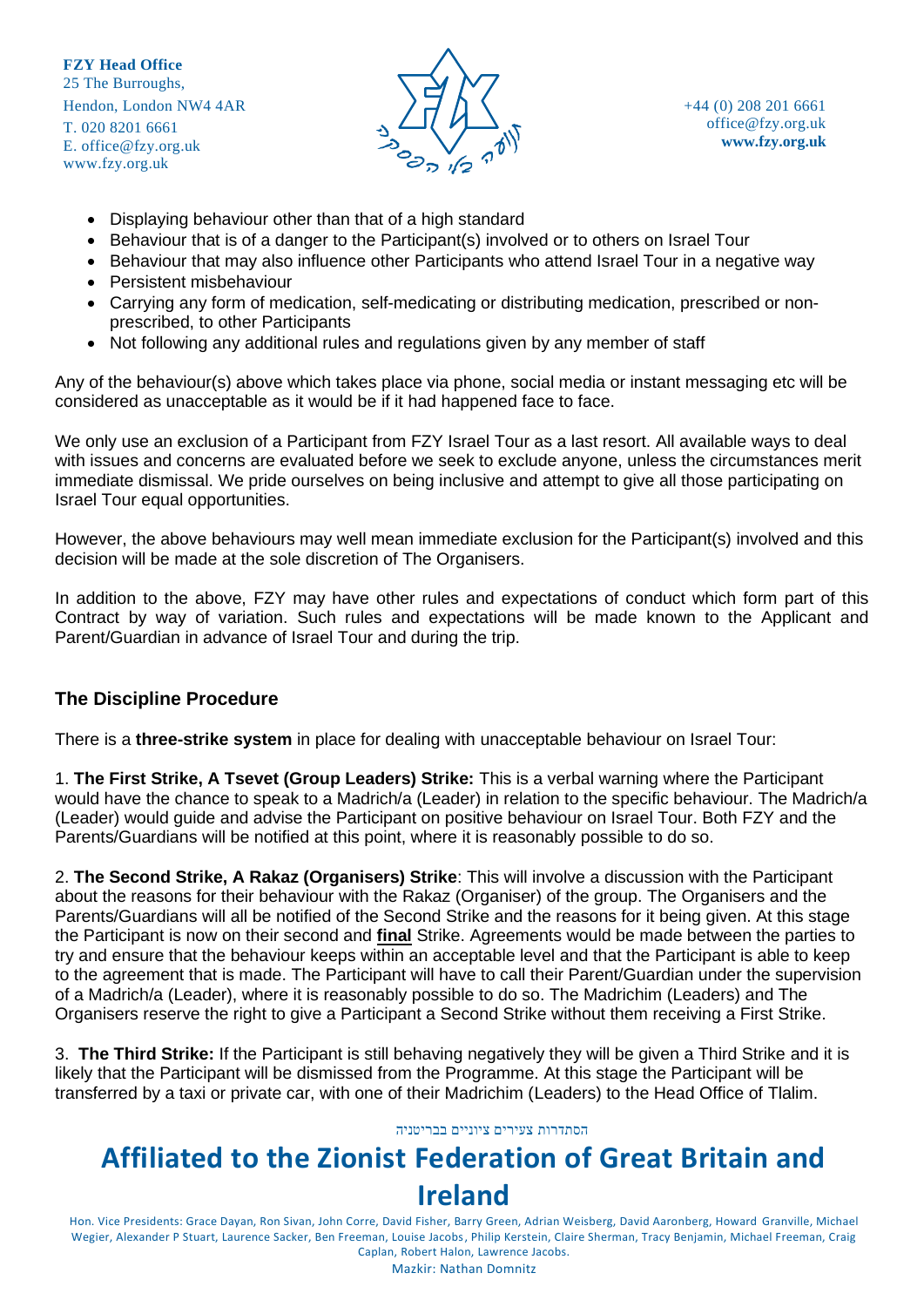

+44 (0) 208 201 6661 [office@fzy.org.uk](mailto:office@fzy.org.uk) **[www.fzy.org.uk](http://www.fzy.org.uk/)**

Representative/s of Tlalim and/or FZY then discuss the situation with the Participant to ascertain all the relevant information needed to decide whether the Participant will remain on the Programme or not. Once the information is collected, the decision-making process will commence. Please note, sending a Participant home is a decision that is never taken lightly and therefore it can take several hours for a final decision to be reached. During this time, the Participant will be in the office of Tlalim and there will be a Madrich/a (Leader) on hand should the Participant need anything. In addition, the Participant will continue to be cared for under the supervision of The Organisers. Should the Participant be excluded from Israel Tour, they will be returned to London on the earliest possible flight at the discretion of The Organisers. Participants who are sent home will travel unaccompanied after their arrival at airport security. When the Participant arrives in London they will be collected by their Parent/Guardian or Nominee from the airport. All additional costs associated with exclusion from Israel Tour e.g. taxis, flights, accompanying adults if deemed necessary, transfers etc, will be met in full by the Parents/Guardians of the excluded Participant. The Participant concerned should have no further contact with the Israel Tour. If the Participant absconds at any time they will be deemed to have left the Programme. Refusal to cooperate with any of the above procedures may also be considered as reason for removal from the Programme.

FZY will contact the Parent/Guardian as soon as is reasonably practical to inform them of the situation and the following procedures. Throughout this process, the Participant's Mobile Phone will be confiscated and will only be returned to them upon completion of all disciplinary actions. However, their phone will be returned, or a phone will be temporarily provided, in order for them to call their Parent/Guardian at specific times. This is to prevent miscommunications with third parties, including the remaining Tour group.

**The Madrichim (Leaders) and The Organisers reserve the right to immediately remove a Participant from Israel Tour without proceeding through Stages 1-3 where the situation merits it.** Furthermore, persistent low-level disruptive behaviour will also necessitate intervention. The Participant and the Parents/Guardians should be aware that during the Discipline Procedure the Participant may spend large amounts of time away from the group. As stated above FZY will endeavour to inform the Parents/Guardians if the Participant receives a strike within a reasonable time frame. However, there may be a scenario where it has not been reasonably possible to inform the Parent/Guardian of a Strike before the Participant is given another Strike.

Please note that for the duration of the Programme and/or throughout the dismissal procedure if the Participant fails to follow or cooperate with the instructions of the Madrichim and/or The Organisers, eg: absconds from the Programme or refuses to board a flight, the Parents/Guardians will be required to take responsibility for the Participant.

#### **If a Participant has been awarded a bursary from the UJIA Bursary Fund and is subsequently dismissed from the Programme, the Parent/Guardian, upon request of the Awards Committee of the Fund, must reimburse the UJIA and/or FZY Bursary Fund(s) with the full amount originally awarded.**

For your ease of reference here are additional details of our disciplinary procedures extracted from the Terms and Conditions:

#### **Personal Conduct and Dismissal from the Programme**

• By submitting the Application Documents the Applicant acknowledges that they have read, understood and agreed to be bound by the guidelines and expectations of conduct as detailed in these terms and conditions, the Booklet and the Israel Tour Code of Conduct.

#### הסתדרות צעירים ציוניים בבריטניה

# **Affiliated to the Zionist Federation of Great Britain and Ireland**

Hon. Vice Presidents: Grace Dayan, Ron Sivan, John Corre, David Fisher, Barry Green, Adrian Weisberg, David Aaronberg, Howard Granville, Michael Wegier, Alexander P Stuart, Laurence Sacker, Ben Freeman, Louise Jacobs, Philip Kerstein, Claire Sherman, Tracy Benjamin, Michael Freeman, Craig Caplan, Robert Halon, Lawrence Jacobs.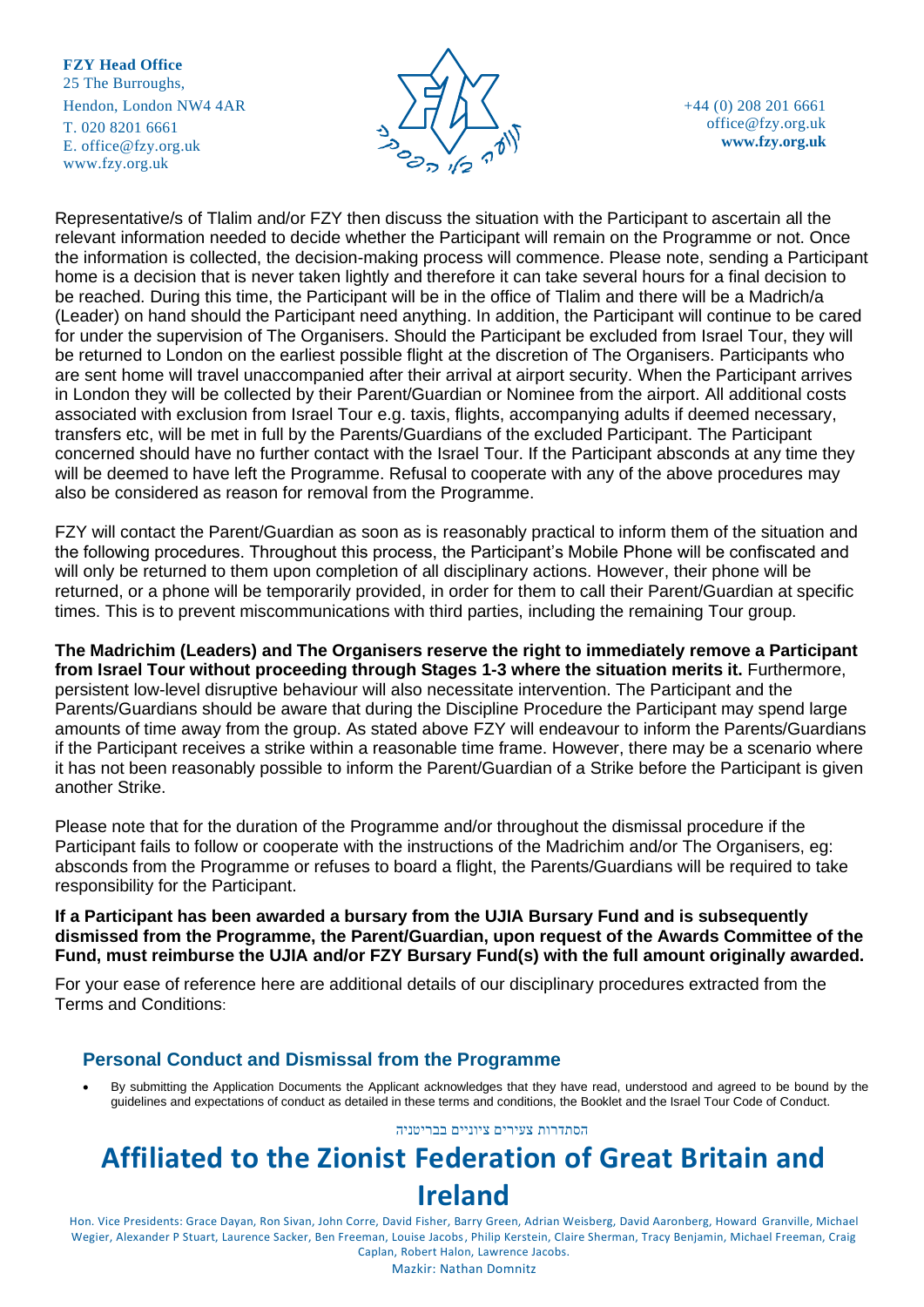T. 020 8201 6661 E. [office@fzy.org.uk](mailto:office@fzy.org.uk) [www.fzy.org.uk](http://www.fzy.org.uk/)



+44 (0) 208 201 6661 [office@fzy.org.uk](mailto:office@fzy.org.uk) **[www.fzy.org.uk](http://www.fzy.org.uk/)**

- The Israel Tour Code of Conduct is also used to assess an Applicant's suitability to join Israel Tour. It is therefore imperative that the Applicant has read through this document themselves. Failure to agree and return a duly signed Israel Tour Code of Conduct to the Tour Operator will preclude an Applicant from joining Israel Tour and be considered a cancellation. Any refunds will be subject to the Cancellation Policy.
- Participants may be dismissed from the Programme for infringement of the rules and expectations outlined in the Israel Tour Code of Conduct as well as for deliberately or recklessly:
	- providing incorrect or false information in any part of his/her Application Documents or through any additional correspondence with the Organisers;
	- repeated failure to participate in the requirements of the Programme;
	- failure to disclose Medical Information or the disclosure of inaccurate or misleading Medical Information in any part of the Application Documents or through any additional correspondence with the Tour Operator and/or the Organisers; and
	- failure to comply with any reasonable rules or regulations imposed by the Tour Operator or the Organisers and their agents or representatives during the course of the Programme.
- Participants may be dismissed from the Programme should they fail to participate in all aspects of the Programme. If a Participant absconds from the Programme at any time or otherwise refuses to cooperate, they will immediately not be the responsibility of the Tour Operator and the Organisers and their future on the Programme will be reviewed in line with the Israel Tour Code of Conduct.
- Participants dismissed from the Programme and/or such Participants' Parents/Guardians will be responsible for all costs, claims and expenses incurred by the Organisers including accommodation, travel within Israel and the cost of Participant's return airfare to London, cost of the flight for someone to accompany them should it be required by the Tour Operator or the Organisers (our general policy is to send home the Participant unaccompanied) and any cancellation charges or other third-party expenses howsoever incurred. The Tour Operator as advised by the Organisers reserves the right to determine the date and time of such return flight save that it shall use all reasonable endeavours to arrange the Participant's return to London, England as soon as is reasonably practicable. Participants dismissed from Israel Tour will be flown back to London, England at the earliest opportunity and they will not be the responsibility of the Tour Operator or the Organisers once they have entered airport security at Ben Gurion Airport. For the avoidance of doubt, they are the Parent/Guardian's responsibility from that point onwards. Parents/Guardians are required to ensure that they or their nominee is available to take responsibility for the Participant at any time during the duration of the Programme. If a Participant absconds from the sending home procedure they will be treated as if they are no longer on the Programme and therefore will not be the responsibility of the Tour Operator or the Organisers nor will they be covered by the Insurance Policy.
- Where a Participant has been removed from the Programme the Participant will be required to sign a form (the Form) if the Participant stays in Israel. At this point neither the Tour Operator nor the Organisers nor any other party will be responsible for the Participant. Failure to sign the Form will result in the Participant being booked onto the next appropriate flight as per the procedure set out in clause 5.5.
- For the avoidance of doubt, in the event that a Participant is dismissed from the Programme, no compensation or refund will be payable to the Participant . Furthermore, if a bursary has been received towards the cost of the programme, the Tour Operator, the Organisers and UJIA reserve the right to claim back the amount awarded.
- Any extraordinary expense incurred on behalf of the Participant will be invoiced to the Participant.
- By agreeing to these Terms and Conditions the Applicant and the Parent/Guardian agree to the Tour Operator and/or the Organisers contacting the Applicant's school or other educational institution for a reference, if required.

# **Medical and Travel Insurance**

#### **Medical Insurance**

The following are the conditions of the Medical Insurance Policy as stated in the policy document (included in the Programme costs) in force for the FZY Programme. Please note, **the Medical Insurance Policy is provided by Tlalim, not FZY or UJIA Israel Experience.** You should read the conditions of the Medical Insurance Policy carefully and decide whether it meets your needs or whether you wish to take out extra medical insurance coverage at your own expense. **Please note, if you are taking out your own medical insurance policy it should cover areas on both sides of the Green Line.**

#### הסתדרות צעירים ציוניים בבריטניה

# **Affiliated to the Zionist Federation of Great Britain and**

#### **Ireland**

Hon. Vice Presidents: Grace Dayan, Ron Sivan, John Corre, David Fisher, Barry Green, Adrian Weisberg, David Aaronberg, Howard Granville, Michael Wegier, Alexander P Stuart, Laurence Sacker, Ben Freeman, Louise Jacobs, Philip Kerstein, Claire Sherman, Tracy Benjamin, Michael Freeman, Craig Caplan, Robert Halon, Lawrence Jacobs.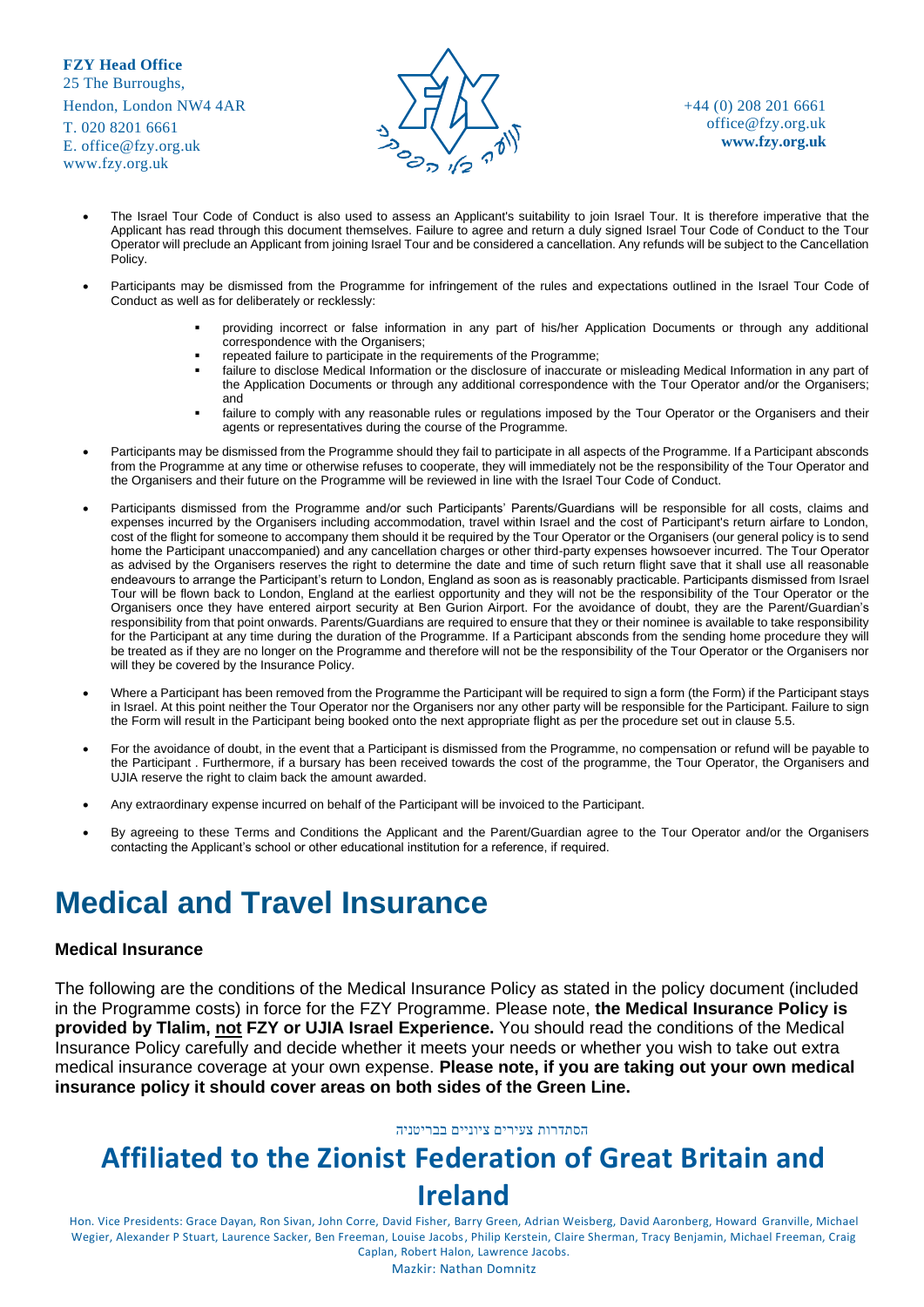

The policy covers all Participants taking part in Programmes in Israel, organised by FZY, subject to the Applicant fully completing the necessary questions on the Online Application Form, and the subsequent acceptance by The Insurer. Please note:

- All **insurance premiums** are paid directly to The Insurer by Tlalim and are not the responsibility of the Participant.
- The **Insurer's physicians** will be able to speak English and Hebrew.
- The **period of limitation** for claims is three years from the date of the insurance event.
- The **policy in force** between Tlalim and The Insurer is subject to Israeli Law and jurisdiction.
- The **geographical area of cover** for this policy is the State of Israel including the occupied territories not including the areas under the Palestinian Authority.
- The **effective period of cover** is the period from the moment they land in Israel and up until the point of departure from the Programme in Israel. If the Participant is travelling back to the UK under the group booking on the group flight, the medical insurance will be valid on the flight. However, the policy does not provide cover, either before the start of the Programme or after it has finished, if the Participant is extending their stay in Israel. Parent/Guardians should make their own medical insurance arrangements for this period if relevant.

#### **What Is Covered?**

- Injury or illness occurring during the time the Participant(s) are in Israel on the official Programme subject to the exclusions specified hereunder.
- Medical expenses and hospitalisation are covered up to a maximum of \$100,000 per event. Medical expenses include examinations, X-Rays, laboratory tests, drugs etc., as determined by a qualified Medical Practitioner in Israel.
- Medical evacuation and repatriation to the country of origin, up to a maximum of \$10,000 is provided.
- Medical evacuation and rescue within Israel to the nearest hospital is covered (up to a maximum of \$45,000) on the condition that there was an emergency need to perform the evacuation, otherwise the insured's life would be endangered and that the insured and/or his/her authorised guides did their utmost to prevent the risk.
- Emergency psychiatric treatment in Israel is covered up to a maximum of \$2,000.
- The expenses of transference of the insured back to his/her home country  $-$  as a result of an occurrence that happened during the insurance period, and the expenses of an accompanying person – will be covered up to \$32,000, subject to the confirmation of the Insurer's doctor that

#### הסתדרות צעירים ציוניים בבריטניה

# **Affiliated to the Zionist Federation of Great Britain and Ireland**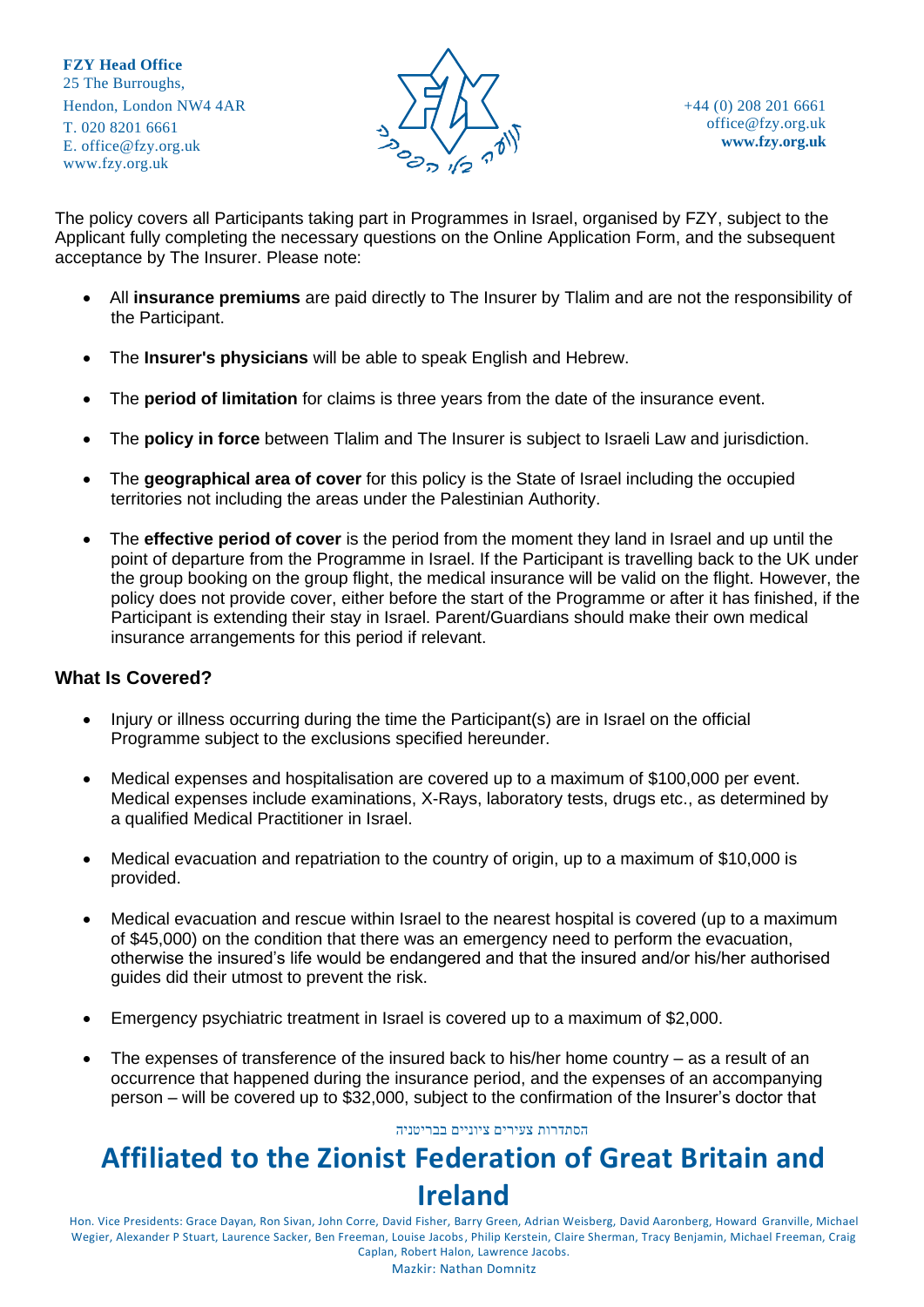

there is a medical necessity for transferring the insured back to his/her home country and that the transference does not endanger his/her life. In case of mental or psychiatric disturbances – expenses up to \$1,500 will be covered.

- Travel to, and treatment at, an emergency centre is covered, if the Participant was sent by a doctor; otherwise it will be covered only in emergency as determined in accordance with the medical and/or hospitalisation sheet.
- The scheme provides FZY with medical centres, 24 hours per day, throughout Israel. In an emergency, FZY may use the nearest emergency/trauma centre.
- On kibbutz, Participants are covered for treatment at the kibbutz clinic. If treatment cannot be provided by the kibbutz, the Insurer's physician will attend within two hours of the call.

#### **What Is Not Covered?**

- **Pre-existing Conditions (unless pre-approved by The Insurer prior to Israel Tour).** Sudden and unexpected worsening of a pre-existing condition will be covered for hospitalisation and outpatient expenses. These expenses will be covered on the condition that The Insurer approved the acceptance of the Participant to the insurance, and subject to medical information that will be notified to the Insurer at least 10 days prior to the arrival of the Participant to Israel. The Insurer will be entitled to decline or limit cover or exclude certain conditions. Failure to disclose any medical information or the disclosure of inaccurate or misleading medical information will be grounds for rejection or dismissal from the programme. If treatment is required for a pre-existing condition, that has not been fully disclosed and approved by The Insurer by the deadline indicated above, prior to the Participant being sent back to the UK, the Parent/Guardian will be responsible for the payment of all associated costs upfront. This includes, but is not limited to, treatment, internal travel in Israel, hospitalisation and return flights.
- Medical coverage as a result of a road traffic accident is not provided by The Insurer but by the driver's insurer, as required by Israeli law. Medical coverage for injuries resulting from work accidents is provided by the National Insurance, and not The Insurer.
- Medical coverage for injuries resulting from foreign enemies, hostile action etc. This insurance is provided by The National Insurance, and not by The Insurer.
- Conditions arising from the following: self-injury, feigning illness, use of alcohol, use of drugs (other than recognised prescribed medication) and mental disturbances (subject to item listed below).
- The policy excludes coverage for any illness related directly, or indirectly, to AIDS, HIV or STI/Ds.
- Treatment received outside the State of Israel is excluded, except on the way to or from Israel, and from or to the Participant's home country (subject to item listed below).

#### הסתדרות צעירים ציוניים בבריטניה

# **Affiliated to the Zionist Federation of Great Britain and Ireland**

Hon. Vice Presidents: Grace Dayan, Ron Sivan, John Corre, David Fisher, Barry Green, Adrian Weisberg, David Aaronberg, Howard Granville, Michael Wegier, Alexander P Stuart, Laurence Sacker, Ben Freeman, Louise Jacobs, Philip Kerstein, Claire Sherman, Tracy Benjamin, Michael Freeman, Craig Caplan, Robert Halon, Lawrence Jacobs.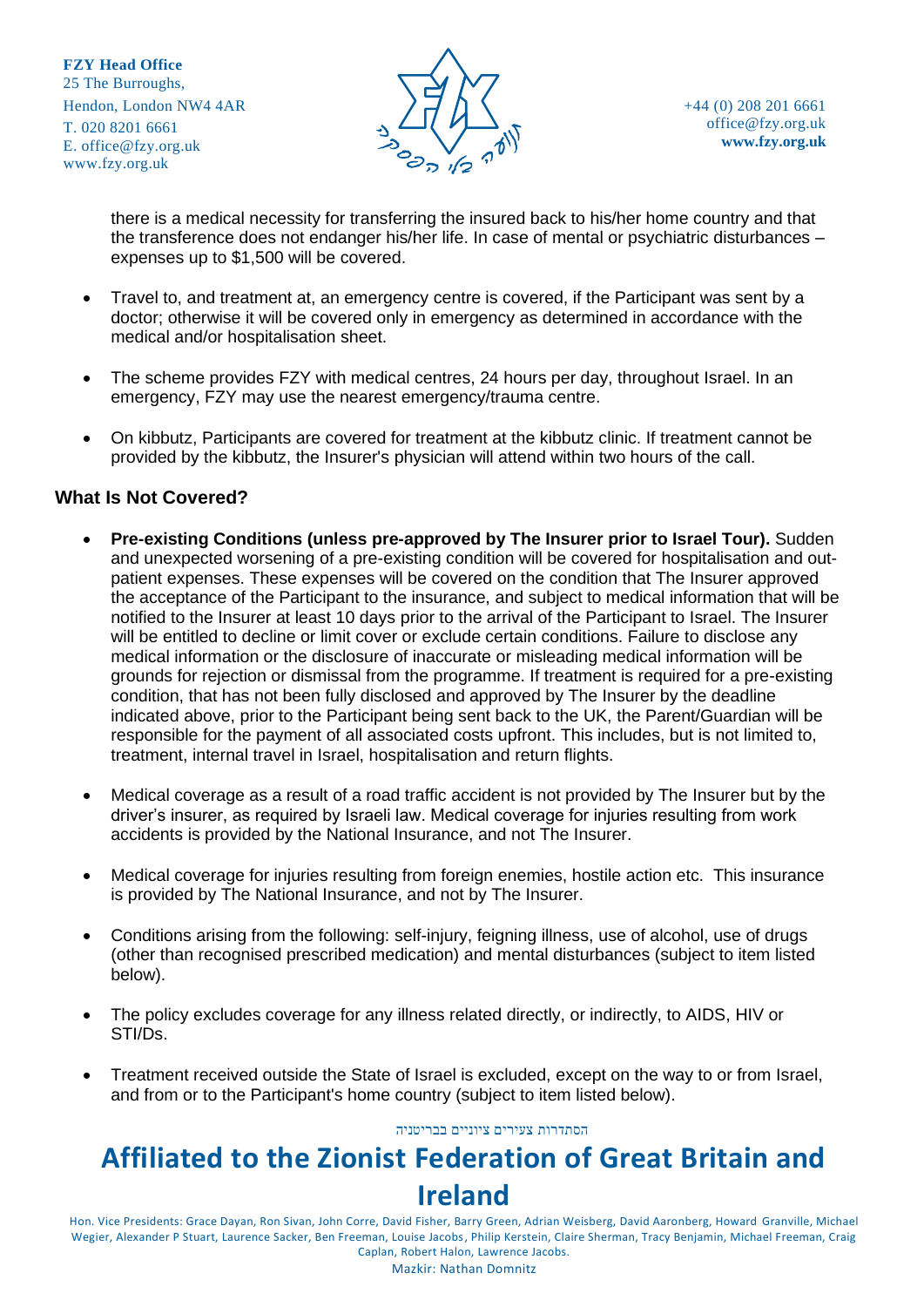

- Any treatment, or operation, which, in the opinion of a qualified physician, could be reasonably postponed until the Participant's return to his/her country of origin.
- Treatment arising from pregnancy, ectopic pregnancy, miscarriage, birth.
- Dental treatment, other than emergency first aid, is excluded.

Please note that should there be a discrepancy between the wording in this Information Booklet and the wording in the Insurance documentation, then the wording in the Insurance documentation takes precedence.

#### **Travel Insurance (Cancellation, Curtailment and Baggage)**

The following are the conditions of the Travel Insurance Policy (included in the cost of the Programme) in force for FZY Israel Tour. **This policy is taken out by FZY for the purposes of Israel Tour only.** You should read the conditions carefully and decide whether this indicative policy meets your needs or whether you wish to take out extra travel and/or baggage insurance coverage at your own expense. **Please note, if you are taking out your own travel insurance policy it should cover areas on both sides of the Green Line.**

Participants are discouraged from taking expensive items. Indeed, our experience is that if expensive items are misplaced or stolen, many hours are lost dealing with paperwork and the police, which is disruptive to both the Participant, the whole group and the Israel Tour Madrichim (Leaders).

The following summary does not contain the full terms and conditions of the insurance contract and does not form part of your contract of insurance. The full Insurance details will be sent out in due course by FZY **Please be aware that most insurance policies, including the one taken out by FZY, require a Police Report to be submitted within 24 hours of the incident and due to the nature of the Programme, it cannot be guaranteed that a Participant will be able to visit a Police Station in this timeframe.**

#### **Travel Insurance Policy Summary 2022**

Eight sections of the policy were taken out on the Participants' behalf. These were (amount is per Insured person):

- Item 1 Cancellation (up to £10,000)
- Item 1 Curtailment (up to £10,000)
- Item 1 Travel Disruption (up to £10,000)
- Item 4 Journey Continuation (up to £1500)
- Item 5 Travel Delay (up to £750)
- Item 12 Personal Property (up to £5,000, though there is a limit per item)
- Item  $12 -$  Money (Up to £2000)
- Item 12 Passport (Up to £2000)
- Item 13 Delayed Property (up to £1,000)

הסתדרות צעירים ציוניים בבריטניה

# **Affiliated to the Zionist Federation of Great Britain and Ireland**

Hon. Vice Presidents: Grace Dayan, Ron Sivan, John Corre, David Fisher, Barry Green, Adrian Weisberg, David Aaronberg, Howard Granville, Michael Wegier, Alexander P Stuart, Laurence Sacker, Ben Freeman, Louise Jacobs, Philip Kerstein, Claire Sherman, Tracy Benjamin, Michael Freeman, Craig Caplan, Robert Halon, Lawrence Jacobs.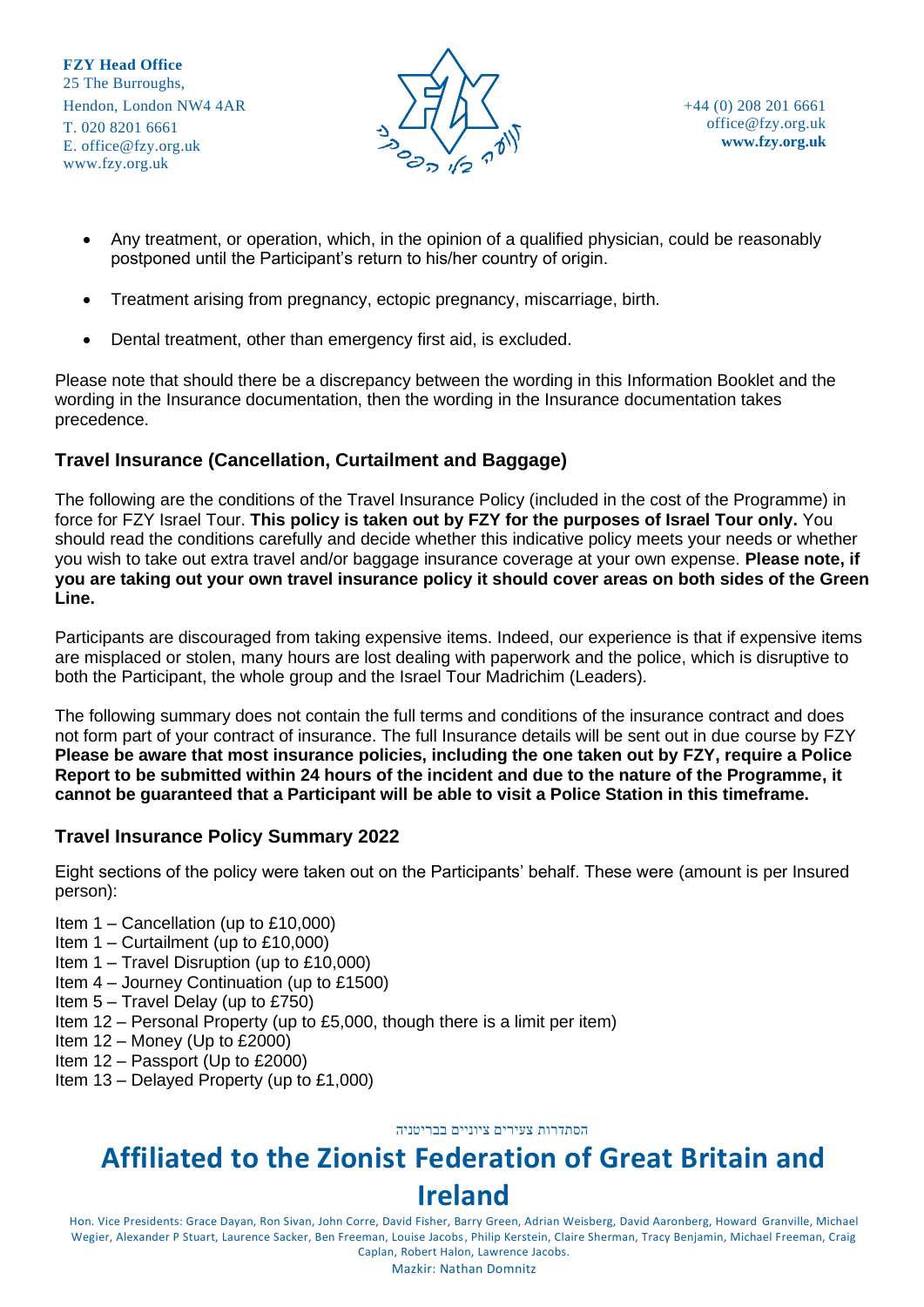

+44 (0) 208 201 6661 [office@fzy.org.uk](mailto:office@fzy.org.uk) **[www.fzy.org.uk](http://www.fzy.org.uk/)**

No other Items were purchased by FZY on the Insurance Policy. **There is no cover for any medical expenses under the terms of the Travel Insurance Policy taken out by FZY.** If you would like to see the full Policy, please contact FZY directly.

Any claim for mobile phones (including smartphones, tablets etc…) and their accessories are subject to a maximum sum insured of £250 for each and every claim.

The **total aggregate for the policy** for Cancellation and Curtailment is £100,000 and if necessary, will be proportionally distributed. The Insurance Policy covers all areas in Israel. Please note if you wish to take out any additional insurances in relation to Israel Tour you must ensure the Insurance Policy covers all areas of Israel including over the Green Line.

Please note that the Travel Insurance policy only covers Participants for the duration of the Programme. It does not provide cover, either before the start of the Programme or after it has finished, if the Participant is extending their stay in Israel. Parent/Guardians should make their own travel insurance arrangements for this period if relevant.

#### **Procedure**

In the event that there is damage or loss to an item under Items 12-13 in the Policy, then the Participant must report it immediately to the Madrichim (Leaders) so they can endeavour to file a Police Report within 24 hours where it is reasonably possible for them to do so. Whilst the Madrichim (leaders) endeavour to obtain a Police Report, we cannot guarantee that it will always be possible as it may impact on the running of the Programme. **Therefore, we strongly suggest not to send valuable items, including smartphones, on Israel Tour.** In order to process any claims, you will be required to provide the appropriate evidence to support the claim, eg: Police Report or Medical Letter.

#### **Contact Details**

All correspondence relating to insurance claims (eg: the initial claim, receipts of the original purchase, or a quotation for the replacement/repair of the lost/damaged items etc…) must be sent to FZY by emailing [admin@fzy.org.uk](mailto:admin@fzy.org.uk)

Additionally, FZY will not be making any claims until all FZY tours have returned, unless for exceptional circumstances.

Please note that insurance claims from Israel Tour can take some time to process and we apologise in advance for any delay. **All claims must be sent to FZY as the policy has been taken out by FZY and cannot be handled by individuals.** However, please note that **FZY are not the Insurers** and so all requests you receive for information in relation to a claim from FZY originate from The Insurer.

<span id="page-24-0"></span>הסתדרות צעירים ציוניים בבריטניה

# **Affiliated to the Zionist Federation of Great Britain and Ireland**

Hon. Vice Presidents: Grace Dayan, Ron Sivan, John Corre, David Fisher, Barry Green, Adrian Weisberg, David Aaronberg, Howard Granville, Michael Wegier, Alexander P Stuart, Laurence Sacker, Ben Freeman, Louise Jacobs, Philip Kerstein, Claire Sherman, Tracy Benjamin, Michael Freeman, Craig Caplan, Robert Halon, Lawrence Jacobs.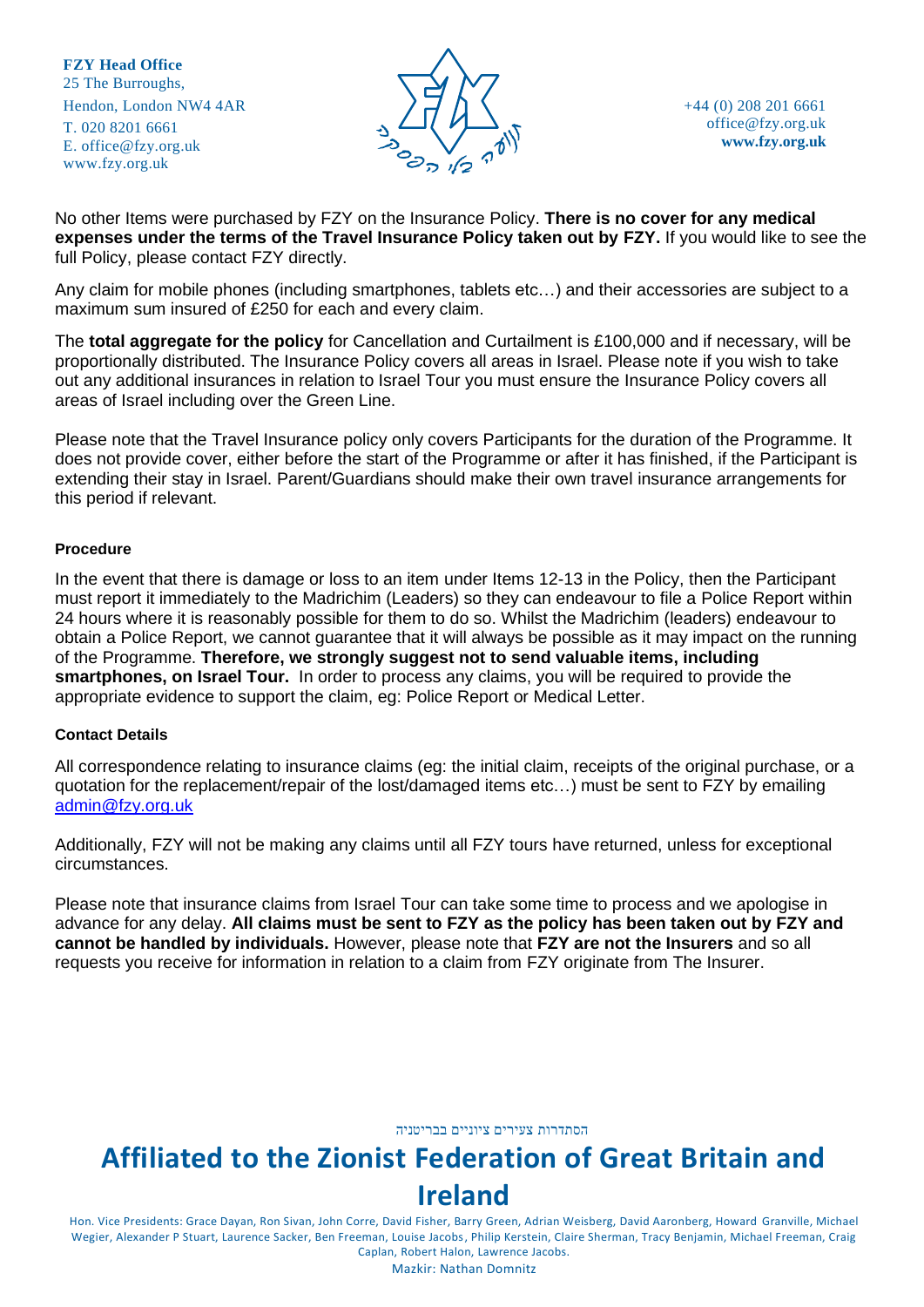

+44 (0) 208 201 6661 [office@fzy.org.uk](mailto:office@fzy.org.uk) **[www.fzy.org.uk](http://www.fzy.org.uk/)**

# **Safety and Security**

The safety, security and wellbeing of Participants is, and always has been, our primary concern. UJIA Israel Experience recognises that questions of security are of critical importance to potential Participants and their families and we would like to reassure you that UJIA Israel Experience is continuously monitoring developments in the region. FZY Israel Tour is planned according to the security directives of the Cheder Matsav (Situation Room) and the Moked Teva which is run by the Society for the Protection of Nature in Israel (SPNI) and who are connected to the Israel Defence Forces and the Israeli Police Force. In addition, FZY are also linked directly to the Security Department of JAFI. We hope the information provided below will help to clarify our precautions and plans for FZY Israel Tour.

The Organisers provide a meaningful, educational and fun Israel experience that will serve our mutual goals of strengthening Jewish identity among our Participants, while maintaining the highest level of security and safety.

#### **UJIA Israel Experience Approach to Safety**

For more than 30 years, UJIA Israel Experience and FZY have operated Israel Experience Programmes for the UK Jewish community. Although an enriching and exciting Israel experience is certainly our mission, the safety and wellbeing of our Participants has always been, and continues to be, our highest priority. Matters of security always take precedence over all other concerns.

All of our Programmes are adapted, as the situation requires, in a manner to assure the safety of all Participants. This includes the routes, accommodations and security measures taken. We have had significant experience operating Programmes over the past 30 years and our safety record is proven. We are equipped and prepared to make any changes necessary throughout the Programme. The supervision over all of our Programmes is intense and diligent.

#### **During Israel Tour**

The situation in the Middle East is constantly changing and we cannot predict what the circumstances will be whilst the Programme is in Israel. Regardless, every decision regarding itineraries, including transportation routes and locations or sites for day and/or evening activities, is made in conjunction with the Jewish Agency Security Department, the Israeli Police Command, the Ministry of Education and the SPNI. The central coordinating office is called Cheder Matsav/Moked Teva. The Tour Provider in Israel is in constant contact with the office of the Cheder Matsav/Moked Teva who receive regular police, army and other intelligence reports.

In conjunction with the security apparatus in Israel, Tlalim routinely examines and re-examines each activity, lodging site and transportation route to ensure the safety of our Participants. As always, the Participants are not permitted to take public transportation or leave the group at any time without prior agreement.

#### **The Effect on the Israel Experience**

#### הסתדרות צעירים ציוניים בבריטניה

# **Affiliated to the Zionist Federation of Great Britain and**

**Ireland**

Hon. Vice Presidents: Grace Dayan, Ron Sivan, John Corre, David Fisher, Barry Green, Adrian Weisberg, David Aaronberg, Howard Granville, Michael Wegier, Alexander P Stuart, Laurence Sacker, Ben Freeman, Louise Jacobs, Philip Kerstein, Claire Sherman, Tracy Benjamin, Michael Freeman, Craig Caplan, Robert Halon, Lawrence Jacobs.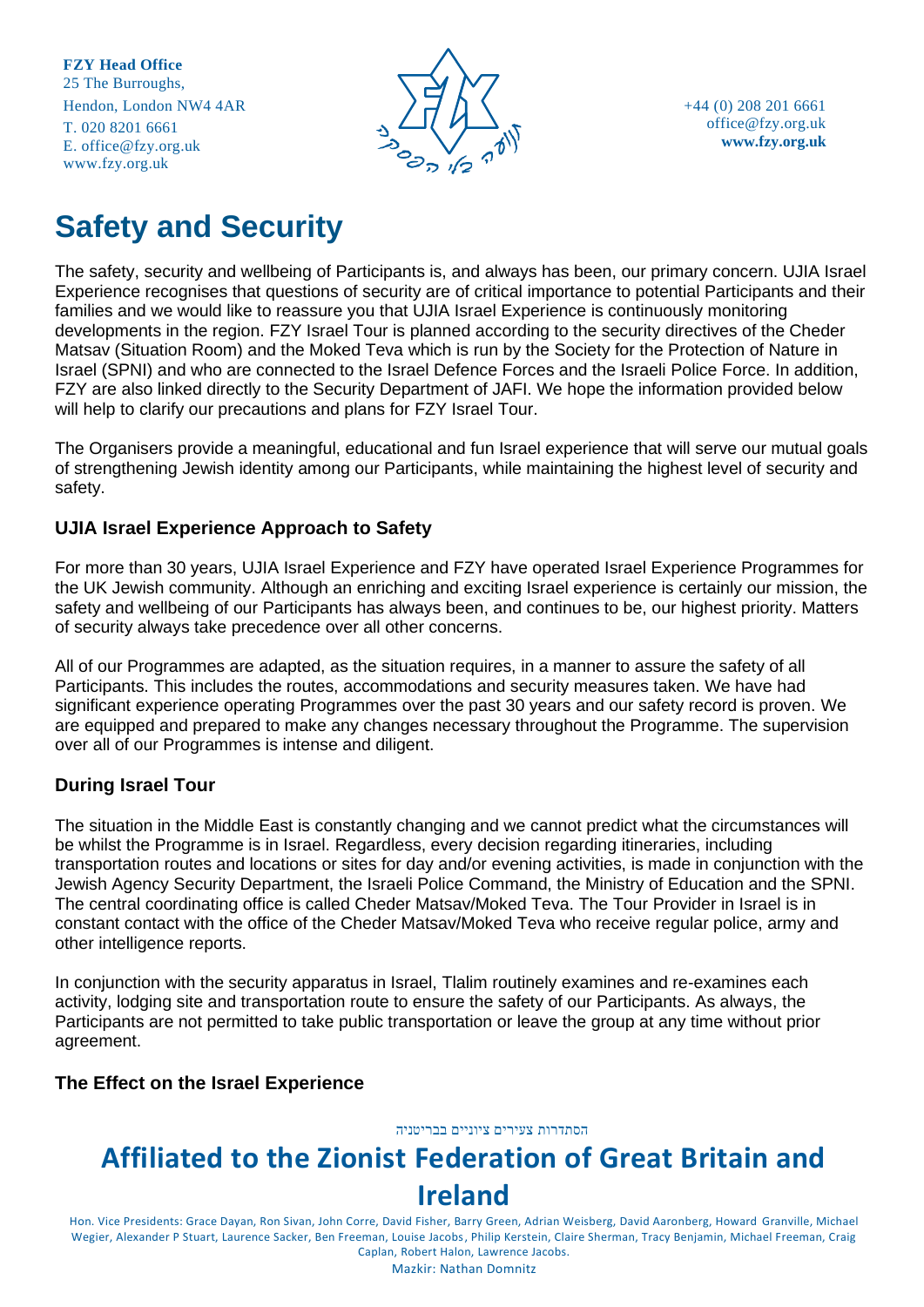

+44 (0) 208 201 6661 [office@fzy.org.uk](mailto:office@fzy.org.uk) **[www.fzy.org.uk](http://www.fzy.org.uk/)**

Going to Israel when there are heightened concerns about security does not diminish the "Israel Experience". Being in Israel with the people of Israel at such a time enhances the experience educationally. From Programmes run by FZY in the last few years, we know that Participants return home with a more profound understanding of the fabric of Israeli society, its place in the Jewish world, and the meaning of being Jewish, along with all the other enrichment that is part of coming on an Israel Programme.

#### **First Aiders and Armed Escorts**

The regulations of the Cheder Matzav/Moked Teva require us to have a first aider with each group throughout the Programme and an armed security person at various points throughout the country. Each FZY Programme complies with instructions dealing with the number of security personnel per bus.

#### **Accommodation Security**

In group settings, there will be security personnel at all accommodation including hotels, hostels and kibbutz guest houses. All sites that are visited will have security personnel where feasible.

#### **Free Time**

Participants' free time will be restricted to those areas approved by the office of the Cheder Matsav/Moked Teva. Participants should be aware that the decision to allow free time is made on a day-to-day basis. If Participants are given free time it will always be within specific geographical boundaries. They will be split into sub-groups of no less than three Participants and will have to report to their Israel Tour Madrichim (Leaders) at regular intervals. Participants will have an emergency card that will include all relevant and emergency phone numbers. Travel to and from any potential free-time activities will only be on the group bus.

הסתדרות צעירים ציוניים בבריטניה

# **Affiliated to the Zionist Federation of Great Britain and Ireland**

Hon. Vice Presidents: Grace Dayan, Ron Sivan, John Corre, David Fisher, Barry Green, Adrian Weisberg, David Aaronberg, Howard Granville, Michael Wegier, Alexander P Stuart, Laurence Sacker, Ben Freeman, Louise Jacobs, Philip Kerstein, Claire Sherman, Tracy Benjamin, Michael Freeman, Craig Caplan, Robert Halon, Lawrence Jacobs.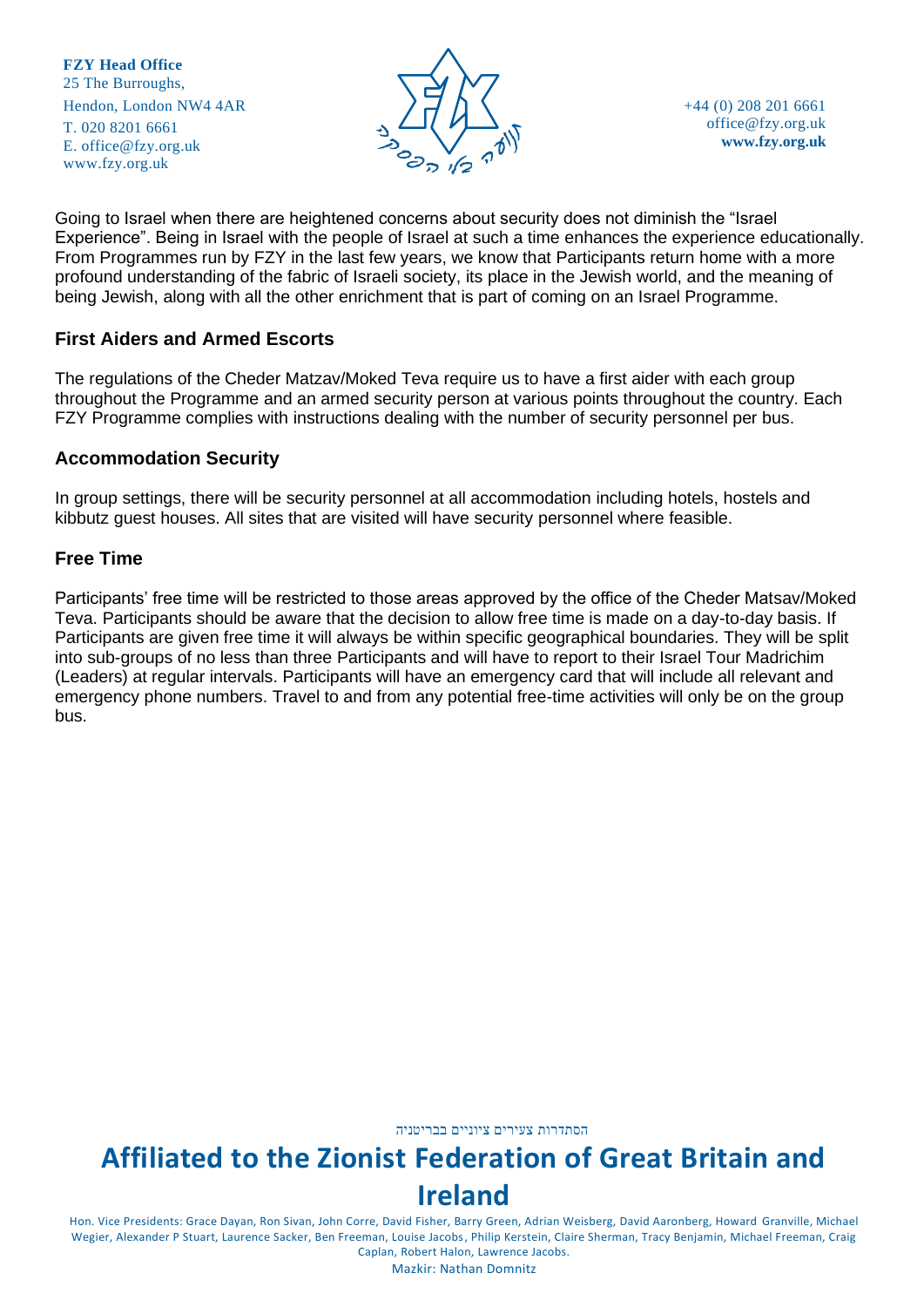T. 020 8201 6661 E. [office@fzy.org.uk](mailto:office@fzy.org.uk) [www.fzy.org.uk](http://www.fzy.org.uk/)



+44 (0) 208 201 6661 [office@fzy.org.uk](mailto:office@fzy.org.uk) **[www.fzy.org.uk](http://www.fzy.org.uk/)**

# **Terms and Conditions**

These are the Terms and Conditions of application for and participation in the Federation of Zionist Youth (FZY) Israel Tour Programme. Please read these Terms and Conditions, together with the Application Form (including Medical Form), the Israel Tour Code of Conduct and the Important Information Booklet, carefully, as together they form the basis of the contract between FZY and each Applicant or Parent/Guardian (if Applicant is under 18).

UJIA Israel Experience is organised by JAFI and supported by UJIA (United Jewish Israel Appeal) and supports Israel Tour as a service to Youth Movements/Organisations, Synagogues, Student Organisations, Schools and other communal organisations incorporating an experience of Israel into educational activities. UJIA Israel Experience will process application data on behalf of FZY. Participants of this Israel Tour Programme are eligible to apply for financial assistance through the UJIA Bursary Scheme.

By signing and agreeing to the Terms and Conditions on the Online Registration System, the Applicant or his/her Parent/Guardian (if Applicant is under 18) will be deemed to have entered a contract (including the financial obligations) with FZY as the Tour Operator. Whilst you will have entered into a binding contract, the Applicant's place can only be confirmed once FZY has received your fully completed Application and Medical Forms and they have been approved by UJIA Israel Experience, FZY and Tlalim (The Organisers). You will then receive formal notification of the confirmation of your place on the Programme from FZY. Our aim is to take all Applicants and each individual's suitability is assessed in the context of medical conditions and the Israel Tour Code of Conduct. However, FZY has the right to terminate the contract in the event that certain persons have to be excluded on medical/welfare or social behaviour grounds. Receipt of correspondence relating to kit lists, Interviews or Orientation days etc. does not constitute confirmation of acceptance on to the Programme. (See definitions below).

הסתדרות צעירים ציוניים בבריטניה

# **Affiliated to the Zionist Federation of Great Britain and Ireland**

Hon. Vice Presidents: Grace Dayan, Ron Sivan, John Corre, David Fisher, Barry Green, Adrian Weisberg, David Aaronberg, Howard Granville, Michael Wegier, Alexander P Stuart, Laurence Sacker, Ben Freeman, Louise Jacobs, Philip Kerstein, Claire Sherman, Tracy Benjamin, Michael Freeman, Craig Caplan, Robert Halon, Lawrence Jacobs.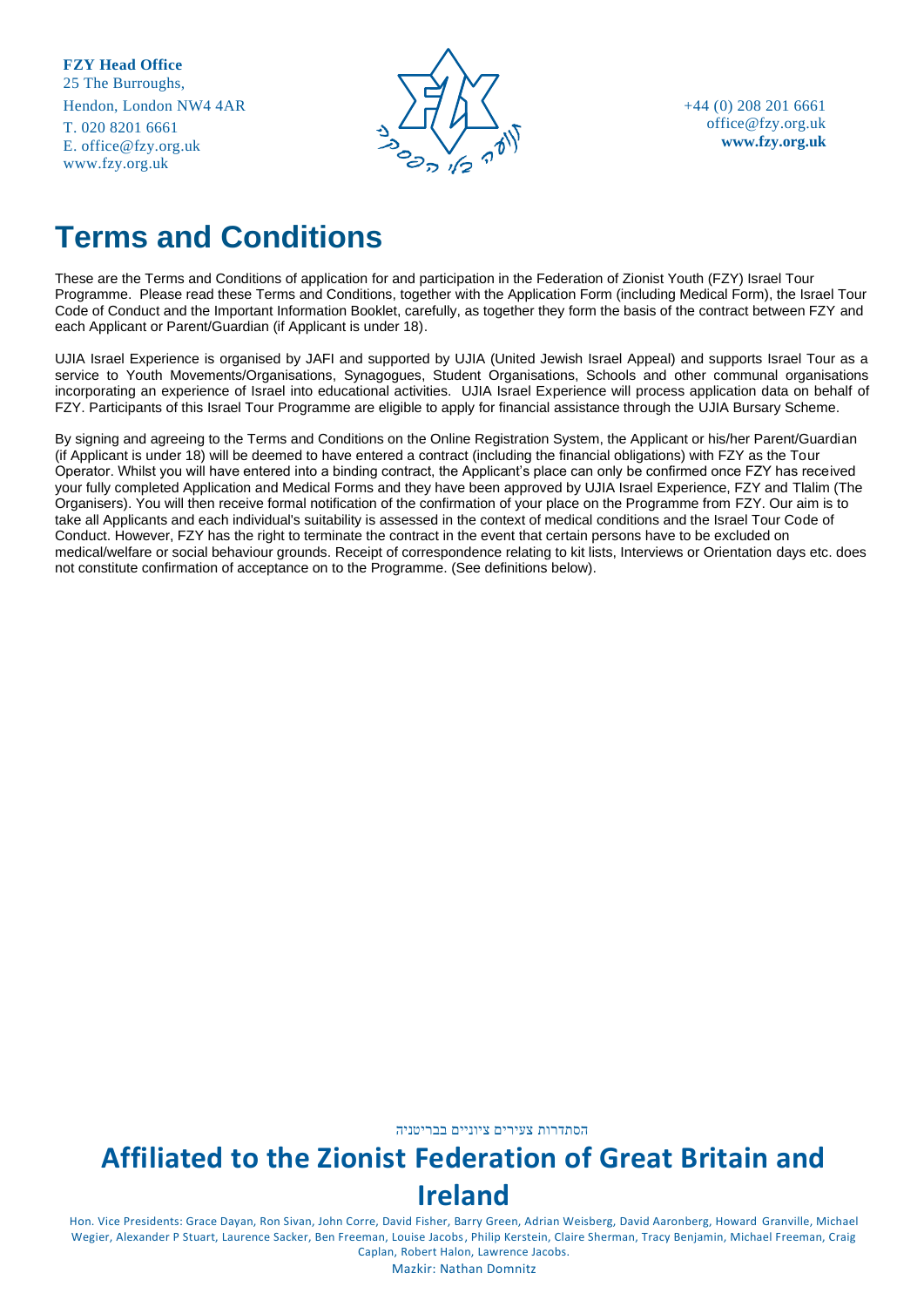T. 020 8201 6661 E. [office@fzy.org.uk](mailto:office@fzy.org.uk) [www.fzy.org.uk](http://www.fzy.org.uk/)



#### **1. Partners and Contractual Relations**

- 1.1 **"FZY"** means Federation of Zionist Youth, 25 The Burroughs, Hendon NW4 4AR. FZY are a Private Limited Company by guarantee without share capital use of 'Limited' exemption (company number 07913090). FZY hold the valid ATOL license (number 10452) and therefore are the legal tour operators in the UK.
- 1.2 **"Tlalim"** means Tlalim of 3 Ariel Sharon St., Or Yehuda 6037606, Israel. Tlalim provide the land arrangements in Israel and carry the medical and liability insurance policies. May be referred to as the 'Tour Provider' or 'the Tour Provider in Israel'
- 1.3 **"JAFI**" means The Jewish Agency For Israel, 7th Floor, Central House, 1 Ballards Lane, London, N3 1LQ
- 1.4 **"UJIA Israel Experience":** This means a department of JAFI which is financially and educationally supported by UJIA. UJIA Israel Experience facilitates and assists with the planning and implementation of Israel Tour.
- 1.5 **"the Tour Provider in Israel":** This refers to the company in Israel responsible for the land arrangements for the purposes of Israel Tour. The Tour Provider in Israel for this Programme is Israel Experience Ltd.
- 1.6 **"the Organisers":** This refers to the partner organisations involved in running Israel Tour in relation to the Programme that the Applicant has applied for. This includes UJIA Israel Experience, JAFI and the Tour Provider in Israel. UJIA Israel Experience, JAFI and the Tour Provider in Israel are either agents of the Tour Operator or sub-contractors of the Tour Operator.
- 1.7 **"Youth Movement/Organisation":** This is the communal body with which Applicants are or become affiliated for the purpose of the Tour. The Youth Movement/Organisation for this Israel Tour is FZY. FZY are responsible for setting the programming and the character of Israel Tour and engage with Tlalim to provide the actual logistics on the ground
- 1.8 **"UJIA Bursary Scheme":** UJIA bursaries are available to Applicants whose parents are unable to meet the full cost of the Programme. They are provided by the United Jewish Israel Appeal, a registered charity.

#### **2. Terms Used**

- 2.1 **"Acceptance Procedure"** means the process whereby the Organisers review all the information concerning the Applicant's personal details, including, but not limited to, information provided on the Application Form and Health Forms before deciding whether the application for the Programme has been successful.
- 2.2 **"Administration Fee"** means the fee of £150 required to process the Application Form and which is payable to FZY.
- 2.3 **"Application Form"** means the online application form for the Programme which is part of the application process.
- 2.4 **"Applicant"** means the person applying for the Programme and their Parent/Guardian if under the age of 18.
- 2.5 **"Application Documents"** means the Application Form, the Health Form and other letters/documents as required by UJIA Israel Experience, JAFI, the Youth Movement/Organisation and the Tour Provider in Israel.
- 2.6 "Application Form Deadline" means 24<sup>th</sup> March 2022.
- 2.7 **"Booklet"** means the UJIA Israel Experience "Important Information Booklet" which accompanies these Terms and Conditions.
- 2.8 **"British Madrichim"** means the leaders who are part of a Youth Movement/Organisation and who are based in Britain.
- 2.9 **"Cancellation Policy"** means the provisions set out in clause 6 of these Terms and Conditions.
- 2.10 **"Covid"** means the infectious disease caused by the SARS-CoV-2 virus or any variant of the SARS-CoV-2 virus.
- 2.11 **"Covid Cancellation Administration Fee"** means the fee of £150 required to process cancellation of Israel Tour for each individual as a result of Covid.
- 2.12 **"GDPR"** means the General Data Protection Regulation as implemented by the Data Protection Act 2018.
- 2.13 **"Insurance Policy"** means the basic medical, travel and luggage insurance for all activities in the Programme as described in the Booklet.
- 2.14 **"Israel Tour"** means UJIA Israel Experience and Youth Movement/Organisation branded packaged tour of Israel.
- 2.15 **"Israel Tour Code of Conduct"** means the document which sets out the rules and standards of behaviour to which all participants must adhere, and the disciplinary procedures in place for dealing with unacceptable behaviour on Israel Tour.

#### הסתדרות צעירים ציוניים בבריטניה

### **Affiliated to the Zionist Federation of Great Britain and Ireland**

Hon. Vice Presidents: Grace Dayan, Ron Sivan, John Corre, David Fisher, Barry Green, Adrian Weisberg, David Aaronberg, Howard Granville, Michael Wegier, Alexander P Stuart, Laurence Sacker, Ben Freeman, Louise Jacobs, Philip Kerstein, Claire Sherman, Tracy Benjamin, Michael Freeman, Craig Caplan, Robert Halon, Lawrence Jacobs.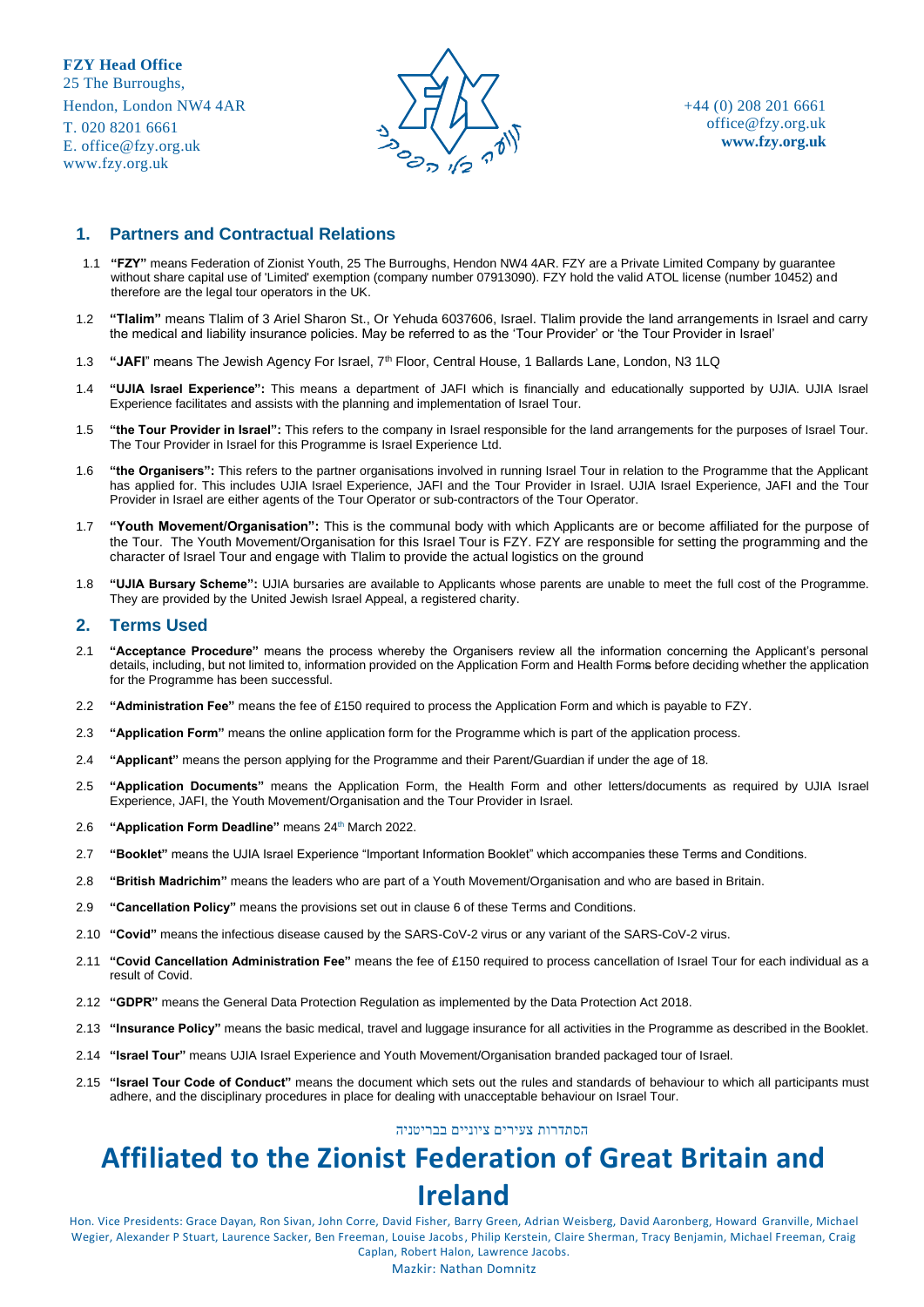E. [office@fzy.org.uk](mailto:office@fzy.org.uk) [www.fzy.org.uk](http://www.fzy.org.uk/)



- 2.16 **"Madrich/a"** means a designated leader who may be from any of the Organisers.
- 2.17 **"Medical Information"** means all information as to the Applicant's medical conditions including, but not limited to, physical, psychiatric, psychological, optical and dental conditions.
- 2.18 **"Additional Medical Information Correspondence"** means any correspondence the Applicant may have with the Youth Movement/Organisation regarding the Applicant's state of health in addition to the information provided on the Application Form.
- 2.19 **"Parent/Guardian"** means a birth or adoptive parent, legal guardian, or other person having responsibility for the Applicant.
- 2.20 **"Participant"** means an Applicant who has been accepted onto the Programme.
- 2.21 **"Programme"** means the Israel tour programme as described in the Booklet.
- 2.22 **"Programme Costs"** means the cost of the Programme as set out in clauses 3.8-3.11 below.
- 2.23 **"Tour Operator"** means FZY.

#### **3. Booking, Travel and Insurance**

- 3.1 By accepting these Terms and Conditions, the Applicant will be deemed to have read and will be bound by the provisions of the following:
	- 3.1.1 These Terms and Conditions
	- 3.1.2 The Booklet containing the Israel Tour Code of Conduct
	- 3.1.3 The Application Form
- 3.2 At the Application Procedure stage the Applicant will receive formal notification of the Tour Operator's decision as to whether or not the Applicant can move forward to the next stage of the process. If, at a later stage, there is a change in medical circumstances the Applicant/Participant will need to go through the approval process again. Please note that correspondence from the Tour Operator regarding but not limited to kit lists, orientation days and/or interviews etc. does not constitute confirmation of acceptance on to the Programme. Our aim is to take all Applicants. Individual suitability is assessed in the context of medical conditions and the Israel Tour Code of Conduct but, in rare instances, certain persons may have to be rejected on medical or social behaviour grounds. Under such circumstances the Applicant is considered to be released from their contractual commitment subject to the terms in the Cancellation Policy.
- 3.3 The contract between the Applicant and the Tour Operator shall be conditional upon the Applicant completing the Application Form and the Acceptance Procedure to the satisfaction of the Tour Operator as advised by the Organisers by the dates specified in the Tour Operator's literature failing which the Tour Operator shall be entitled upon providing written confirmation to the Applicant as treating the contract as at an end whereupon the Cancellation Policy shall apply.
- 3.4 Upon satisfactory completion of the Acceptance Procedure, the Tour Operator will confirm the booking.
- 3.5 Should an Applicant register for Israel Tour through more than one Youth Movement/Organisation the Applicant will be liable to lose the deposit on each application made.
- 3.6 If the Applicant is under the age of 18 then the Parent/Guardian of the Applicant agrees and acknowledges, by signing the Application Form for and on behalf of the Applicant, that they shall be responsible to the Tour Operator for the costs, charges and other obligations of the Applicant set out in these Terms and Conditions and in the Booklet.
- 3.7 All bookings are subject to these Terms and Conditions and the Tour Operator reserves the right at its sole discretion to refuse an Application. Subject to the terms of the Cancellation Policy, if the Applicant has paid a deposit then the deposit will be returned within 21 days of the refusal of the Applicant's application.
- 3.8 The following are generally included in Programme Costs (please refer to the Tour Operator's literature for more details):
	- 3.8.1 outbound and return flights between the designated airport and Israel;
	- 3.8.2 accommodation (youth hostels, 2-star hotels, youth villages etc.);
	- 3.8.3 three meals per day;
	- 3.8.4 the Programme's Educational Guided Tours and Seminars;
	- 3.8.5 the Programme's transportation in Israel;
	- 3.8.6 the Programme's Educational Group activities;
	- 3.8.7 the Programme's entrance fees;
	- 3.8.8 the Programme's staff and security costs; and
	- 3.8.9 the Insurance Policy.

הסתדרות צעירים ציוניים בבריטניה

# **Affiliated to the Zionist Federation of Great Britain and Ireland**

Hon. Vice Presidents: Grace Dayan, Ron Sivan, John Corre, David Fisher, Barry Green, Adrian Weisberg, David Aaronberg, Howard Granville, Michael Wegier, Alexander P Stuart, Laurence Sacker, Ben Freeman, Louise Jacobs, Philip Kerstein, Claire Sherman, Tracy Benjamin, Michael Freeman, Craig Caplan, Robert Halon, Lawrence Jacobs.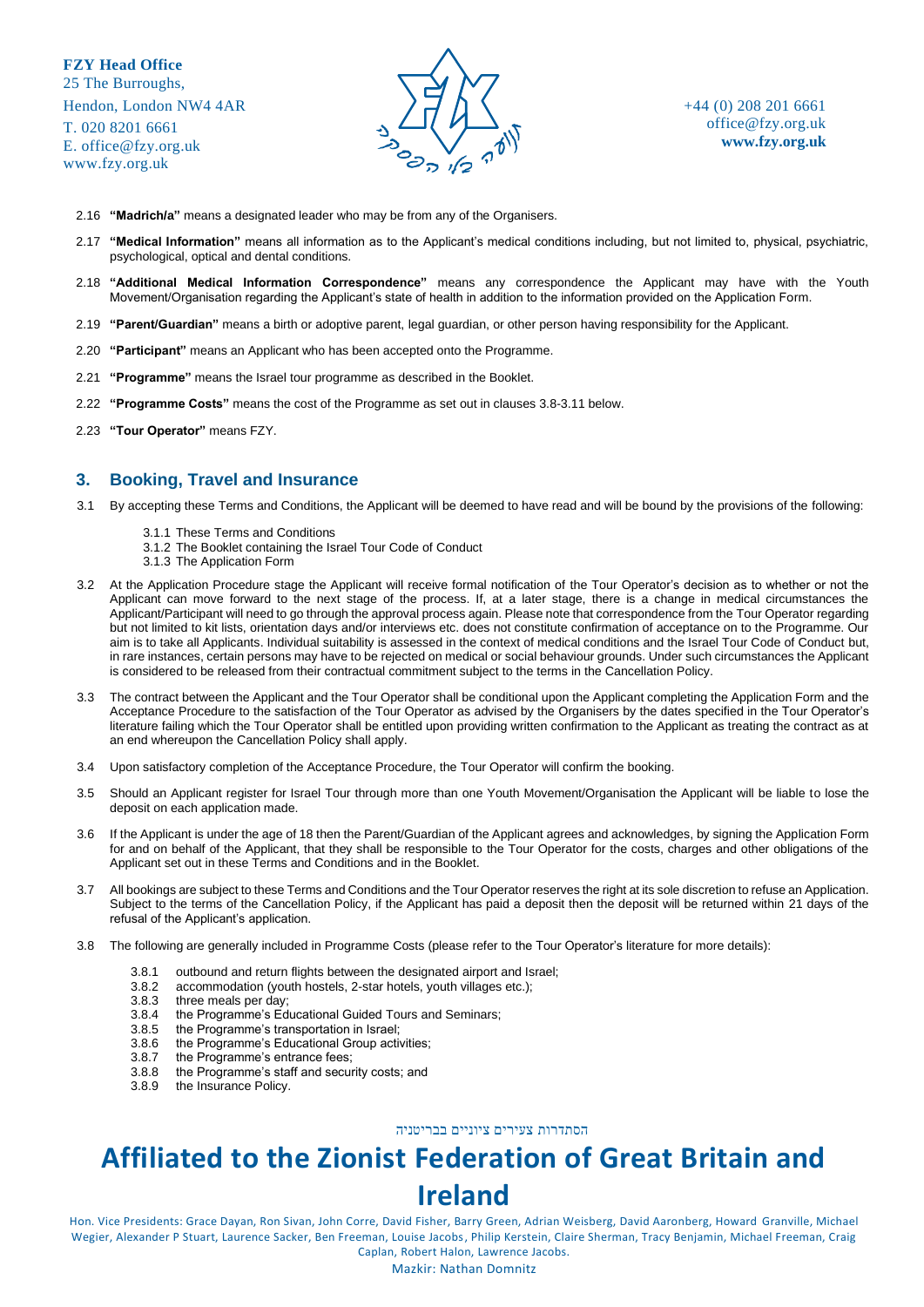T. 020 8201 6661 E. [office@fzy.org.uk](mailto:office@fzy.org.uk) [www.fzy.org.uk](http://www.fzy.org.uk/)



+44 (0) 208 201 6661 [office@fzy.org.uk](mailto:office@fzy.org.uk) **[www.fzy.org.uk](http://www.fzy.org.uk/)**

- 3.9 Programme Costs do not include any supplementary insurances which the Applicant may wish to purchase in relation to additional cover and pre-existing medical conditions.
- 3.10 Programme Costs may be subject to a surcharge in response to increased transportation costs (including fuel), duties, taxes or fluctuations due to exchange rates. In addition, if surcharges become necessary then the Tour Operator will absorb an amount up to the first 2% of such increases.
- 3.11 If the changes to the Programme Costs are more than 10% of the original cost of the Programme then the Applicant may cancel their place on the Programme, within one week of being informed of the increase and shall receive a full refund less the deposit. No compensation will be payable to the Applicant.
- 3.12 The payment schedule to the Tour Operator is set out in the Tour Operator's literature. The Applicant should note that meeting the payment schedule is a condition of participation and failing to make payments on time will lead to cancellation of the Applicant's place on the Programme.
- 3.13 Although it is not a regulatory requirement, it is a UJIA Israel Experience requirement that the Tour Operator offers financial protection for its Participants and their Parent/Guardian(s). Therefore, the Tour Operator has a comprehensive Tour Operators Liability Insurance ("TOLI") policy to handle claims that may arise from Israel Tour, and for which there may be a liability.
- 3.14 The Programme Costs include the Insurance Policy which shall be valid in Israel throughout the period covered by the Programme and only when the Participant is officially on the Programme\*. Participants who leave the Programme or breach instructions given to them by the Tour Operator or the Tour Operator in Israel or any staff from the activities and accommodations may compromise their insurance cover.

\*Please note – when a Participant is on a group flight, they will be covered by the Programme medical insurance for the duration of the flight unless the Participant is not fully covered due to pre-existing medical conditions.

- 3.15 It is the responsibility of the Applicant to take out supplementary insurance to cover any additional medical conditions (including pre-existing medical conditions relating to physical, medical, mental and/or emotional health) or other matters which are not covered by the medical, travel and luggage insurance provided by the Tour Operator. If the Participant does not or is unable to take out the necessary medical insurance policy for a pre-existing condition the Tour Operator will require a bond to be paid upfront and prior to Israel Tour as to all potential related costs, including, but not limited to, costs incurred due to hospitalisation, treatment, internal travel in Israel and return flights. Please note that confirmation of the Participant's place on the Programme remains a decision made at the sole discretion of the Tour Operator as advised by the Organisers. For the avoidance of doubt, if suitable medical insurance or a bond is not obtained the Participant will not be allowed on Israel Tour. In circumstances in which personal medical cover is not accepted or the bond is insufficient the provisions of the Cancellation Policy will apply. There is a limited amount of cover provided by the medical insurance policy for non-pre-existing mental health conditions (conditions that have never happened before the Participant's arrival to Israel) for psychiatric emergencies that require hospitalisation until the Participant is stabilised. Any medical or associated costs that arise due to pre-existing mental health conditions are not covered by the insurance policies provided by the Tour Operator. Therefore, the Participant will be responsible for these costs should they arise. Full details of health formalities in Israel are set out in the Booklet.
- 3.16 The Tour Operator and the Organisers will require evidence that supplementary insurance cover has been obtained / or a bond has been paid as a condition of participation, as the policy details will be reviewed by the Tour Provider in Israel to allow them to assess the suitability of the cover. If the Tour Provider in Israel deems the cover to be unsuitable the Participant will be required to take out new or extended cover if available or to pay a bond or an increased bond. Failure to do so will be grounds for rejection from the Programme. If the Participant is unable to take out new or extended cover or pay an upfront bond prior to Israel Tour the Participant will not be allowed on Israel Tour and the provisions of the Cancellation Policy will apply.
- 3.17 The Applicant understands that any undisclosed or not fully disclosed medical issues or conditions will invalidate all Programme insurance policies and that the Applicant will be responsible to pay for any uninsured costs.
- 3.18 British citizens will not require an Israeli visa provided that their passport is valid for at least 6 months following the date of return to the UK from the Programme. It is the responsibility of the Applicant to ensure that the Applicant travels with a valid passport Any Participant who is refused leave to leave the United Kingdom or refused leave to enter Israel as a result of an invalid passport will be responsible to pay any resulting charges including but not limited to return travel to England.
- 3.19 Where required, obtaining an appropriate visa or an exemption for serving in the Israeli Defence Forces is the responsibility of the Participant. Failure to obtain a visa prior to travel where this is required may lead to removal from the Programme. It is entirely the responsibility of the Participant to address these matters. Should a Participant be removed from the Programme for failure to obtain a visa prior to travel the Cancellation Policy will apply.
- 3.20 All itineraries are intended to give a general indication of the Programme. The itinerary provided for the Programme is indicative of the types of activities contemplated, but it is understood that the route, schedules, itineraries, activities, amenities and mode of transport may be subject to alteration without prior notice due to local circumstances or events.

#### הסתדרות צעירים ציוניים בבריטניה

### **Affiliated to the Zionist Federation of Great Britain and Ireland**

Hon. Vice Presidents: Grace Dayan, Ron Sivan, John Corre, David Fisher, Barry Green, Adrian Weisberg, David Aaronberg, Howard Granville, Michael Wegier, Alexander P Stuart, Laurence Sacker, Ben Freeman, Louise Jacobs, Philip Kerstein, Claire Sherman, Tracy Benjamin, Michael Freeman, Craig Caplan, Robert Halon, Lawrence Jacobs.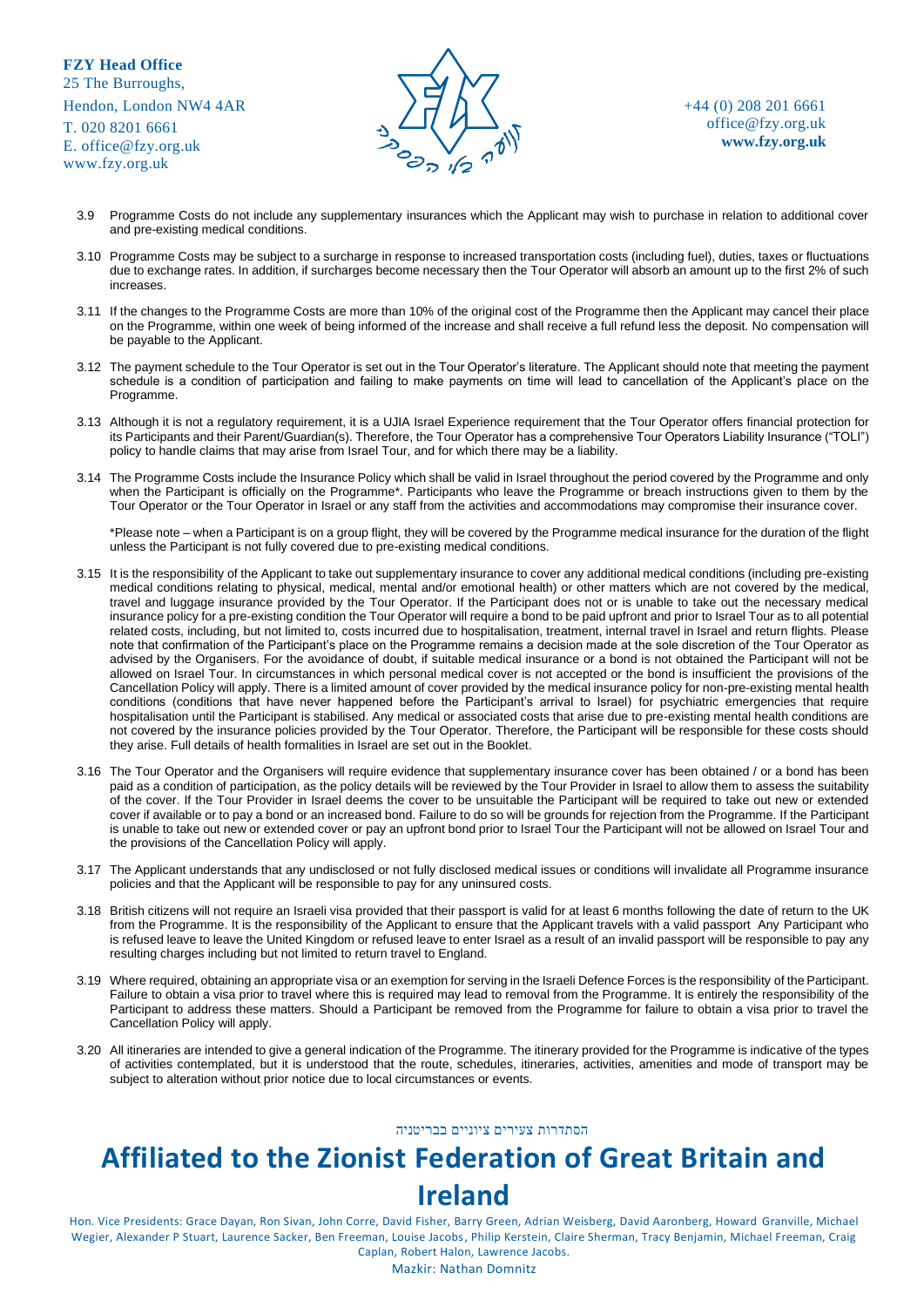T. 020 8201 6661 E. [office@fzy.org.uk](mailto:office@fzy.org.uk) [www.fzy.org.uk](http://www.fzy.org.uk/)



+44 (0) 208 201 6661 [office@fzy.org.uk](mailto:office@fzy.org.uk) **[www.fzy.org.uk](http://www.fzy.org.uk/)**

- 3.21 By signing the Application Form the Applicant is aware that the itinerary may include, hiking, rafting, snorkelling, abseiling, swimming, camping or similar activities.
- 3.22 It is recommended that the Applicant reviews information provided by the Foreign and Commonwealth Office as to its travel advice to Israel, as it may pertain to the validity of any additional insurance.
- 3.23 As outlined in the Booklet each Applicant is responsible for and required to ensure that the Applicant obtains any required and recommended immunisations at the appropriate time prior to departure, including but not limited to vaccinations for Covid.

#### **4. Medical Information and Procedures**

- 4.1 Fully completing and submitting all questions relating to Medical Information on the Application Form is an integral part of the application process. No Applicant will be accepted by the Tour Operator without the submission of the fully completed Health Form.
- 4.2 By submitting the Medical Information on the Health Form, the Applicant agrees and acknowledges:
	- 4.2.1 they have read and understood the questions relating to Medical Information and has answered them honestly, completely and accurately;
	- 4.2.2 all relevant information (including pre-existing medical conditions) has been fully disclosed and includes appropriate detail;
	- that any failure to disclose Medical Information or the disclosure of inaccurate or misleading Medical Information will be grounds for rejection or dismissal from the Programme;
	- 4.2.4 that supplementary medical insurance has been purchased to cover any pre-existing medical condition (please note that the Tour Operator and the Organisers must see proof of purchase and the full policy details prior to the Applicant's acceptance on to the Programme);
	- 4.2.5 if there is any change to the Participant's medical and/or psychological condition/s, the Participant shall notify the Tour Operator in writing immediately;
	- 4.2.6 if any medical information is disclosed after the Application Form Deadline and subsequently the Applicant is rejected from the Programme in light of the new information, the Cancellation Policy will apply; and
	- 4.2.7 if a pre-existing medical condition is disclosed before the Application Form Deadline and the pre-existing condition worsens to a level whereby the Participant is unable to go on the Programme, the Cancellation Policy will apply and it will be the responsibility of the Participant to claim reimbursement from their own pre-existing medical and travel insurance policy.
- 4.3 The Tour Operator, as advised by the Organisers, reserves the right to:
	- 4.3.1 forward any forms to an independent medical practitioner and/or an insurer and/or legal advisor for their professional opinion;
	- 4.3.2 request additional information from a GP, counsellor, school, specialist doctor or other relevant medical professionals regarding disclosed Medical Information;
	- 4.3.3 request that doctors in Israel contact your doctors directly if points of clarification are required;
	- 4.3.4 request that the Applicant undergoes an examination by an independent medical practitioner retained by the Tour Operator but at the Applicant's expense;
	- 4.3.5 request that you obtain your own medical insurance and sign disclaimers if the Israeli medical insurance company refuses to cover certain pre-existing conditions;
	- 4.3.6 reject an Applicant on medical grounds based on the recommendations of their doctor/specialist;
	- 4.3.7 reject an Applicant on medical grounds based on the recommendations of our independent doctors and/or an insurer;<br>4.3.8 remove a Participant from the Programme should any undisclosed or not fully disclosed medical is
	- remove a Participant from the Programme should any undisclosed or not fully disclosed medical issue(s) or condition(s) become apparent;
	- 4.3.9 request that an Applicant signs a medical and/or welfare agreement and/or pay a bond upfront and prior to Israel Tour as agreed upon by the Tour Operator, should a care plan be needed for additional care of pre-existing medical conditions. Refusal to sign such an agreement or to disclose the requested information may lead to rejection of the Applicant or removal from the Programme.
- 4.4 The Participant will be required to hand in all prescribed and non-prescribed medication to the British Madrichim on arrival in Israel, which will be held by them for the entirety of Israel Tour. It is the responsibility of the Participant to remind and request that the British Madrichim administer their prescribed medication, at the time and dosage designated on the Health Form. This excludes EpiPens/Inhalers/Insulin which the Participant must hold one set of; however, two spare sets must be brought and handed into the British Madrichim. The Insurance Policy taken out by the Tour Operator does not cover the replacement of medication (including EpiPens) should it be used, damaged or lost and will need to be immediately replaced at the Participant's expense.
- 4.5 In all instances, any medication stated on the Health Form (or disclosed via Additional Medical Information Correspondence) will be administered, subject to being reminded by the Participant, as per the dosage information noted on the packet and for a period of time not exceeding the amount stated, without visiting a qualified doctor. The non-prescribed medication will only be given when deemed essential by a Madrich/a, and furthermore will not be administered for regular use. Non-prescribed medication will be used for a period of time not exceeding 48 hours. The usage of any medication, or the Israeli equivalent, will be recorded by the Participant's British Madrichim. If a

#### הסתדרות צעירים ציוניים בבריטניה

### **Affiliated to the Zionist Federation of Great Britain and Ireland**

Hon. Vice Presidents: Grace Dayan, Ron Sivan, John Corre, David Fisher, Barry Green, Adrian Weisberg, David Aaronberg, Howard Granville, Michael Wegier, Alexander P Stuart, Laurence Sacker, Ben Freeman, Louise Jacobs, Philip Kerstein, Claire Sherman, Tracy Benjamin, Michael Freeman, Craig Caplan, Robert Halon, Lawrence Jacobs.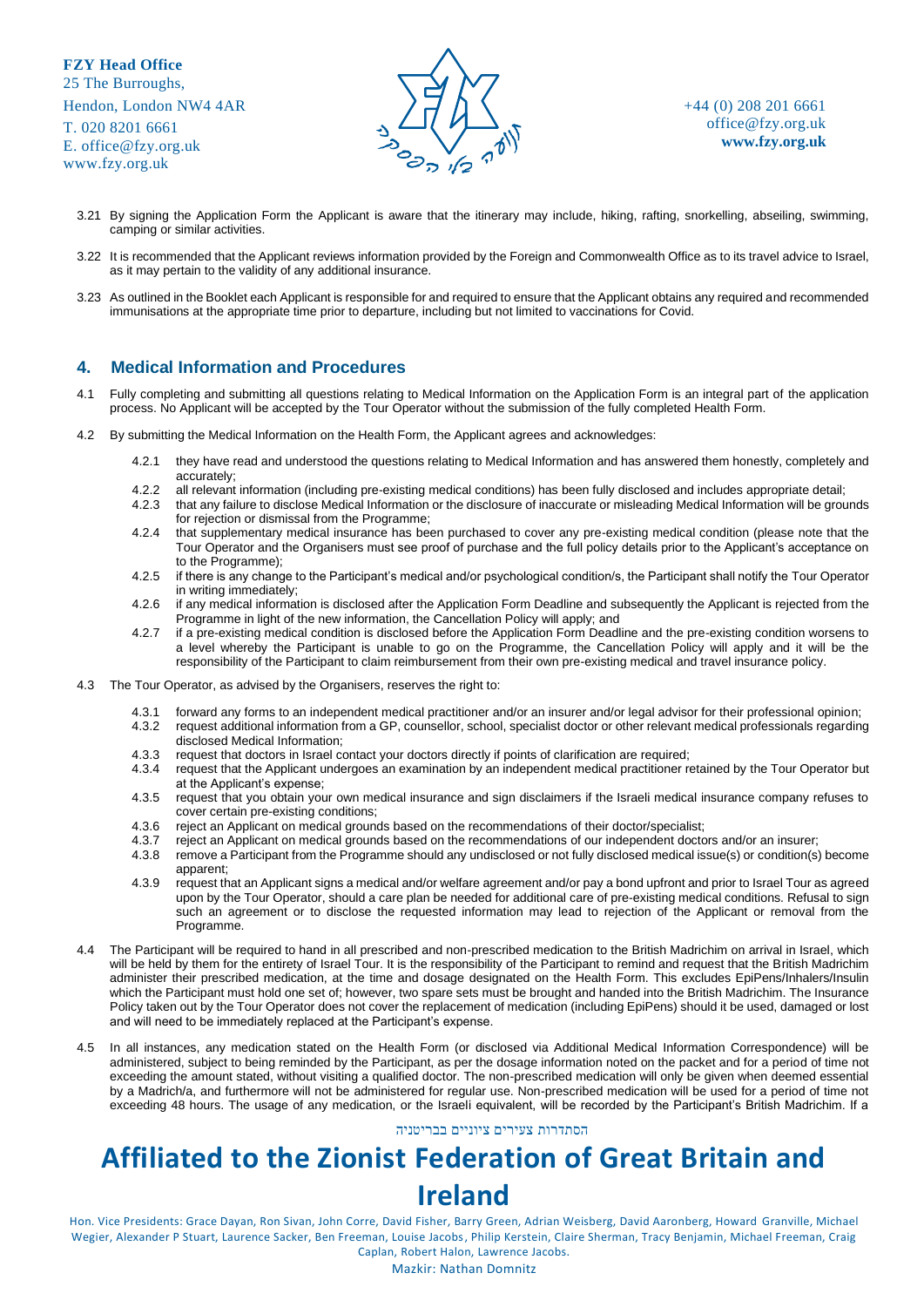T. 020 8201 6661 E. [office@fzy.org.uk](mailto:office@fzy.org.uk) [www.fzy.org.uk](http://www.fzy.org.uk/)



+44 (0) 208 201 6661 [office@fzy.org.uk](mailto:office@fzy.org.uk) **[www.fzy.org.uk](http://www.fzy.org.uk/)**

Participant's medication runs out, additional medication will be purchased by the British Madrichim, at the expense of the Participant. The Participant will be responsible for refunding to the British Madrichim the cost of the purchased medication.

- 4.6 Only the non-prescribed medication listed on the Health Form (or disclosed via Additional Medical Information Correspondence) can be brought on Israel Tour and will be handed in to the British Madrichim. If a Participant brings any medication which has not been declared on any Application Forms or Additional Medical Information Correspondence, it will be disposed of. If the Participant is found in possession of medication and/or is distributing it to other members of the group it will be classed as a serious breach of discipline and at the sole discretion of the Tour Operator as advised by the Organisers they will be dismissed from the Programme.
- 4.7 The Participant acknowledges that the Participant is responsible for informing medical professionals in Israel of any pre-existing medical conditions or allergies.
- 4.8 By submitting the Application Documents, the Applicant hereby consents to being given non-prescribed/prescribed medication that has been declared on the Application Documents, when deemed necessary for immediate medical need or in accordance with the instructions (in English) provided by the Applicant. It is understood that non-prescribed medication will be administered as per the dosage information noted on the packet and the prescribed medication will be administered as per the instructions on the Health Form (or as set out in the Additional Medical Information Correspondence). It is the responsibility of the Participant to remind and request that the British Madrichim administer their prescribed medication, at the time and dosage designated on the Health Form (or as set out in the Additional Medical Information Correspondence) as the British Madrichim will not be responsible to remind the Participant to take their medication or to voluntarily administer the medication to the Participant. This also applies to any medication prescribed by medical practitioners in Israel. At the time of prescription it is the responsibility of the Participant to ensure that they understand the time and dosage required. The Participant accepts that neither the Tour Operator nor the Organisers are responsible, nor will be held to be so, for any adverse effect, which may result from the Participant taking or not taking their medication.
- 4.9 There will be an Israeli first aider with the group throughout the Programme, however this person will be unable to administer medication to the Participants. Therefore, it will be the responsibility of the British Madrichim to administer medication. The Participant understands that the British Madrichim may not have medical knowledge, background or training, nor do they have any independent knowledge regarding any medication including, without limitation, effects, contra-indications, recommended dosage, proper care and storage requirements and they rely solely on the information that has been provided by the Participant in the Health Form or in the Additional Medical Correspondence without attempting to validate or authenticate such information. For the avoidance of doubt, it is the Participant's responsibility to ensure they are taking the correct dosage of their medication at the time required. In light of this it is understood and accepted that neither the Tour Operator or the Organisers shall bear any responsibility and will not be liable, under any circumstances, in connection with the administration of the aforementioned medication, and especially for any adverse effect which may result from the Participant taking or not taking the medication. Therefore, any claim the Participant has against the Tour Operator or the Organisers in that respect is hereby waived by the Participant. The Tour Operator and the Organisers shall be held harmless against any such claim or lawsuit, should any such claim or lawsuit be brought against the Tour Operator or the Organisers by the Participant.
- 4.10 The Participant can visit a medical professional or seek medical treatment without consulting a Parent/Guardian in line with Gillick Competency (the assessment of whether a child under 16 years of age is able to consent to their own medical treatment, without the need for parental permission or knowledge). The Parent/Guardian understands that notification of any medical consultations or treatment the Participant is given will be passed on to the Parent/Guardian unless the Participant does not give their consent for this to happen (in line with Gillick Competency). However, if a medical professional, or a representative of the Tour Operator or the Organisers, deems it necessary to inform the Parent/Guardian against the wishes of the Participant, they may have discretion to do so if they feel that the Participant is not making a sound decision. If the Participant gives permission to the Tour Operator or to the Organisers to contact his/her Parent/Guardian or if the medical professional deems it necessary, the Tour Operator or the Organisers will attempt to contact the Parent/Guardian of the Participant to obtain consent on the medical course of action. If the Tour Operator or the Organisers are unable to contact the Parent/Guardian in a reasonable timeframe (which will be determined by the advice of a medical professional), the Participant may consent to any x-ray examination, anaesthetic, dental or surgical diagnosis or treatment to be rendered to the Participant as advised by or under the supervision of any medical professional in any country. The Parent/Guardian understands that this authorisation is given in advance of any x-ray examination, anaesthetic, medical or surgical diagnosis or treatment, injections and hospital care being required and is given to provide authority and power on the part of the Organisers to give specific consent to any such examination, anaesthetic, diagnosis, treatment, injections or hospital care as referred to above. For the avoidance of doubt, any lifesaving or medically urgent treatment deemed necessary by a medical professional will be conducted at the immediate discretion of the medical professional.
- 4.11 The Participant will be fully responsible for any costs of medical care (of any kind) or dental care incurred on behalf of the Participant under the authorisation of the Tour Operator as advised by the Organisers, if it is not covered under the Insurance Policy.
- 4.12 The Participant understands that any issues relating to mental health (including self harm) may not be covered by the Insurance Policy and the Participant or the Parent/Guardian will be responsible for all related charges including, but not limited to, medical bills, treatment costs, travel costs in Israel and transportation to the UK.

#### **5. Participation, Discipline and Damages**

#### הסתדרות צעירים ציוניים בבריטניה

# **Affiliated to the Zionist Federation of Great Britain and Ireland**

Hon. Vice Presidents: Grace Dayan, Ron Sivan, John Corre, David Fisher, Barry Green, Adrian Weisberg, David Aaronberg, Howard Granville, Michael Wegier, Alexander P Stuart, Laurence Sacker, Ben Freeman, Louise Jacobs, Philip Kerstein, Claire Sherman, Tracy Benjamin, Michael Freeman, Craig Caplan, Robert Halon, Lawrence Jacobs.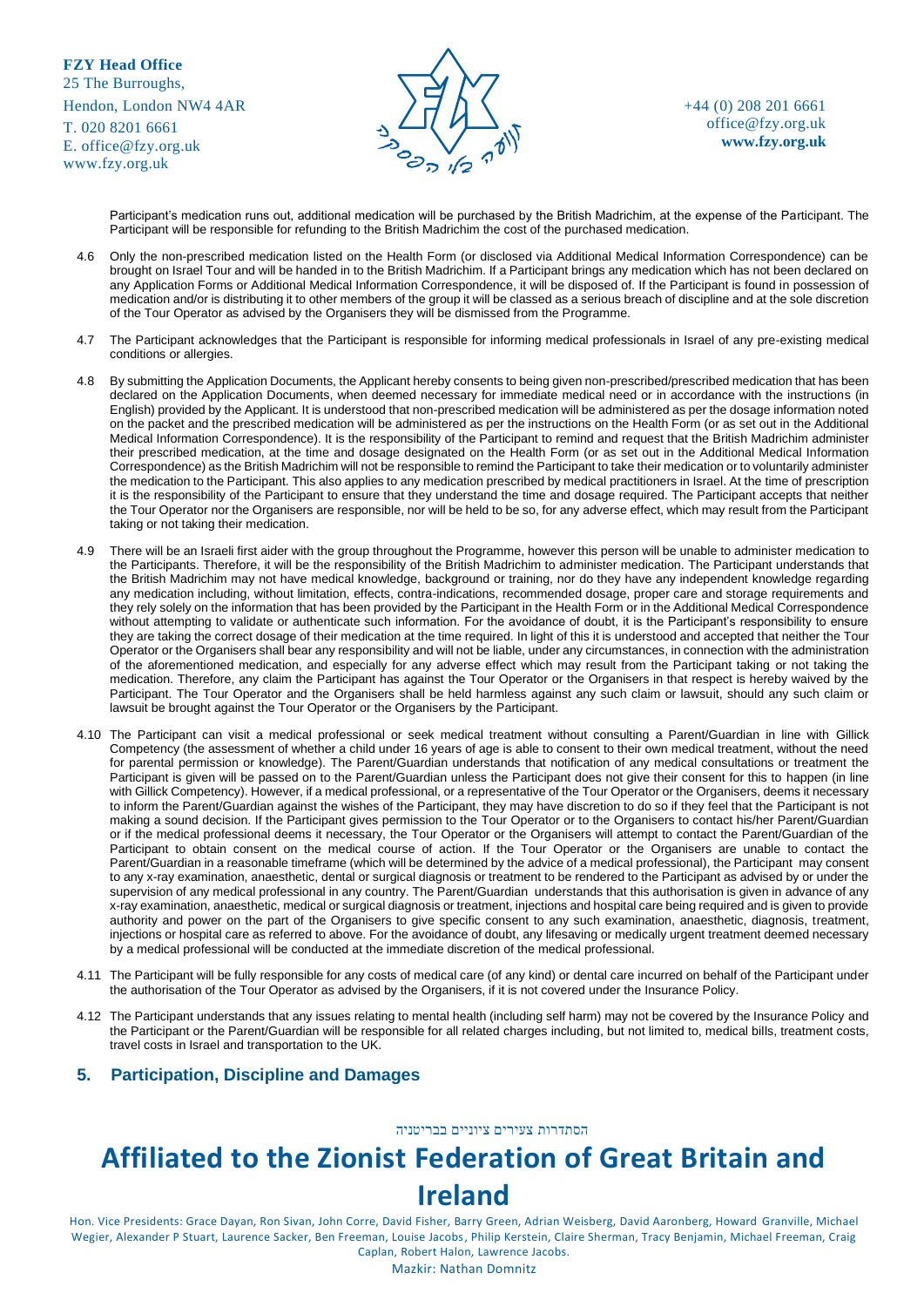T. 020 8201 6661 E. [office@fzy.org.uk](mailto:office@fzy.org.uk) [www.fzy.org.uk](http://www.fzy.org.uk/)



+44 (0) 208 201 6661 [office@fzy.org.uk](mailto:office@fzy.org.uk) **[www.fzy.org.uk](http://www.fzy.org.uk/)**

- 5.1 By submitting the Application Documents the Applicant acknowledges that they have read, understood and agreed to be bound by the guidelines and expectations of conduct as detailed in these terms and conditions, the Booklet and the Israel Tour Code of Conduct.
- 5.2 The Israel Tour Code of Conduct is also used to assess an Applicant's suitability to join Israel Tour. It is therefore imperative that the Applicant has read through this document themselves. Failure to agree and return a duly signed Israel Tour Code of Conduct to the Tour Operator will preclude an Applicant from joining Israel Tour and be considered a cancellation. Any refunds will be subject to the Cancellation Policy.
- 5.3 Participants may be dismissed from the Programme for infringement of the rules and expectations outlined in the Israel Tour Code of Conduct as well as for deliberately or recklessly:
	- 5.3.1 providing incorrect or false information in any part of his/her Application Documents or through any additional correspondence with the Organisers:
	- 5.3.2 repeated failure to participate in the requirements of the Programme;
	- 5.3.3 failure to disclose Medical Information or the disclosure of inaccurate or misleading Medical Information in any part of the Application Documents or through any additional correspondence with the Tour Operator and/or the Organisers; and
	- 5.3.4 failure to comply with any reasonable rules or regulations imposed by the Tour Operator or the Organisers and their agents or representatives during the course of the Programme.
- 5.4 Participants may be dismissed from the Programme should they fail to participate in all aspects of the Programme. If a Participant absconds from the Programme at any time or otherwise refuses to cooperate, they will immediately not be the responsibility of the Tour Operator and the Organisers and their future on the Programme will be reviewed in line with the Israel Tour Code of Conduct.
- 5.5 Participants dismissed from the Programme and/or such Participants' Parents/Guardians will be responsible for all costs, claims and expenses incurred by the Organisers including accommodation, travel within Israel and the cost of Participant's return airfare to London, cost of the flight for someone to accompany them should it be required by the Tour Operator or the Organisers (our general policy is to send home the Participant unaccompanied) and any cancellation charges or other third-party expenses howsoever incurred. The Tour Operator as advised by the Organisers reserves the right to determine the date and time of such return flight save that it shall use all reasonable endeavours to arrange the Participant's return to London, England as soon as is reasonably practicable. Participants dismissed from Israel Tour will be flown back to London, England at the earliest opportunity and they will not be the responsibility of the Tour Operator or the Organisers once they have entered airport security at Ben Gurion Airport. For the avoidance of doubt, they are the Parent/Guardian's responsibility from that point onwards. Parents/Guardians are required to ensure that they or their nominee is available to take responsibility for the Participant at any time during the duration of the Programme. If a Participant absconds from the sending home procedure they will be treated as if they are no longer on the Programme and therefore will not be the responsibility of the Tour Operator or the Organisers nor will they be covered by the Insurance Policy.
- 5.6 Where a Participant has been removed from the Programme the Participant will be required to sign a form (the Form) if the Participant stays in Israel. At this point neither the Tour Operator nor the Organisers nor any other party will be responsible for the Participant. Failure to sign the Form will result in the Participant being booked onto the next appropriate flight as per the procedure set out in clause 5.5.
- 5.7 For the avoidance of doubt, in the event that a Participant is dismissed from the Programme, no compensation or refund will be payable to the Participant . Furthermore, if a bursary has been received towards the cost of the programme, the Tour Operator, the Organisers and UJIA reserve the right to claim back the amount awarded.
- 5.8 Any extraordinary expense incurred on behalf of the Participant will be invoiced to the Participant.
- 5.9 By agreeing to these Terms and Conditions the Applicant and the Parent/Guardian agree to the Tour Operator and/or the Organisers contacting the Applicant's school or other educational institution for a reference, if required.

#### **6. Cancellation Policy**

- 6.1 If an Applicant wishes to cancel their place on the Programme, the Applicant must contact the Tour Operator in writing.
- 6.2 An Applicant who cancels a place prior to the 28<sup>th</sup> March 2022 will be entitled to a refund less the Administration Fee. If the Tour Operator informs an Applicant that their Application has been unsuccessful or that their place has been withdrawn prior to the 28<sup>th</sup> March 2022, the Applicant will be entitled to a full refund less the Administration Fee. Full details of deposit and balance payment deadlines can be found in the Tour Operator's brochure.
- 6.3 Any Applicant who cancels after the 28<sup>th</sup> March 2022, or if their place has been withdrawn for breaches of the Israel Tour Code of Conduct after the 28<sup>th</sup> March 2022, will be entitled to a refund on the basis set out in clauses 6.3.1 to 6.3.4 below or liable for an outstanding balance if amounts remain due and owing to the Tour Operator.
	- 6.3.1 61 days or longer prior to departure date: 100% of amount paid (or payable) less deposit and the Administration Fee;
	- 6.3.2 From 31-60 days prior to departure date: 50% of amount paid (or payable) less deposit and the Administration Fee;
	- 6.3.3 From 15-30 days prior to departure date: 20% of amount paid (or payable) less deposit and the Administration Fee;

הסתדרות צעירים ציוניים בבריטניה

# **Affiliated to the Zionist Federation of Great Britain and Ireland**

Hon. Vice Presidents: Grace Dayan, Ron Sivan, John Corre, David Fisher, Barry Green, Adrian Weisberg, David Aaronberg, Howard Granville, Michael Wegier, Alexander P Stuart, Laurence Sacker, Ben Freeman, Louise Jacobs, Philip Kerstein, Claire Sherman, Tracy Benjamin, Michael Freeman, Craig Caplan, Robert Halon, Lawrence Jacobs.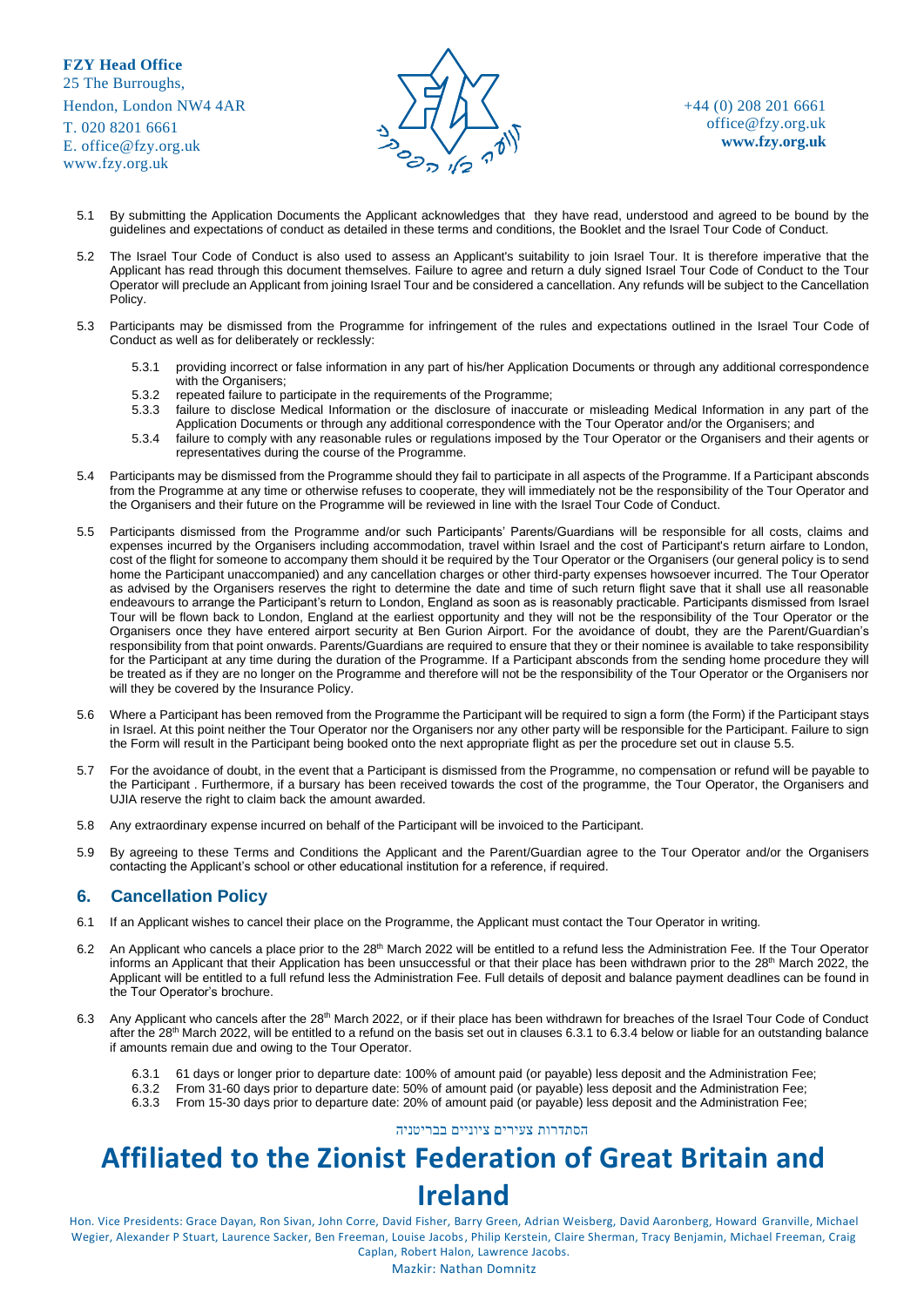T. 020 8201 6661 E. [office@fzy.org.uk](mailto:office@fzy.org.uk) [www.fzy.org.uk](http://www.fzy.org.uk/)



+44 (0) 208 201 6661 [office@fzy.org.uk](mailto:office@fzy.org.uk) **[www.fzy.org.uk](http://www.fzy.org.uk/)**

6.3.4 From 1-14 days prior to departure date: 0% of amount paid (or payable).

For the avoidance of doubt, if any monies are still outstanding at the time of cancellation, the Participant will be liable for these costs subject to the terms of the Cancellation Policy.

Please note: If a place on Israel Tour is cancelled, a re-application will only be accepted by the Tour Operator as advised by the Organisers at its sole discretion (although application via a different tour operator is permitted).

- 6.4 If an Application is rejected by the Tour Operator as advised by the Organisers for reasons relating to medical, welfare, operational and/or suitability for the programme then the Participant will be entitled to a full refund less the Administration Fee.
- 6.5 However, for the avoidance of doubt if a Participant and/or the Parent/Guardian cancels the Participant's place on Israel Tour for medical and/or welfare reasons that are covered by the Insurance Policy, the Cancellation Policy will apply and it is the responsibility of the Parent/Guardian to file an insurance claim through the Tour Operator. This will be in accordance with the insurance cover outlined in The Booklet.
- 6.6 If the Applicant fails to complete the Application Form or fails to provide subsequent information requested of the Applicant by the Tour Operator and/or the Organisers and/or fails to pay the balance as required, the Tour Operator as advised by the Organisers reserves the right to cancel the application for Israel Tour and it will be considered that the Applicant has cancelled the application for Israel Tour and the Applicant will be liable under the terms of the Cancellation Policy.
- 6.7 If a cancellation is due to the illness or death of the Participant or an immediate family relative of the Participant or is due to other exceptional circumstances as determined by FZY and provided that the Participant provides the Tour Operator with a valid medical or death certificate or independent verification of the exceptional circumstance (if requested) then the Tour Operator shall refund the monies paid less the Administration Fee and any third party cancellation costs or charges incurred by the Tour Operator and the Organisers as at the date of the cancellation.
- 6.8 If the Participant fails to check in for their flight from the UK, and has failed to contact the Tour Operator to explain why circumstances have delayed the Participant's outbound travel and to obtain approval for a change of date for outbound travel, then the Tour Operator retains the right to cancel any other arrangements booked with the Tour Operator; the Participant will therefore be unable to use any connecting or return flights to the UK. No refund will be made for any unused arrangements in these circumstances.

#### **7. Data, General Clarification of Liability and Complaints Procedure**

- 7.1 In Accordance with the GDPR all data is stored on secure servers and we maintain a strict access policy on a needs-only basis. The Tour Operator and the Organisers are joint Data Owners of the data submitted for the Programme. The Tour Operator and the Organisers are joint Data Controllers of the data submitted for the Programme.
- 7.2 You have the right to request information we hold about you. If you wish to make an enquiry, please contact the Data Controller at either UJIA Israel Experience or the Tour Operator.
- 7.3 By submitting the Application Documents, the Applicant consents to and agrees that the Applicant's personal data including medical data may be processed and shared in accordance with the GDPR for the following purposes:
	- 7.3.1 in the case of emergencies, disclosed to third parties (including emergency services, aircraft assistants, medical teams and governmental or regulatory bodies in the UK, Europe and/or Israel (e.g. UK Foreign Office or equivalent body));
	- 7.3.2 for dealing with any legal matters which may occur (e.g. sharing information with lawyers and insurance companies);
	- 7.3.3 for the provision of insurance cover in respect of the Programme to the insurance company either in the UK, Europe or Israel;
	- 7.3.4 to assess the Applicant's suitability for the Programme and the activities it entails;<br>7.3.5 by the Tour Operator, the Organisers and UJIA in relation to medical or welfare su
	- 7.3.5 by the Tour Operator, the Organisers and UJIA in relation to medical or welfare support if required;<br>7.3.6 for general administration of the Programme including flights and billing for example:
	- for general administration of the Programme including flights and billing for example;
	- 7.3.7 to conduct anonymised statistical research using elements of the Applicant's data such as demographic data for the purposes of research and improving the programmes for the future;
	- 7.3.8 in assisting the UJIA Israel Experience crisis management team that are on standby to deal with any issues that may arise whilst the Participant is participating in the Programme; and
	- 7.3.9 for any other safeguarding, medical or legal issue that the Tour Operator and/or the Organisers deem to be reasonable.
- 7.4 With specific regard to religious information, the Tour Operator and/or the Organisers may process and share the religious information provided by the Applicant in the Application Form for the purposes of:
	- 7.4.1 placing the Applicant in suitable accommodation;
	- 7.4.2 anonymised statistical research; and<br>7.4.3 any other social or welfare issues that
	- any other social or welfare issues that the Tour Operator and/or the Organisers deem to be reasonable.

הסתדרות צעירים ציוניים בבריטניה

### **Affiliated to the Zionist Federation of Great Britain and Ireland**

Hon. Vice Presidents: Grace Dayan, Ron Sivan, John Corre, David Fisher, Barry Green, Adrian Weisberg, David Aaronberg, Howard Granville, Michael Wegier, Alexander P Stuart, Laurence Sacker, Ben Freeman, Louise Jacobs, Philip Kerstein, Claire Sherman, Tracy Benjamin, Michael Freeman, Craig Caplan, Robert Halon, Lawrence Jacobs.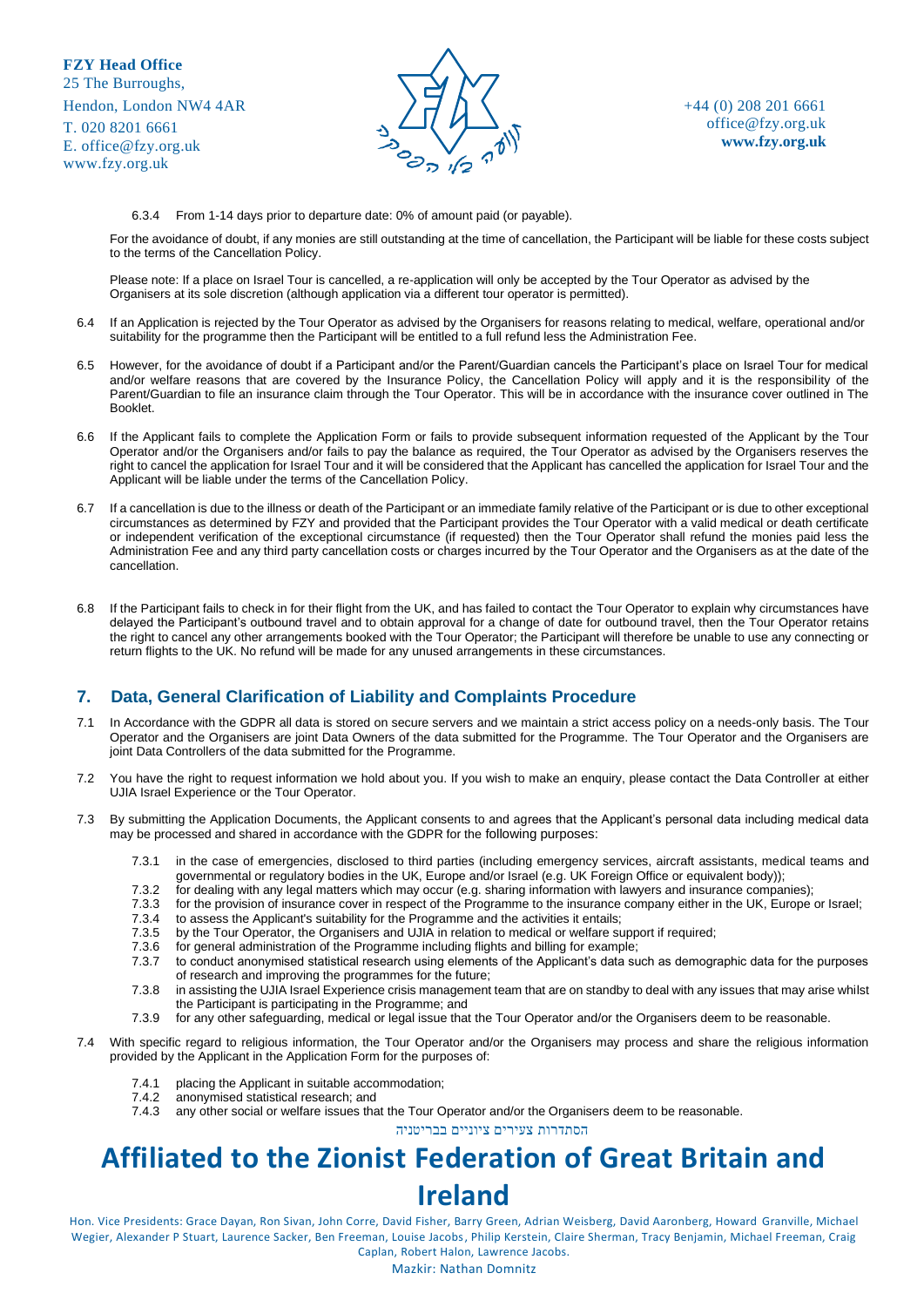

+44 (0) 208 201 6661 [office@fzy.org.uk](mailto:office@fzy.org.uk) **[www.fzy.org.uk](http://www.fzy.org.uk/)**

#### 7.5 The Tour Operator's liability to the Participant:

- 7.5.1 International Conventions in respect of international air travel include the Warsaw Convention 1929 (including as amended by the Hague Protocol 1955 and by any additional Montreal Protocols of 1975 and 1999 or otherwise) or the Montreal Convention 1999 (for international travel by air and/ or for airlines with an operating licence granted by an EU country, which the EC Regulation on Air Carrier Liability No 889/ 2002 for national and international travel by air has given effect to). Where any claim or part of a claim (including those involving death or personal injury) concerns or is based on any flight arrangements (including the process of getting on and/or off the aircraft concerned) provided by any air carrier where the Tour Operator has arranged the flight as part of the Tour Operator's contract, the maximum amount of compensation the Tour Operator will have to pay the Participant will be limited as follows. The most the Tour Operator will have to pay you for that claim or that part of a claim if the Tour Operator are found liable to the Applicant on any basis is limited to the most the carrier concerned would have to pay under the International Convention or Regulation which applies to the flight in question. Please note: for all such claims (including those involving death or personal injury) where the carrier is not obliged to make any payment to the Participant under the applicable International Convention or Regulation (including where any claim is not notified or issued in accordance with the time limits stipulated in the applicable Convention or Regulation), the Tour Operator is similarly not obliged to make a payment to the Participant for that claim or part of the claim. When making any payment, the Tour Operator is entitled to deduct any money which the Participant has received or is entitled to receive from the airline for the complaint or claim in question. Please also note that strict time limits apply for notifying loss, damage or delay of luggage to the airline. Any proceedings in respect of any claim (including one for personal injury or death) must be brought within 2 years of the date stipulated in the applicable Convention or Regulation.
- 7.5.2 The Participant is obliged to assist the Tour Operator in recovering from any third party any sum which may compensate for any sums the Tour Operator pays the Participant. The Participant is obliged to assign to the Tour Operator any rights the Participant may have against any person whose acts or omissions caused or contributed to the Tour Operator's legal liability to pay the Participant compensation. The Participant must provide the Tour Operator with all assistance the Tour Operator may reasonably require. The Participant must follow the procedures for the notification of complaints set out in these terms and conditions.
- 7.5.3 Other than as set out above, and as detailed elsewhere in the Booklet, the Tour Operator has no legal liability whatsoever to the Participant for any loss, damage, personal injury or death suffered by the Participant arising directly or indirectly from any aspect of the Participant's Israel Tour.
- 7.5.4 The Applicant/Participant acknowledges that the FZY as the Tour Operator and UJIA Israel Experience are non-profit, educational organisations and therefore limitation of liability must reflect this status. In no circumstances will the liability of the FZY as the Tour Operator and UJIA Israel Experience (excluding liability for personal injury, illness or death) exceed the cost of the Programme.
- 7.6 The Tour Operator does not accept any liability for any alteration or cancellation owing to any event beyond its control and compensation or refunds are not available in such an event. Examples of such events include but are not limited to actual or expected terrorist activity, riots, civil strike, government action or restraint, industrial dispute, natural disasters, pandemic, epidemic, volcanic smoke emissions, fire, the unexpected incapacity of the Programme guide or leader, storms, floods, perils of the seas, damages or accidents from machinery or engines, closure of air or sea ports, airline decisions on flight arrangements, technical or maintenance transport problems, or traffic delays.
- 7.7 If any provision of this contract is found by any court, tribunal or administrative body of competent jurisdiction to be wholly or partly illegal, invalid, void, voidable, unenforceable or unreasonable, then such illegality, invalidity, voidness, voidability, unenforceability or unreasonableness shall not affect the remaining provisions of this contract which shall continue in full force and effect.
- 7.8 Any failure or delay by the Tour Operator in enforcing or partially enforcing any provision of this contract shall not be construed as a waiver of any of its rights under this contract.
- 7.9 These terms and conditions may only be varied in writing between the parties when there is full agreement between the parties as to the variations.
- 7.10 These terms and conditions do not affect the statutory rights of an Applicant.
- 7.11 If a Participant or Parent/Guardian (if Participant is under 18) has a complaint regarding any aspect of the Programme then the Participant should, in the first instance, report the complaint in writing promptly to the FZY representative accompanying them as soon as is practicable.
- 7.12 If the complaint is not resolved to the satisfaction of the Applicant then the Applicant should notify FZY's Programme Enrolment Manager [\(ruth@fzy.org.uk\)](mailto:ruth@fzy.org.uk) in writing setting out all unresolved issues.
- 7.13 If the complaint is still not resolved to the satisfaction of the Applicant then the Applicant can request their complaint is passed to the Directors of FZY. The FZY Directors will respond no later than 28 days after the complaint has been passed to them. Typically, the Directors of FZY will only respond to complaints after the Programme has finished.
- 7.14 If FZY is unable to resolve the complaint the Participant or Parent/Guardian (if Participant is under 18) may make use of the arbitration scheme devised for the travel industry by the Chartered Institute of Arbitrators. FZY shall supply the Participant with contact details and information regarding the Chartered Institute of Arbitrators upon written request.

#### הסתדרות צעירים ציוניים בבריטניה

### **Affiliated to the Zionist Federation of Great Britain and Ireland**

Hon. Vice Presidents: Grace Dayan, Ron Sivan, John Corre, David Fisher, Barry Green, Adrian Weisberg, David Aaronberg, Howard Granville, Michael Wegier, Alexander P Stuart, Laurence Sacker, Ben Freeman, Louise Jacobs, Philip Kerstein, Claire Sherman, Tracy Benjamin, Michael Freeman, Craig Caplan, Robert Halon, Lawrence Jacobs.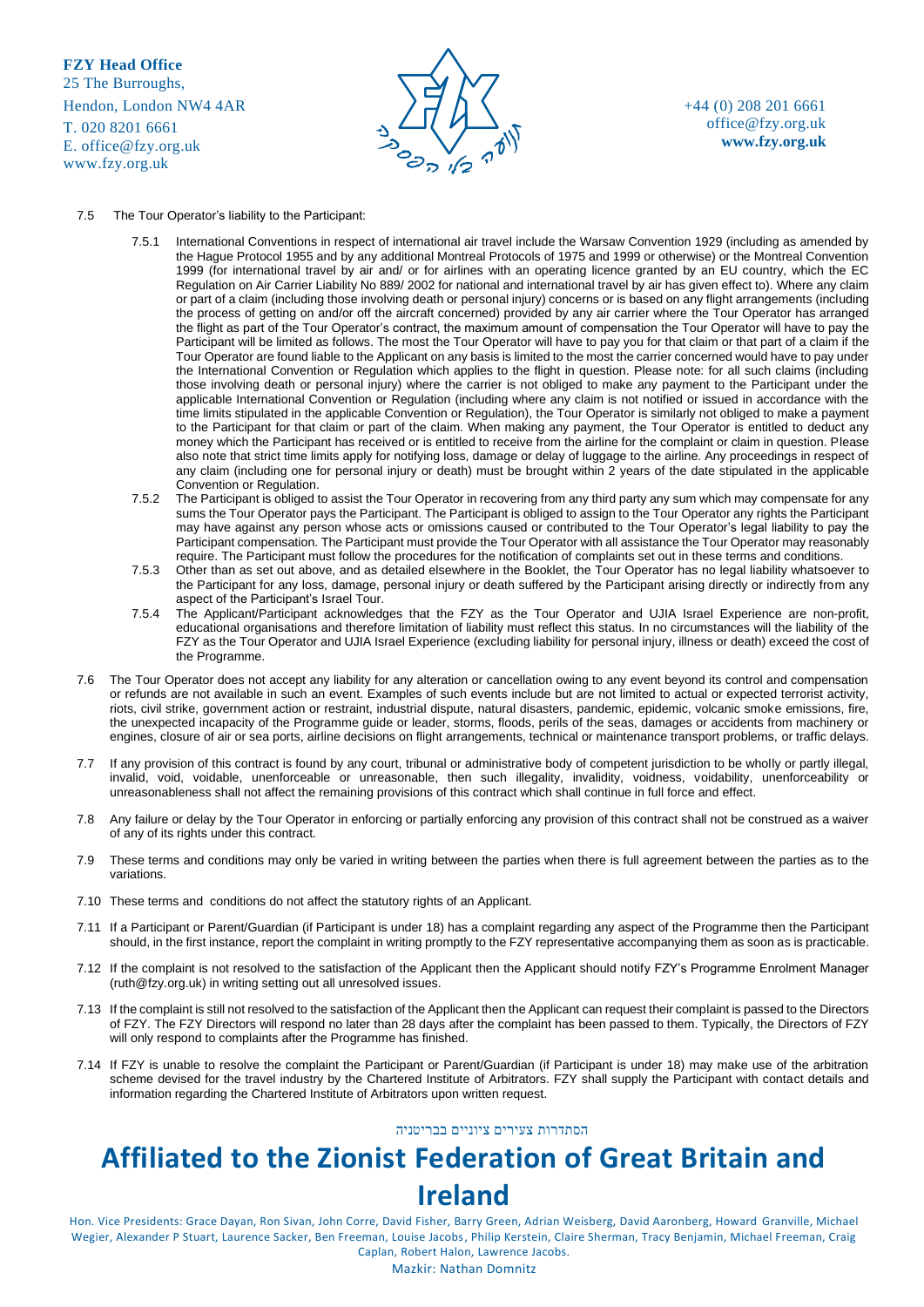T. 020 8201 6661 E. [office@fzy.org.uk](mailto:office@fzy.org.uk) [www.fzy.org.uk](http://www.fzy.org.uk/)



+44 (0) 208 201 6661 [office@fzy.org.uk](mailto:office@fzy.org.uk) **[www.fzy.org.uk](http://www.fzy.org.uk/)**

#### **8. Additional clauses relating to COVID-19**

- 8.1 The Participant must not have travelled on an airplane within 14 days prior to the Programme flight departure from the UK.
- 8.2 The Participant must comply with any travel regulations set by both the UK and Israeli governments. These terms are based on current guidance, but we reserve the right to refuse a participant to join the tour if they do not comply with the guidance as set out 14 days before the first day of the Programme.
- 8.3 The Participant will be required to carry out a Lateral Flow Test the night before the first day of the Programme. Any Participant who tests positive will not be able to attend Israel Tour. In such an event the Covid Cancellation Policy as set out below will apply.
- 8.4 If a Participant tests positive for Covid in advance of Israel Tour, or is required to complete a period of isolation on the date of departure, the Participant will not be able to depart for Israel Tour with the group. At the sole discretion of the Youth Movement/Organisation, a Participant may be able to join Israel Tour at a later date and should the Tour Operator be able to re-schedule the outbound flight and arrange for relevant supervision of the Participant. The Participant agrees that the Participant will be responsible for any surcharges in respect of the change of the outbound flight and the cost of any supervision of the Participant.
- 8.5 At the time of writing of these terms and conditions, **Non-Israeli citizens who become confirmed COVID-19 cases during their stay in Israel will be transported to a managed isolation facility for recovery.** The Tour Operator and/or the Organisers will procure that there will be a minimum of two British Madrichim on call for the Participant 24 hours a day 7 days a week and that there will be access to medical professionals. If the specific group in which the Participant is included is changing accommodation, the Participant will not be able to accompany them to the next accommodation until the period of isolation has expired in accordance with the regulations as set out in Israel at that time. The additional costs for the isolation and subsequent transport will be the responsibility of the Participant but may be reimbursable via insurance. Please read the insurance documents provided by the Youth Movement/Organisers to check the policies in place.
- 8.6 The Organisers may require written agreement that Parents/Guardians will accompany the Participant for required isolation if the Tour Operator or the Organisers deem it necessary on welfare grounds (physical or mental). the Tour Operator and the Organisers reserve the right to refuse the Applicant's application if this is not provided.
- 8.7 Participants may be required to take lateral flow tests at regular intervals throughout Israel Tour. The cost of the lateral flow tests will be included within the Programme Cost. Should a Participant test positive on a lateral flow test whilst on Israel Tour the Participant will be required to follow the isolation guidance as set out by the government of Israel at the time of the positive test. The Tour Operator or the Organisers will arrange for a PCR test. Should the PCR test result be negative the Participant will re-join the Participant's group. Should the PCR test be positive the provisions of clause 8.5 will apply. The cost of the PCR test will be borne by the Participant.
- 8.8 The current regulations and guidance in respect of entry requirements into Israel as a result of Covid can be viewed at the "Covid Information Centre of the Israel Ministry of Health" website - [https://corona.health.gov.il/en/abroad/arriving-foreign-nationals.](https://corona.health.gov.il/en/abroad/arriving-foreign-nationals) The Participants will be responsible for ensuring that they comply with the entry requirements and any failure to comply with the same will be at the sole risk of the Participants and the Tour Operator will not be liable for any costs and repercussions arising from the failure of a Participant to comply with the Covid entry requirements into Israel.
- 8.9 Should a Participant not fall within the Israeli categories of vaccinated or recovered and entry rules at the time require additional isolation measures, the Tour Operator and the Organisers will still welcome the Participant to be part of Israel Tour. However, it will be the responsibility of the Participant to liaise with the Tour Operator in respect of obtaining a different flight (the cost of any change of flight to be met by the Participant) and to cover the cost of accommodation and all other expenses in respect of any required isolation period in Israel, including the cost of PCR tests in Israel. The Participant will also be responsible for the cost of liaising with and meeting with their specific group. The Tour Operator and the Organisers will bear no responsibility for the Participant during the isolation period and the Participant will be the responsibility of their Parent/Guardian. the Tour Operator and the Organisers will become responsible for the Participant once they have joined up with Israel Tour and specifically with their assigned group.

#### **Covid Cancellation Policy:**

- 8.10 If Israel Tour is cancelled due to changed travel regulations (UK or Israel) including vaccination requirements, then we will work to achieve as high a refund as possible based on our contracts and the cost of the administration of Israel Tour incurred by the Tour Operator and/or JAFI. We will only provide a refund for the maximum amount we can recoup less the Covid Cancellation Administration Fee.
- 8.11 If a Participant (or a close family member in same house) contracts Covid or is suffering from long Covid and this causes cancellation before Israel Tour, then cancellation is covered under certain conditions within the Insurance Policy, and if within these conditions, only up to stated Aggregate limits may costs be reclaimable.

#### הסתדרות צעירים ציוניים בבריטניה

# **Affiliated to the Zionist Federation of Great Britain and Ireland**

Hon. Vice Presidents: Grace Dayan, Ron Sivan, John Corre, David Fisher, Barry Green, Adrian Weisberg, David Aaronberg, Howard Granville, Michael Wegier, Alexander P Stuart, Laurence Sacker, Ben Freeman, Louise Jacobs, Philip Kerstein, Claire Sherman, Tracy Benjamin, Michael Freeman, Craig Caplan, Robert Halon, Lawrence Jacobs.